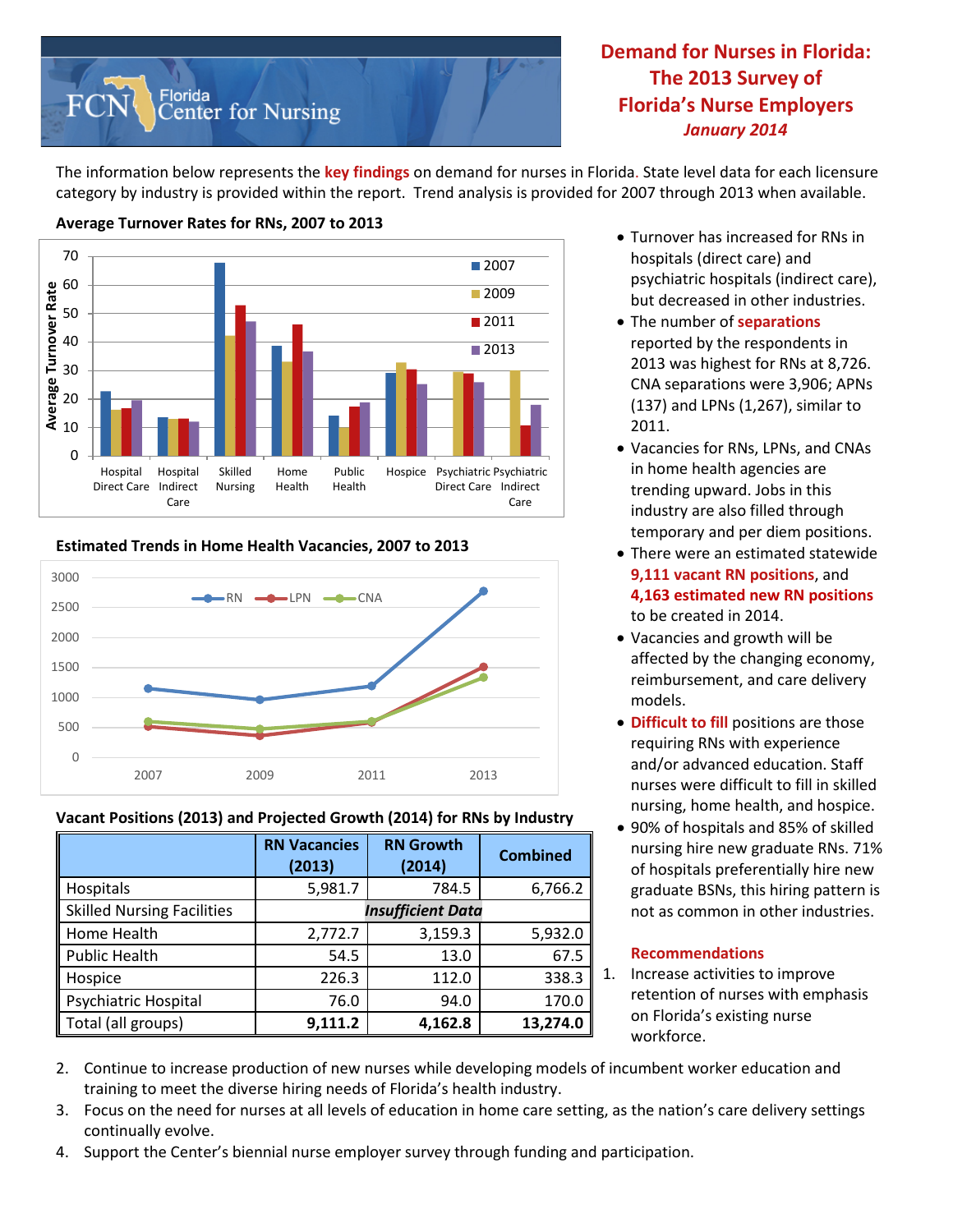

# **Demand for Nurses in Florida – The 2013 Survey of Florida's Nurse Employers**

## **Introduction**

Since 2007, the Florida Center for Nursing (Center) has been collecting data for analysis and reporting of Florida's demand for nurses. Every two years, the Center surveys six industries which employ approximately 72 percent of the licensed practical nurses (LPN), 79 percent of registered nurses (RN), and 53 percent of advanced practice nurses (APN) in Florida. The industries surveyed are hospitals, psychiatric hospitals, hospices, public health departments, home health agencies, and skilled nursing facilities. The survey gathers information about the number of employees, vacancies, separations, anticipated new positions, and difficult to fill positions. The Center uses the data to calculate estimates of current statewide nurse vacancies and demand for the upcoming year – information that is critical for strategic decision making in health workforce planning, policy development, and budgetary allocations. The purpose of this report is to present detailed employer demand data for RNs, LPNs, APNs, and Certified Nursing Assistants (CNAs), including Home Health Aides (HHAs), in the state of Florida.

Nationally, employment in healthcare practitioner and technical occupations is projected to grow 21.5% from 2012 to 2022, and employment in healthcare support occupations is projected to grow 28.1%.<sup>1</sup> The U.S. Department of Labor, Bureau of Labor Statistics (BLS) reports that RNs will have the largest projected employment growth among licensed nurses from 2012 to 2022, an increase of 19% or 526,800 positions. <sup>2</sup> Home health aides are predicted to have an increase of 48% or 424,200, and LPNs are predicted to grow 25% or 182,900.<sup>3,4</sup> New economic data indicates a slower growth rate for healthcare occupations as a whole. The most recent BLS report stated that healthcare jobs (not specific to nurses) grew an average of 17,000 per month for 2013, a slower growth compared to 2012 growth of 27,000 per month.5 National trends are evident in Florida, as from October 2012 to October 2013 the healthcare and social assistance employment sector increased by 1.3 percent (12,900 people).<sup>6</sup>

The combination of healthcare reform and improving state and national economies are expected to bring even more changes to the nursing workforce. Demand for RNs with the evolution of the Affordable Care Act (ACA) is expected to increase, though an exact estimate is far from certain. Increased insurance coverage will bring more people into the health system, requiring the care of nurses through expansion of nurse-managed health centers, reform of care delivery, and a focus on prevention. But it is unclear how health insurance companies, hospitals, and other care providers will utilize nurses.<sup>7</sup> The RN workforce expanded during the recession (2005 to 2010), but that expansion is expected to be temporary and the RN workforce is predicted to contract through 2015 as the economy improves and older nurses reduce hours and prepare to retire or return to retirement. Nationally, an estimated 118,000 RNs are predicted to leave the workforce from 2010-2015; consequently the growth in the RN workforce during this 5-year period is predicted to be much smaller than the growth during 2005-2010.<sup>8</sup>

The Center's forecast of the future need for RNs predicted a shortage of over 11,000 RN FTEs in 2015 and over 50,000 RN FTEs in 2025.<sup>9</sup> It is anticipated that Florida's nursing shortage will re-emerge as the recession eases, due to older nurses retiring or reducing their working hours, health care reform implementation resulting in greater access to care for more people, and the continued aging of Florida's population resulting in an ever increasing demand for nurses. The predicted continued growth of Florida's population<sup>10</sup> would also increase pressure on the nurse workforce. Consequently, timely evaluation of the state's demand for nurses among various employment settings is critical to planning nursing education programs and strategically planning for long-term nurse employment trends.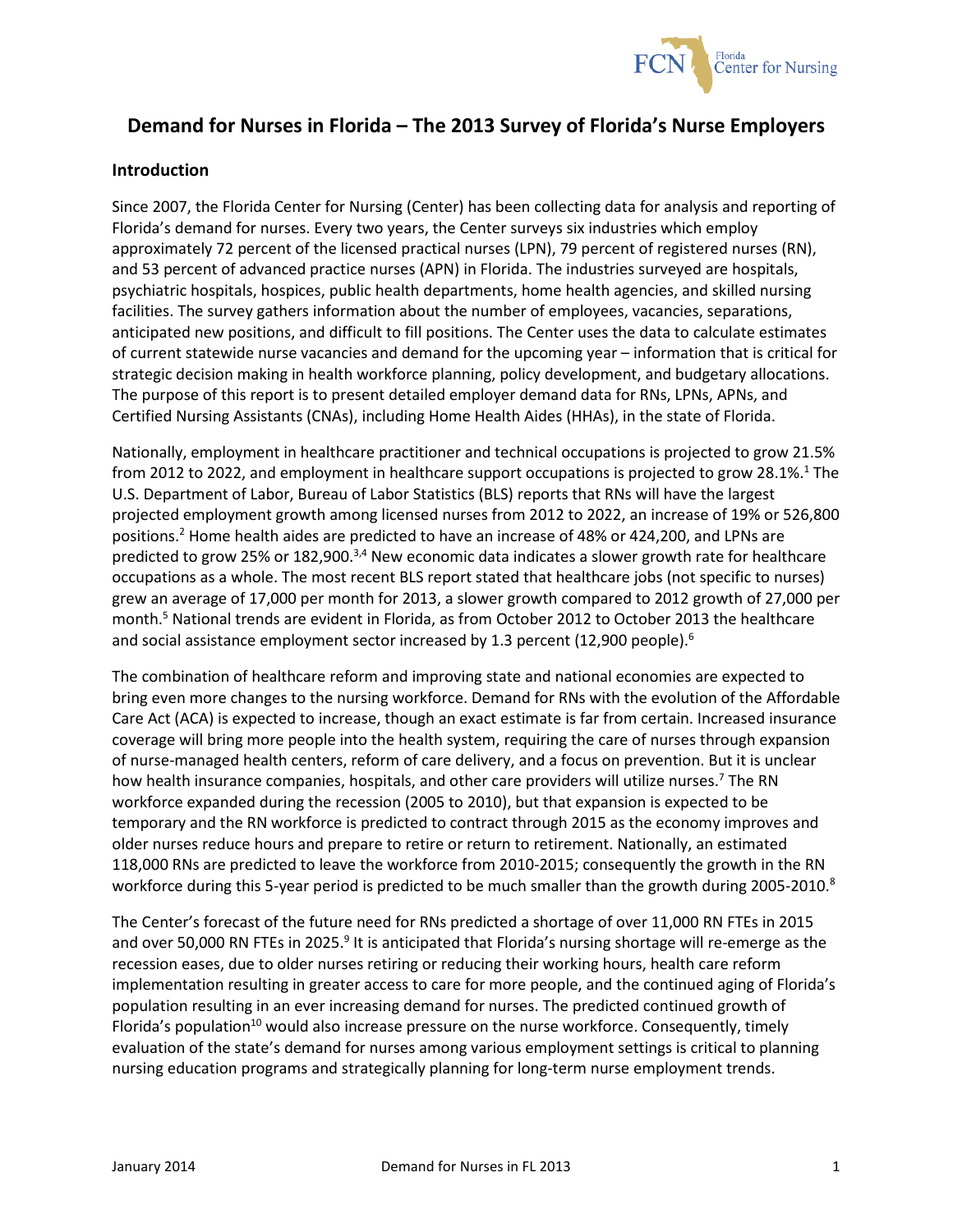

In order to evaluate demand for nurse employment, the Center surveyed six nurse employment settings in the summer of 2013. Industry-specific surveys were mailed to each of the hospitals, psychiatric hospitals, public health departments, and hospices in Florida. Surveys were sent to a random sample of half of the state's home health agencies and skilled nursing facilities. The survey instruments and further methodological details are presented in the Appendices.

#### Response Rates and Representativeness

A total of 1,510 surveys were distributed to the six different industry groups, 374 were returned for an overall response rate of 25 percent. The response rate was highest among public health departments (57%), and lowest among home health agencies (16%) and skilled nursing facilities (23%) (Table 1).

| <b>Industry Group</b>  | # Surveys<br><b>Distributed</b> | # Surveys<br><b>Returned</b> | <b>Response</b><br>Rate |
|------------------------|---------------------------------|------------------------------|-------------------------|
| Hospitals              | 272                             | 109                          | 40%                     |
| Home Health            | 750                             | 121                          | 16%                     |
| <b>Skilled Nursing</b> | 342                             | 79                           | 23%                     |
| <b>Public Health</b>   | 67                              | 38                           | 57%                     |
| Hospice                | 43                              | 15                           | 35%                     |
| Psychiatric Hospital   | 36                              | 12                           | 33%                     |
| Totals                 | 1,510                           | 374                          | 25%                     |

## **Table 1. Statewide Response Rates by Industry Group and Overall**

For industry groups with a low response rate, we considered the representativeness of the responses within the industry group (through number of beds or patients served) to identify whether we had good coverage response. The hospitals that responded to our survey represented 35 percent of the approximately 59,500 hospital beds in the state of Florida. We had greater representation from the larger hospitals (38% of hospitals with over 270 beds responded); whereas approximately 30 percent of medium sized hospitals (120-270 beds) and smaller hospitals (fewer than 120 beds) responded. The skilled nursing facilities that responded represented 24 percent of skilled nursing beds that were surveyed; and 11 percent of the skilled nursing beds (Medicare and/or Medicaid certified) in the state. It was determined that the survey respondents do represent their respective industries in Florida.

## **Results**

## Skill Mix and Staff Size

The employers who responded employed 62,538 RNs, 1,444 APNs, 6,323 LPNs and 19,151 CNAs (including home health aides). The nursing employment skill mix varies by industry (Table 2, Figure 1). Approximately 80 percent of the nurses employed by hospitals are RNs, whereas 59 percent of the staff employed by skilled nursing facilities are CNAs. Public health departments and psychiatric hospitals also employ a larger percentage of RNs in their staff mix (57% public health, 52% psychiatric). Per diem and temporary personnel are included in the total number of employees in Table 2 and Figure 1. However, by nature of being per diem, – employed by the facility but scheduled on an as needed basis – these personnel were not accounted for in the separations, vacancies, or expected number of new positions through 2014.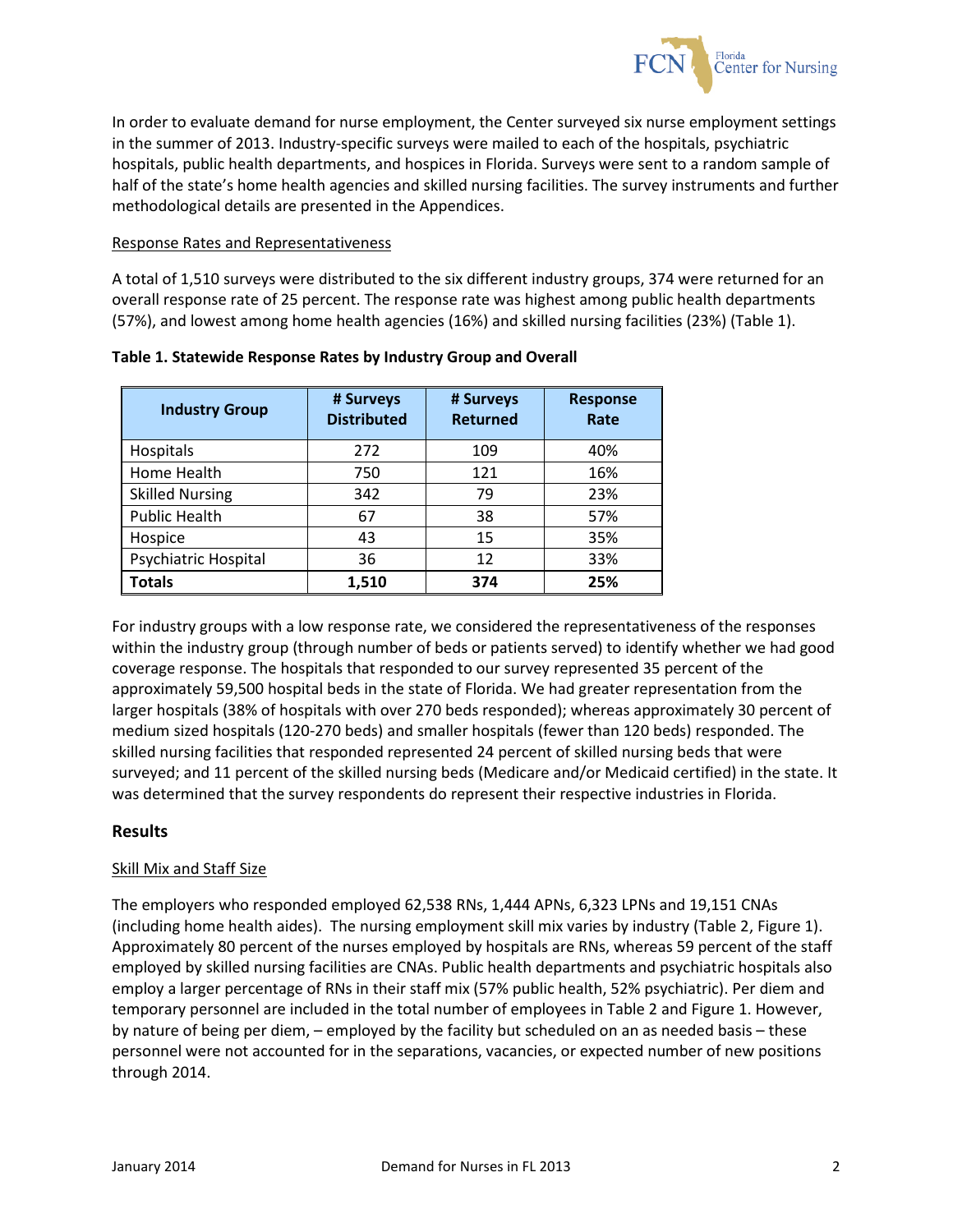

|  |  |  |  |  |  | Table 2. Total Nurses (APN, RN, LPN, CNA) Employed by Industry Respondents |
|--|--|--|--|--|--|----------------------------------------------------------------------------|
|--|--|--|--|--|--|----------------------------------------------------------------------------|

|               | <b>Hospitals</b> | <b>Skilled</b><br><b>Nursing</b> | Home<br><b>Health</b> | <b>Public</b><br><b>Health</b> | <b>Hospice</b> | Psychiatric<br><b>Hospital</b> | <b>Totals</b> |
|---------------|------------------|----------------------------------|-----------------------|--------------------------------|----------------|--------------------------------|---------------|
| <b>Totals</b> | 68,819           | 8,425                            | 5,164                 | 1,129                          | 4.593          | 1,326                          | 89,455        |



## **Figure 1. Number of Nurses Employed by Industry Respondents**

Facilities varied in their use of temporary or per diem personnel (Table 3). All responding hospices used temporary/per diem nurses, as did 92% of hospitals, but only 27% of public health departments did so. Responding facilities were more likely to use per diem employees than temporary employees. Industries varied in the percentage of their employees that were temporary or per diem, and in their percentage of part-time employees. For example, hospitals reported that 10.5 percent of their employees were temporary or per diem, and 8.9 percent of their employees were part-time. However, home health agencies reported that almost 51 percent of their staff is temporary or per diem and 12.1 percent were part-time.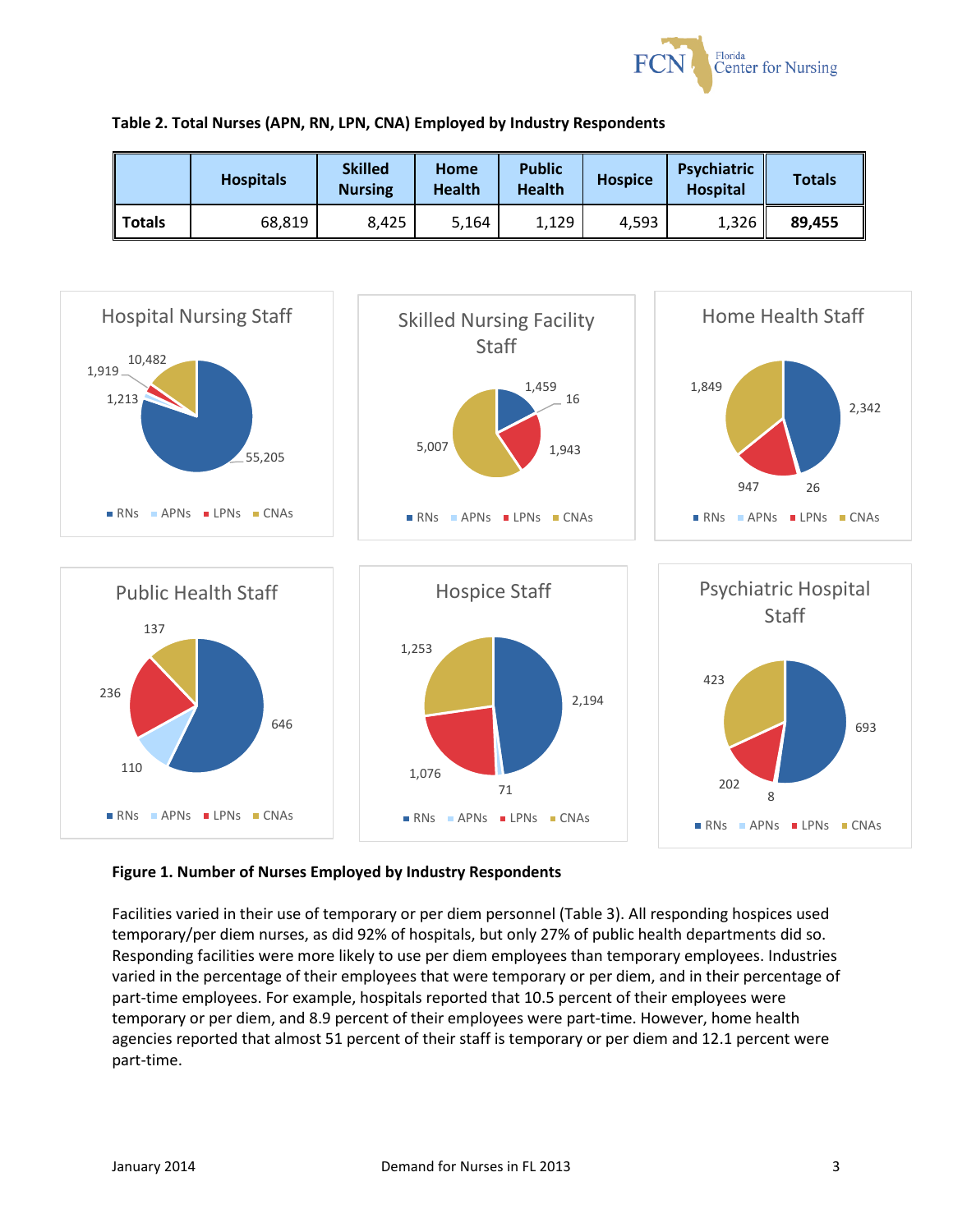

|                                   | % of facilities hiring<br><b>Temporary or Per</b><br>diem Employees | % of Temporary or<br>Per diem Employees | % of Part-time<br><b>Employees</b> |
|-----------------------------------|---------------------------------------------------------------------|-----------------------------------------|------------------------------------|
| Hospitals                         | 92%                                                                 | 10.5%                                   | 8.9%                               |
| <b>Skilled Nursing Facilities</b> | 39%                                                                 | 8.9%                                    | 14.1%                              |
| Home Health                       | 77%                                                                 | 50.8%                                   | 12.1%                              |
| <b>Public Health</b>              | 27%                                                                 | 14.0%                                   | 7.9%                               |
| Hospice                           | 100%                                                                | 18.0%                                   | 4.6%                               |
| Psychiatric Hospital              | 58%                                                                 | 16.9%                                   | 15.2%                              |

#### **Table 3. Distribution of Temporary/Per Diem and Part-time Employees Among Responding Facilities**

#### Separations and Turnover Rates

Turnover can result from intrinsic employment factors (employees leaving for retirements, leaving a job they may not enjoy, leaving to pursue new professional opportunities, temporarily leaving the workforce to care for young children or other family members, moving out of state for a spouse's job) or extrinsic employment factors (employers downsizing staff for economic reasons, companies changing ownership). Some workforce mobility is normal and expected, while other mobility can perhaps be predicted and if undesired, prevented.

#### *Separations*

The Center's survey asked employers to report the number of separations between July 2012 and June 2013, but did not ask about the reasons for separations. In total, the survey respondents reported over 10,100 separations from licensed nurses (RNs, APNs, and LPNs combined), and almost 4,000 separations from CNAs (Table 4). The number of reported separations was highest in hospitals, followed by skilled nursing facilities and hospices. RNs were less likely than LPNs and CNAs to separate from their place of employment. Sixty-two percent of all separations were RNs, slightly below the 70 percent of RN representation in the survey. CNAs and LPNs were over-represented among the separations (relative to their representative personnel numbers from Table 2).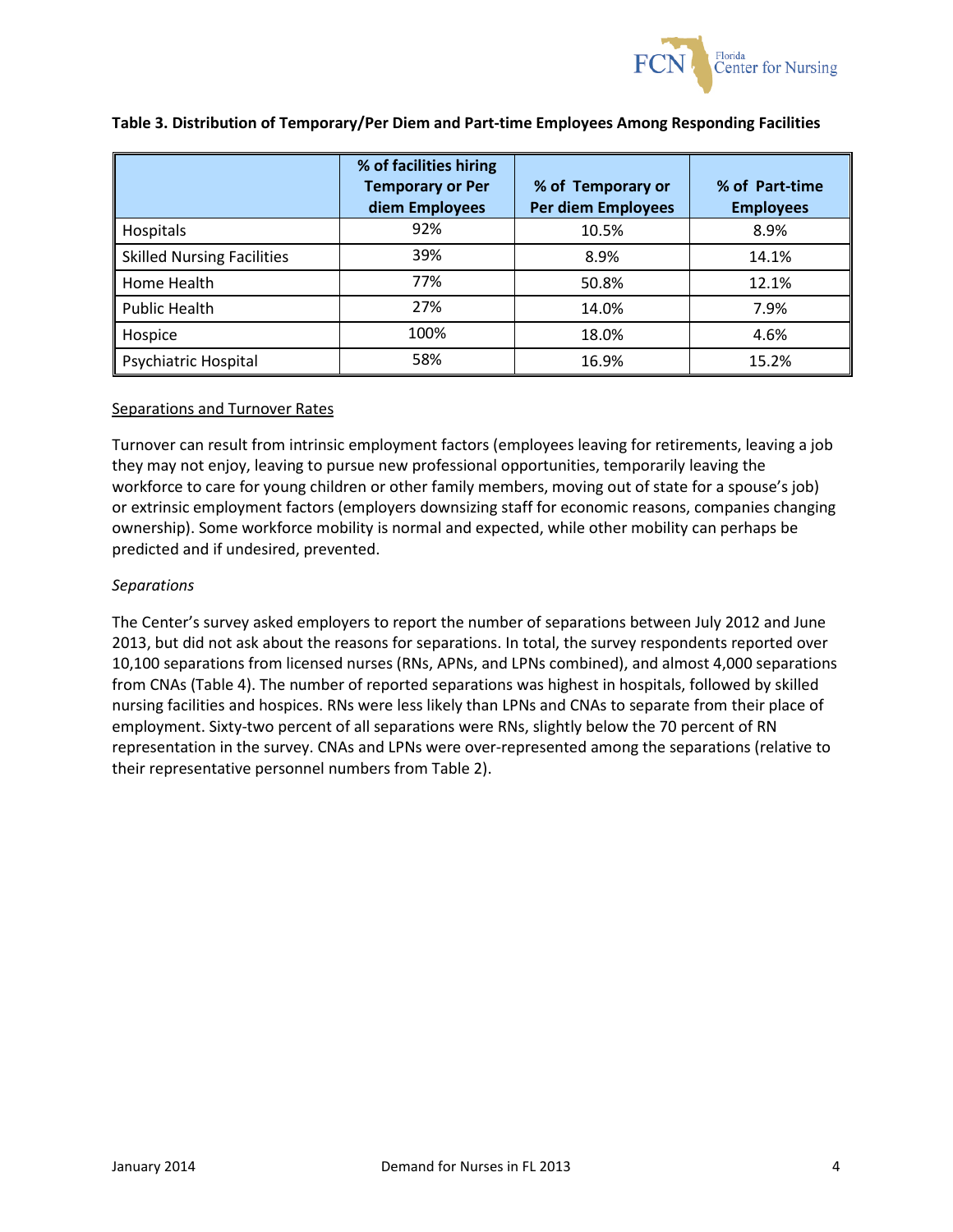

|                                   | <b>RNs</b> | <b>APNs</b> | <b>LPN<sub>s</sub></b> | <b>CNAs</b> | <b>Total</b><br>(by industry) |
|-----------------------------------|------------|-------------|------------------------|-------------|-------------------------------|
| Hospitals                         | 7,286      | 105         | 308                    | 1,861       | 9,560                         |
| <b>Skilled Nursing Facilities</b> | 413        | 2           | 597                    | 1,592       | 2,604                         |
| Home Health                       | 376        | 5           | 103                    | 123         | 607                           |
| <b>Public Health</b>              | 136        | 16          | 43                     | 69          | 264                           |
| Hospice                           | 421        | 9           | 193                    | 179         | 802                           |
| Psychiatric Hospital              | 94         | $\Omega$    | 23                     | 82          | 199                           |
| Total (by nurse type)             | 8,726      | 137         | 1,267                  | 3,906       | 14,036                        |

## **Table 4. Separations Reported by Respondents, 07/01/2012-06/30/2013**

Notes: Separations include all permanent/regularly scheduled employees, but not temporary, agency, or per diem employees. Separations do not include persons hired but never reporting for work or persons moving from one position to another within the facility.

### *Turnover Rates*

Table 5 presents turnover rates by industry group and personnel type. Turnover rates were computed using information on separations between July 1, 2012 and June 30, 2013 along with information on the number of budgeted positions (full and part time counted equally) as of June 30, 2013. Industry turnover rates can be heavily skewed by individual facilities with very high (or very low) turnover rates. For this reason, both average and median industry rates are presented in Table 5. The median turnover rate describes the point at which half of facilities fall below the rate and half fall above the rate, thus removing the influence of outliers. Large discrepancies between medians and averages indicate one or two facilities with high turnover skewed the average. Turnover rates were also stratified by direct and indirect care RNs. Direct care RN positions are those that work directly with patients; whereas indirect care RN positions are generally administrative, managerial, or quality/risk management in nature.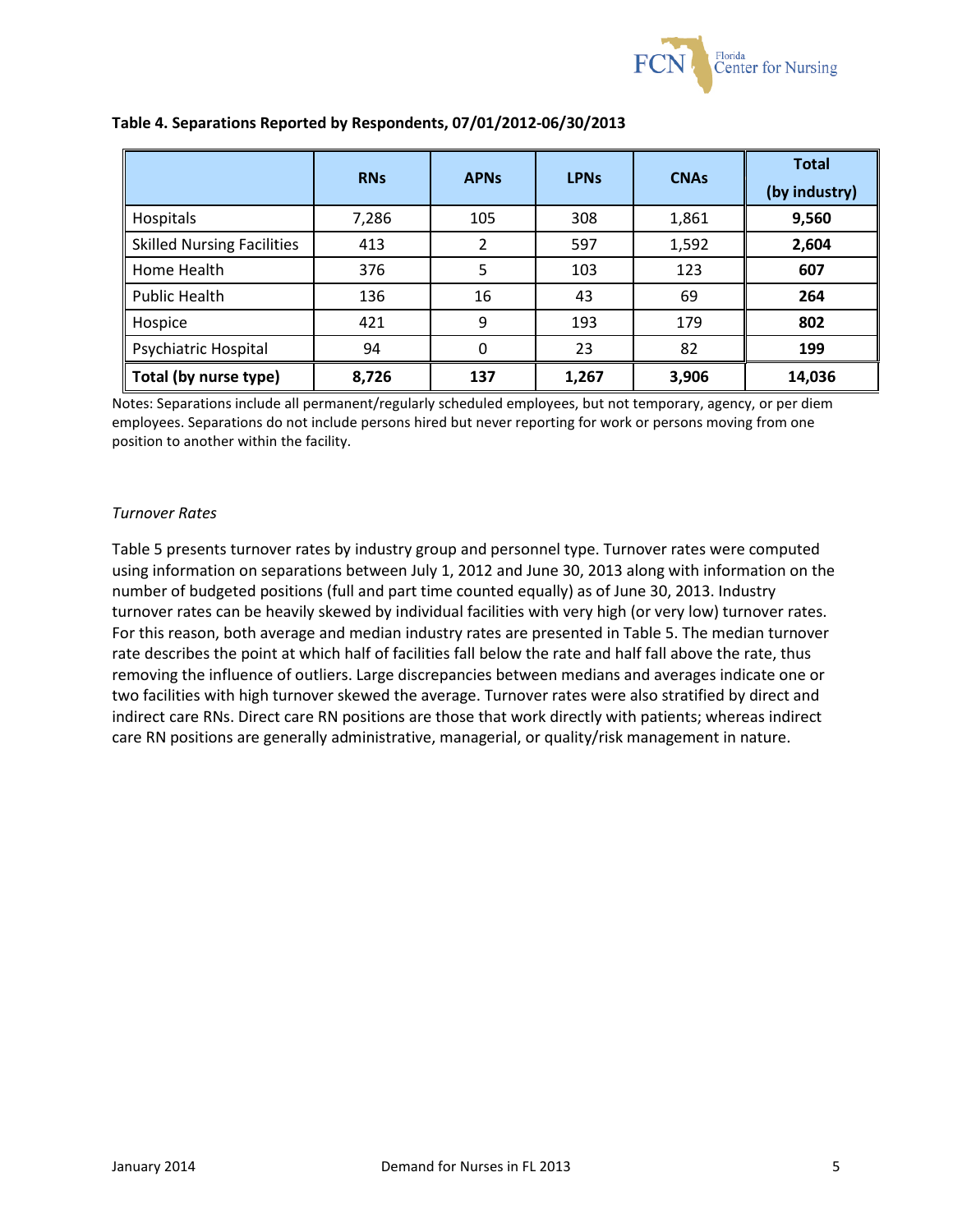

|                        |               | <b>RNs</b>     |               | <b>APNs</b>    | <b>LPNs</b>   |                | <b>CNAs</b>   |                |
|------------------------|---------------|----------------|---------------|----------------|---------------|----------------|---------------|----------------|
|                        | <b>Median</b> | <b>Average</b> | <b>Median</b> | <b>Average</b> | <b>Median</b> | <b>Average</b> | <b>Median</b> | <b>Average</b> |
| Hospitals              |               |                |               |                |               |                |               |                |
| - Direct Care          | 18.4          | 19.6           | 5.7           | 10.7           | 18.0          | 24.3           | 25.0          | 27.8           |
| - Indirect Care        | 11.5          | 12.1           |               |                |               |                |               |                |
| <b>Skilled Nursing</b> |               |                |               |                |               |                |               |                |
| - Direct Care          | 50.0          | 62.4           |               |                | 30.8          | 50.6           | 31.2          | 64.9           |
| - Indirect Care        | 0.0           | 35.1           |               |                |               |                |               |                |
| Home Health            |               |                |               |                |               |                |               |                |
| - Direct Care          | 34.8          | 60.4           |               |                | 0.0           | 29.0           | 15.4          | 24.4           |
| - Indirect Care        | 22.2          | 32.6           |               |                |               |                |               |                |
| <b>Public Health</b>   | 14.8          | 18.9           | 0.0           | 17.4           | 0.0           | 28.0           | 0.0           | 69.0           |
| Hospice                |               |                |               |                |               |                |               |                |
| - Direct Care          | 19.0          | 26.5           | 0.0           | 11.0           | 14.5          | 25.0           | 13.3          | 16.1           |
| - Indirect Care        | 10.9          | 22.0           |               |                |               |                |               |                |
| Psychiatric            |               |                |               |                |               |                |               |                |
| Hospital               |               |                |               |                |               |                |               |                |
| - Direct Care          | 29.1          | 25.9           |               |                | 20.0          | 25.4           | 34.3          | 31.9           |
| - Indirect Care        | 3.8           | 18.0           |               |                |               |                |               |                |

**Table 5. Average and Median Turnover Rates Reported by Respondents, by Industry Group and Personnel Type**

Notes: A zero percent median indicates that at least half of facilities had a zero percent turnover rate. The much higher average rates indicate the presence of outliers that skew the average higher.

The highest median turnover rates for direct care RNs are within skilled nursing facilities and home health agencies. LPNs highest median turnover rates are also in skilled nursing facilities. Turnover rates for CNAs are above 30% in psychiatric hospitals and skilled nursing facilities. The turnover rates have remained consistently high since the 2007 survey in skilled nursing facilities and home health agencies. Average turnover rates are higher than the medians, as there were several facilities with higher turnover that skewed the average upward. Turnover rates are lowest in hospitals, public health departments, and hospitals.

Figure 2 shows the trend in average turnover rates by industry for RNs from 2007-2013. From the last survey in 2011, turnover has increased in hospitals (direct care), and psychiatric hospitals (indirect care). Turnover decreased in skilled nursing, home health, hospice, and psychiatric direct care. Turnover remained about the same in health departments. RN turnover remains lower than the survey baseline in 2007 in all industry groups except public health. Note that direct and indirect RNs are not separated out for skilled nursing, home health, and hospice in this graph.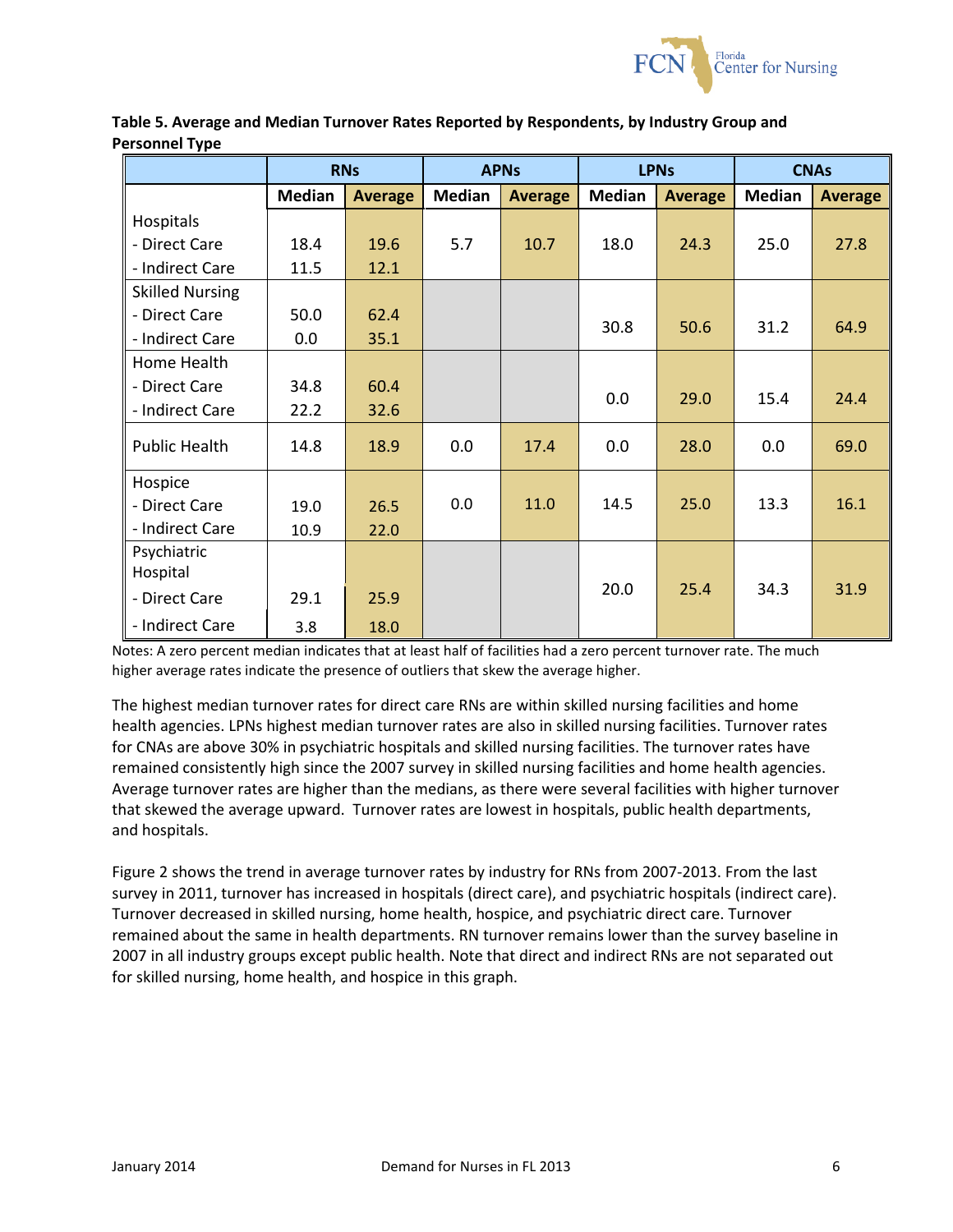



**Figure 2. Average Turnover Rate for RNs, 2007 to 2013**

Figure 3 shows that the average turnover rates for LPNs increased in hospitals, skilled nursing, public health, and psychiatric hospitals. Skilled nursing turnover for LPNs is now about 50% on average (30% median). The LPN turnover rate in hospices decreased for the first time since 2007, but turnover in hospitals, skilled nursing, and public health is at or higher than 2007 levels. LPN turnover in home health remained about the same from 2011 to 2013.



**Figure 3. Average Turnover Rate for LPNs, 2007 to 2013**

Figure 4 shows that the average turnover rates for CNAs continues to decrease in home health and hospices. The turnover rate in skilled nursing facilities and health departments increased dramatically from 2011 to 2013. We do not have information on the causes of turnover, but we can speculate that this increase may be related to economic changes, staffing changes in the facilities that responded to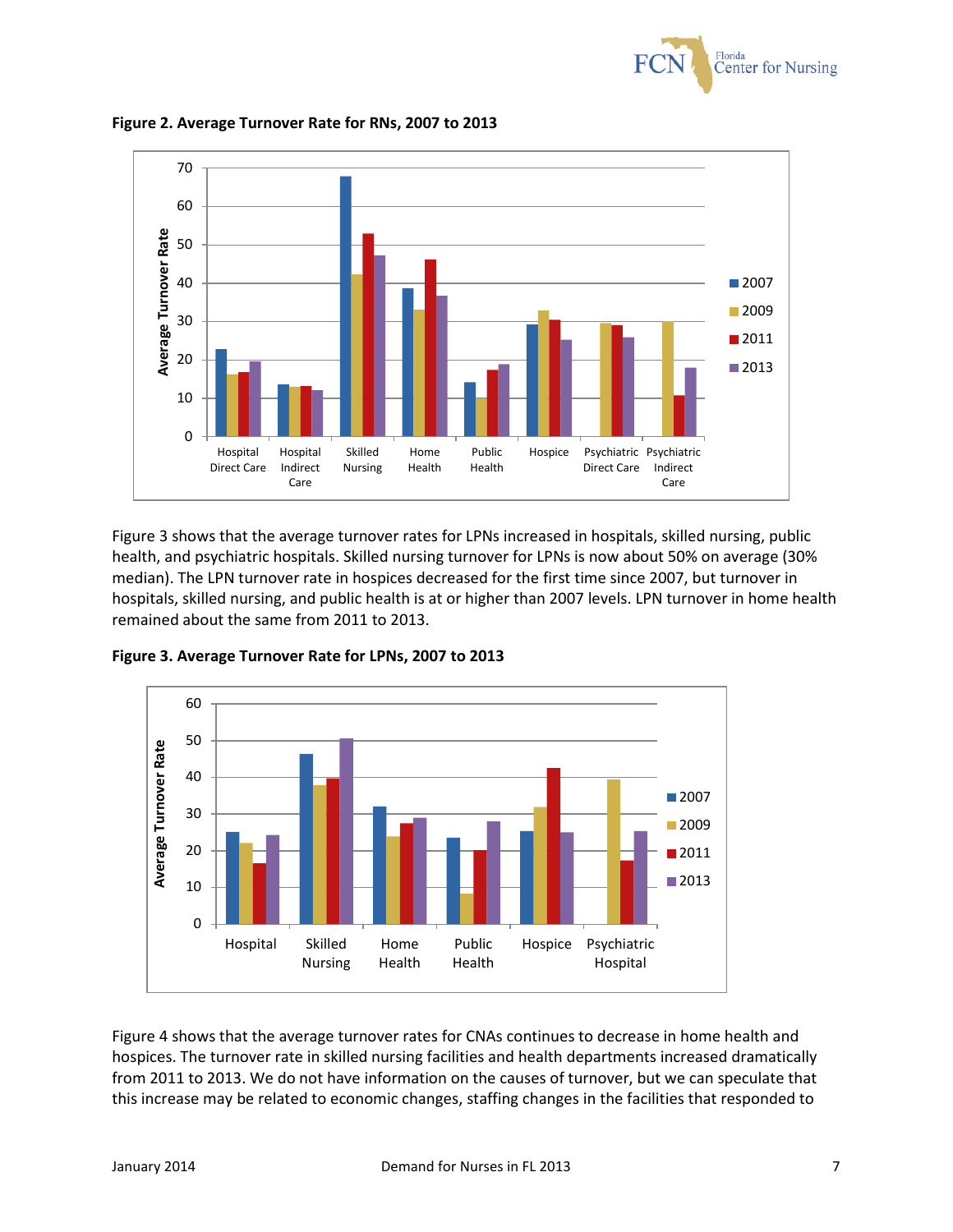

our survey, or negative work environment factors. The average CNA turnover rate in hospitals has increased about 9%, but has not changed in psychiatric hospitals.



**Figure 4. Average Turnover Rate for CNAs, 2007 to 2013**

#### Vacancies and Vacancy Rates

Using employer survey responses, we estimated the total statewide vacancies in each industry and personnel type as of June 30, 2013 (see the Appendix A for more details of the methodology). The average of the model estimates are reported here, and the ranges are reported in the Appendix. Eighty percent of the skilled nursing facility survey respondents did not answer the questions on vacancies or growth, thus the numbers were too unstable and not representative to generate statewide estimates for these facilities. Consequently, the calculated number of statewide vacancies is lower than the actual number of vacancies, and can thus be thought of as a minimum number of vacancies.

The estimated number of vacancies can be used to understand how many individual nurses are currently demanded by the state's nurse employers. Table 6 shows the estimated statewide number of vacancies among each industry surveyed. These vacancy estimates likely underestimate the true number of nursing positions in the state because not all industries that employ nurses were surveyed (such as ambulatory care and physician or other health professional offices). Furthermore, as stated previously, these estimates do not include temporary or per diem employees.

The home health agency estimates refer only to those agencies with staffing models of mostly permanent employees or a mix of permanent and temporary/per diem employees. As many home health agencies employ temporary and/or per diem workers, vacancy estimates for home health may be understated. Home health agencies that hired mostly temporary employees did not answer the questions on vacancies or growth.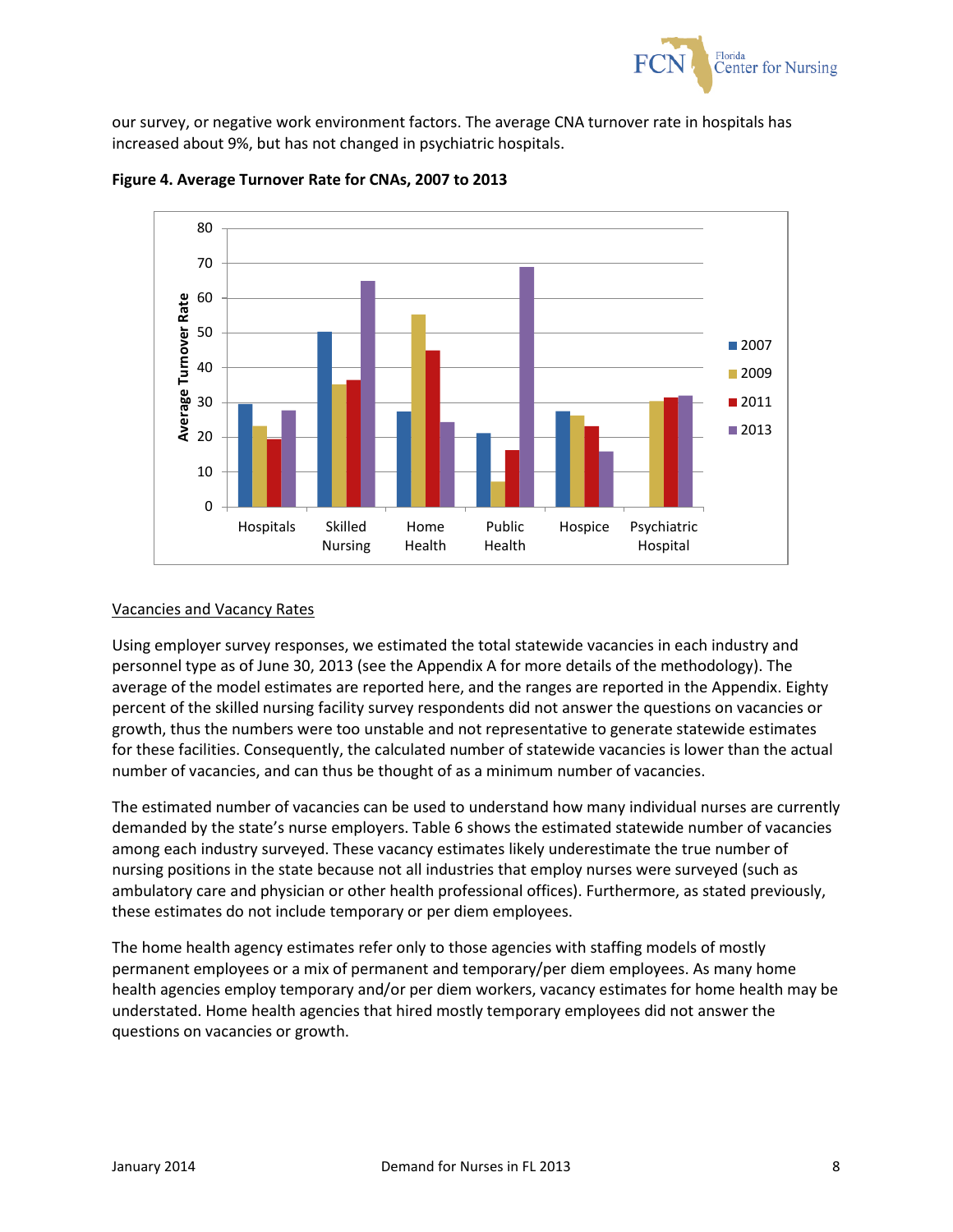

### *Statewide Number of Vacant Positions*

Statewide estimates for vacant nurse positions in the six industries studied were over 9,000 vacant RN positions, 1,767 vacant LPN positions, and 2,600 vacant CNA positions as of June 30, 2013. Most of the RN vacancies were in hospitals and home health, the LPN vacancies were mainly in home health and the CNA vacancies were mainly in hospitals and home health. As previously explained, the skilled nursing vacancy data could not be used. For comparison, data from the 2011 report estimated skilled nursing vacancies of 832 RNs, 712 LPNs, and 1,477 CNAs.<sup>11</sup> If these skilled nursing vacancy numbers from 2011 were included in this table, the vacancy estimates would increase accordingly.

|                                   | <b>RN</b>                | <b>LPN</b> | <b>CNA</b> |  |
|-----------------------------------|--------------------------|------------|------------|--|
| <b>Hospitals</b>                  | 5,982                    | 157        | 1,017      |  |
| <b>Skilled Nursing Facilities</b> | <b>Insufficient Data</b> |            |            |  |
| Home Health                       | 2,773                    | 1,513      | 1,337      |  |
| <b>Public Health</b>              | 55                       | 20         | 11         |  |
| Hospice                           | 226                      | 64         | 109        |  |
| Psychiatric Hospital              | 76                       | 14         | 133        |  |
| Total (all groups)                | 9,111                    | 1,767      | 2,607      |  |

## **Table 6. Estimated Statewide Number of Vacant Nursing Positions as of June 30, 2013**

Figures 5a and b show the trend of estimated vacant positions for RNs in Florida since 2007. Hospital vacancies decreased from 6,539 to 5,982. Home health RN vacancies increased sharply from 1,194 to 2,773. (Skilled nursing vacancies were not reported). Comparing 2011 to 2013, public health RN vacancies increased from 17 to 55, a small number which may reflect fluctuations in responding health departments as typically few RNs are employed per health department, or may indicate an actual change in vacancy numbers in this industry. Hospice RN vacancies decreased from 340 to 226. Vacant positions in psychiatric hospitals have remained steady over the years.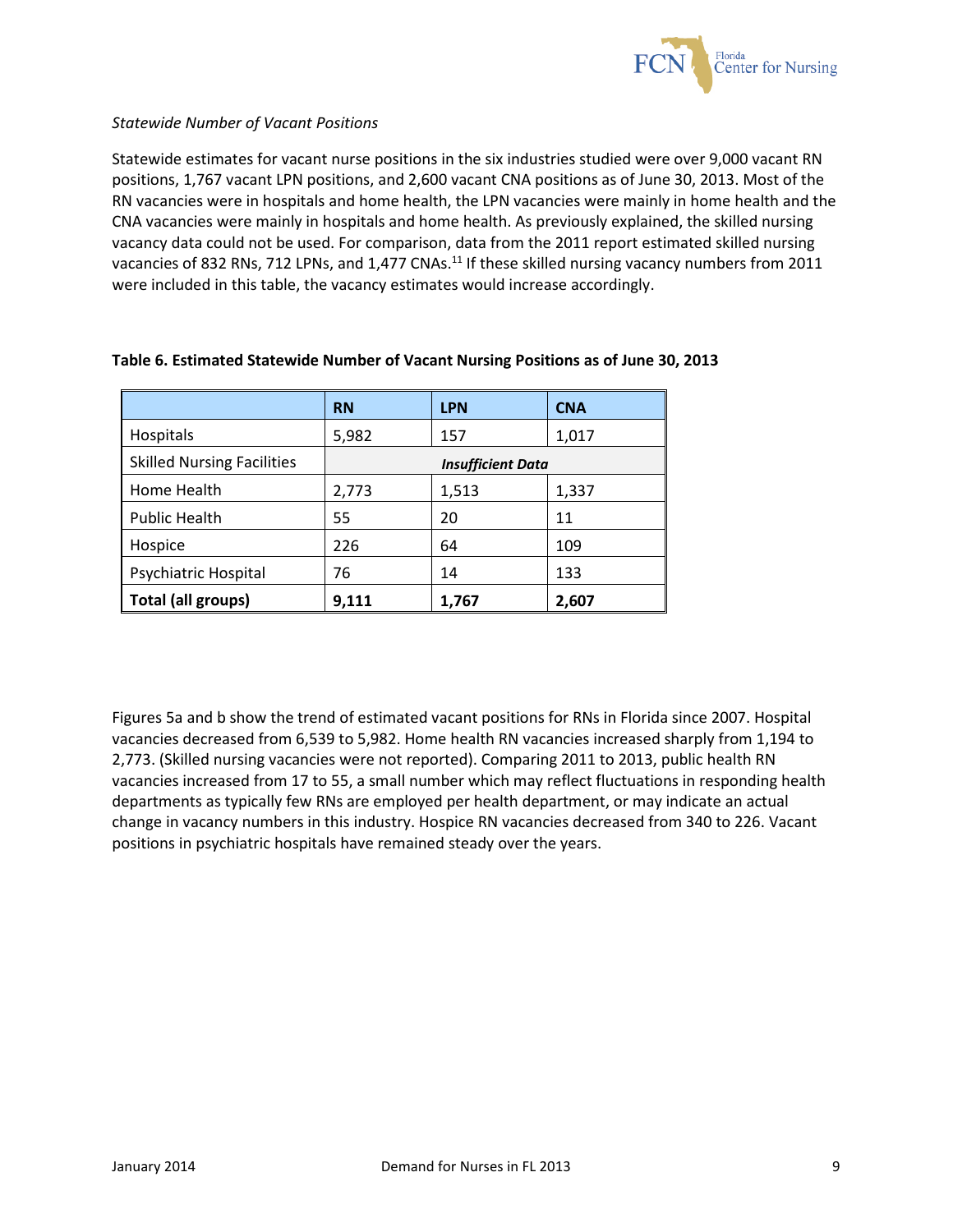



**Figure 5a. Trends of RN Estimated Vacant Positions for Hospitals and Home Health Facilities, 2007 to**  

### **Figure 5b. Trends of RN Estimated Vacant Positions for Skilled Nursing, Public Health, Hospice, and Psychiatric Facilities, 2007 to 2013**



Figures 6a and b show the trend of estimated vacant positions for LPNs in Florida since 2007. *The total number of reported LPN vacancies was very small, so these estimates should be regarded with caution*. *It should be noted that in our 2011 report, skilled nursing facilities employed the largest numbers of LPNs among the industries surveyed. Thus the lack of vacancy data for this industry in 2013 may severely underestimate the demand for LPNs.* The number of LPN vacancies in hospitals, psychiatric hospitals,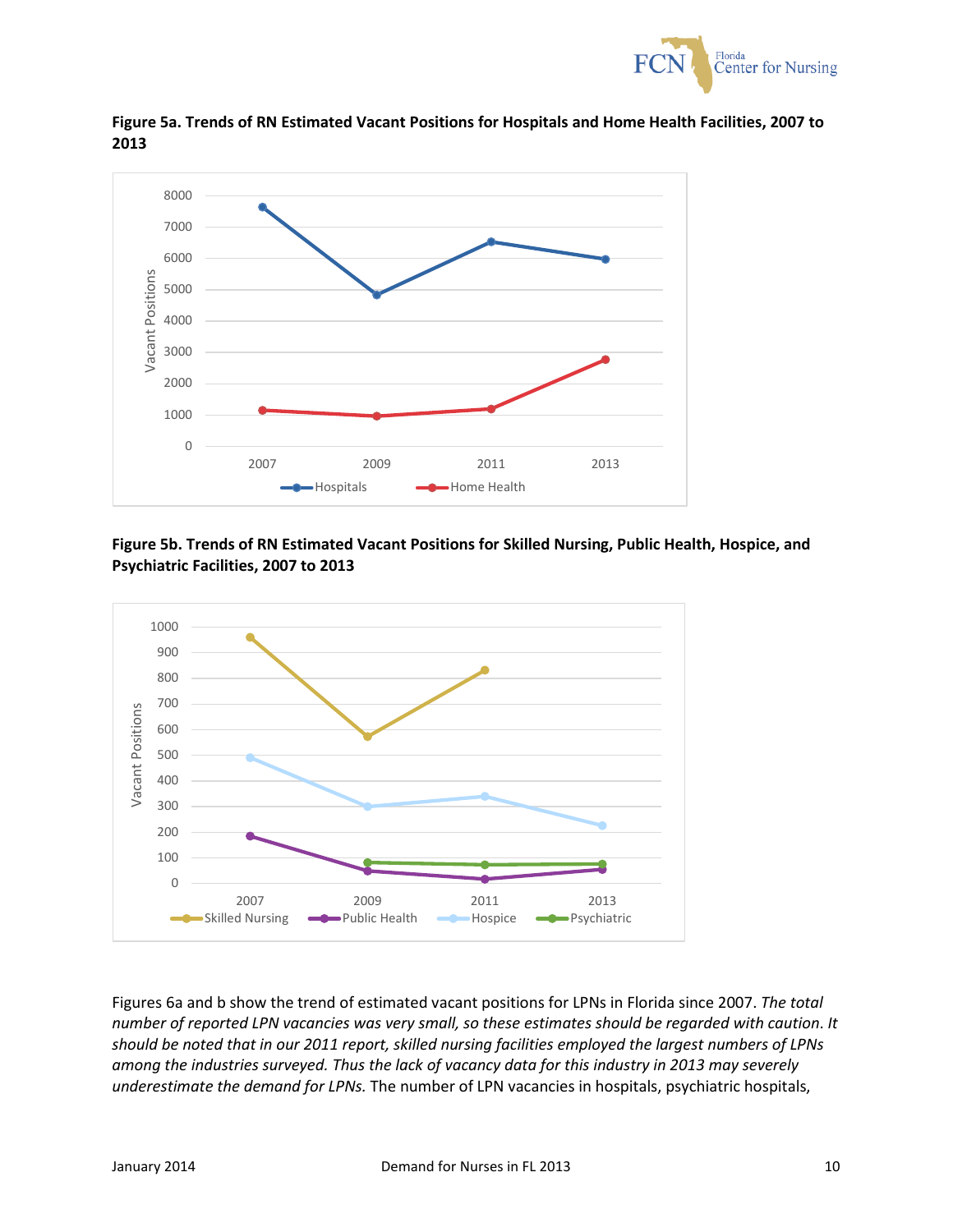

and public health departments remained about the same from 2011 to 2013. The estimated number of home health LPN vacancies nearly tripled to 1,513.



**Figure 6a. Trends of LPN Estimated Vacant Positions for Hospitals and Home Health Facilities, 2007 to**  

**Figure 6b. Trends of LPN Estimated Vacant Positions for Skilled Nursing, Public Health, Hospice, and Psychiatric Facilities, 2007 to 2013**



Figures 7a and b show the estimated number of vacant CNA positions since 2007. *The total number of reported CNA vacancies was very small within all industries except hospitals, so these estimates should be regarded with caution. It should be noted that in our 2011 report, skilled nursing facilities employed the largest numbers of CNAs, although this employment trend was decreasing. Thus the lack of vacancy*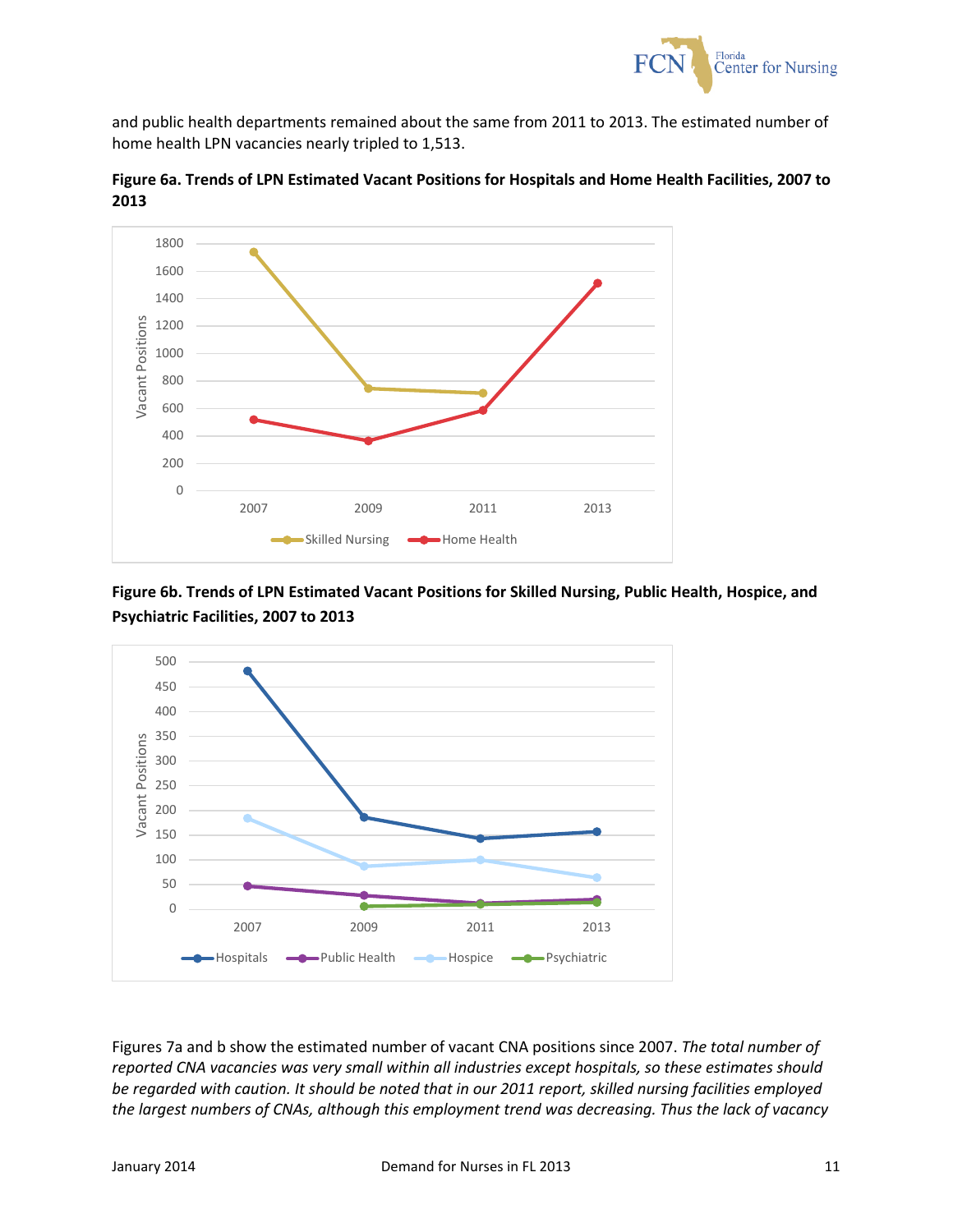

*data for this industry may severely underestimate the demand for CNAs.* The estimated CNA vacancies in hospitals increased by about 10% to approximately 1,000. CNA vacancies in public health departments and hospices remained about the same. However, estimated CNA vacancies in home health more than doubled to 1,337.





**Figure 7b. Trends of CNA Estimated Vacant Positions for Public Health, Hospice, and Psychiatric Facilities, 2007 to 2013**

![](_page_12_Figure_5.jpeg)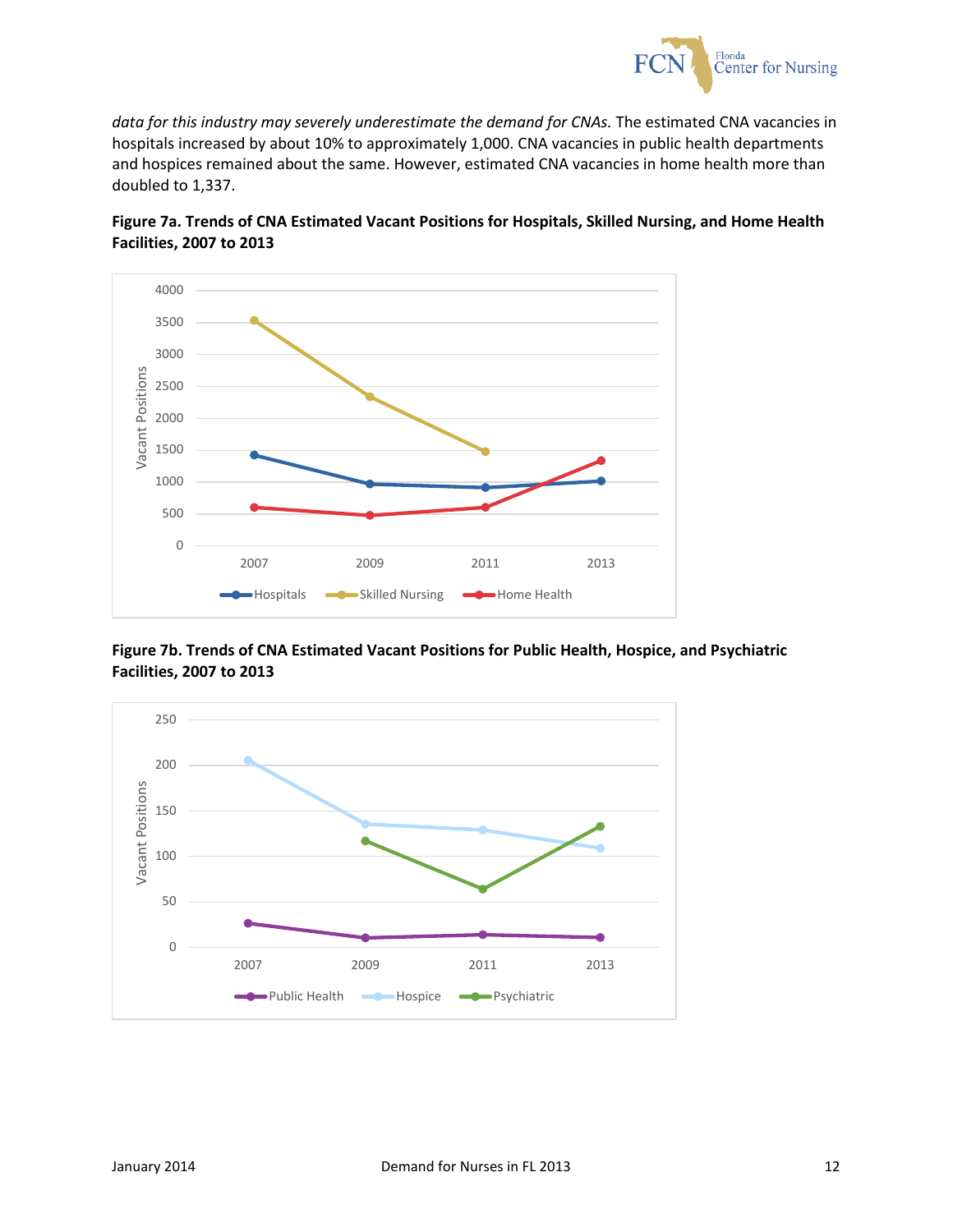![](_page_13_Picture_0.jpeg)

## *Vacancy Rates*

Full-time equivalent (FTE) position vacancy rates were computed from the reported number of vacancies, and represent the proportion of all budgeted FTE positions, by industry group and personnel type, that were vacant as of June 30, 2013.

RN Vacancy rates have inched up for hospitals (both direct and indirect RNs) and home health since 2011 (Figure 8). Hospital RN direct care vacancy rates have increased from 4 to 6 percent over the past 4 years, and indirect care RN vacancy rates have remained steady. RN vacancy rates in home health have increased from 8.6% in 2011 to 13% in 2013, reflecting an increase in the need for this level of licensed nurse. Although vacancy rates for public health and skilled nursing have increased, the reader should interpret these with caution because of small sample sizes.

![](_page_13_Figure_4.jpeg)

![](_page_13_Figure_5.jpeg)

LPN vacancy rates have increased in public health, psychiatric hospitals, and skilled nursing (Figure 9). Skilled nursing and public health vacancy rates should be regarded with caution because of small sample sizes. LPN vacancy rates in hospitals and hospices have remained about the same, and have decreased in home health. In all industry groups, LPN vacancy rates are below 2007 baseline levels.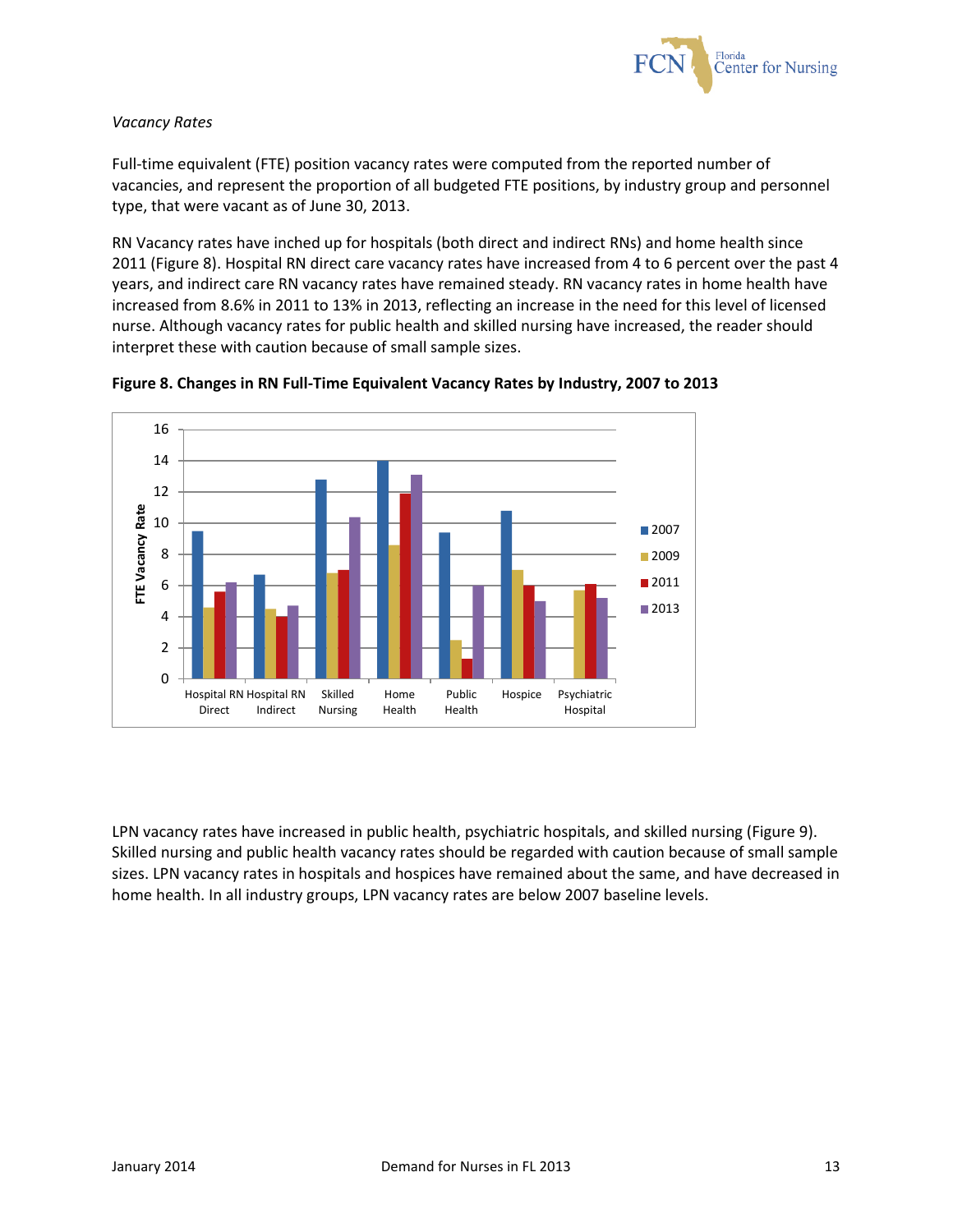![](_page_14_Picture_0.jpeg)

![](_page_14_Figure_1.jpeg)

**Figure 9. Changes in LPN Full-Time Equivalent Vacancy Rates by Industry, 2007 to 2011**

CNA FTE vacancy rates (Figure 10) have increased in hospitals, psychiatric hospitals, and skilled nursing. CNA vacancy rates have decreased in home health, hospice, and public health. Skilled nursing and psychiatric hospital CNA vacancy rates are above the baseline levels.

![](_page_14_Figure_4.jpeg)

**Figure 10. Changes in CNA Full-Time Equivalent Vacancy Rates by Industry, 2007 to 2013**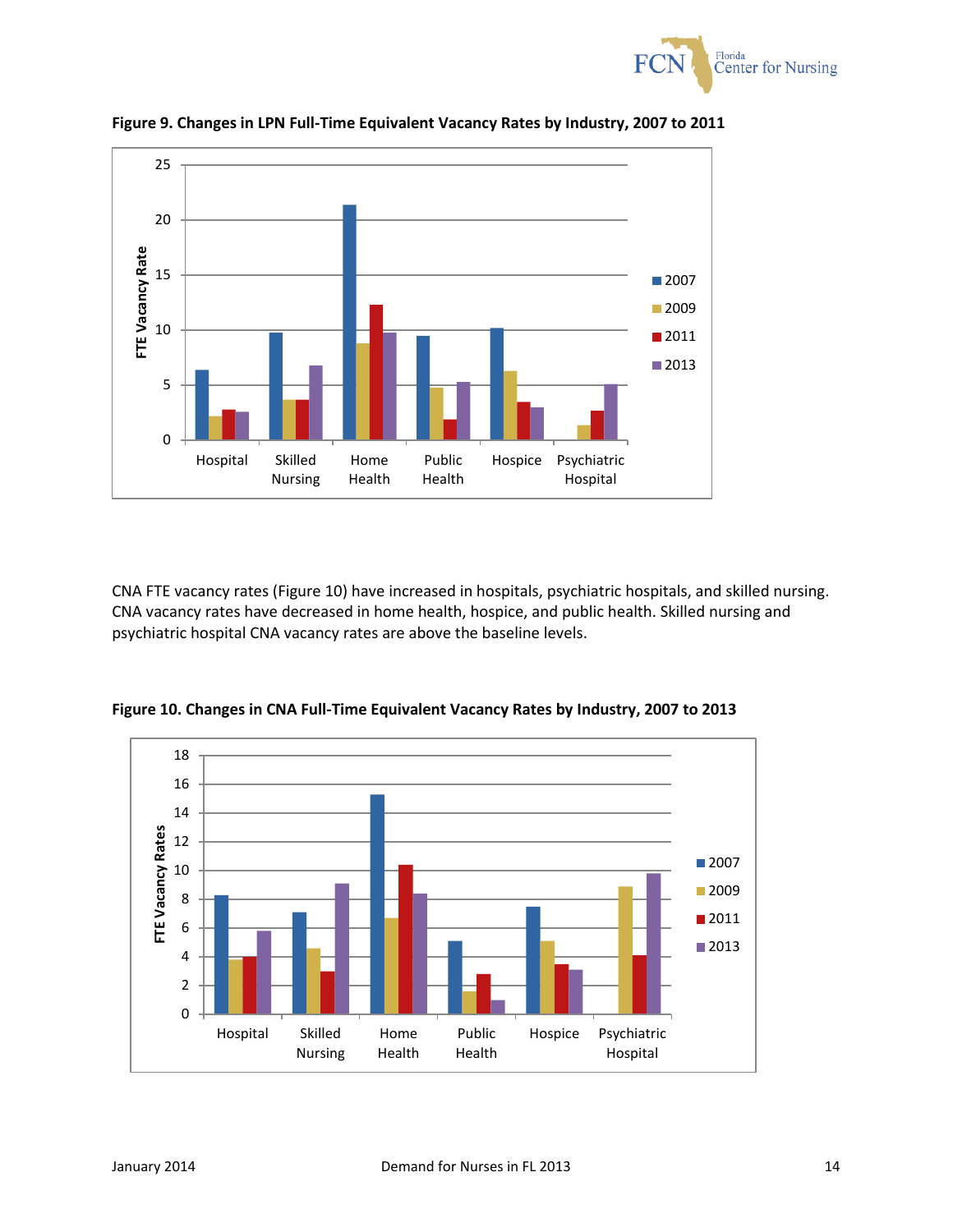![](_page_15_Picture_0.jpeg)

### Projected One-Year Growth in Budgeted Positions

In order to consider future need for nurses, the survey asked respondents to estimate the total number of new positions they intend to create through June 2014. Almost 50% of hospitals did not respond to this question, nor did 30% of home health agencies and psychiatric hospitals, and 83% of skilled nursing facilities. Facilities cited uncertainty in the state and national economy, potential changes in Medicare and Medicaid reimbursement guidelines, and uncertainty over changes resulting from the Affordable Care Act as reasons why they could not estimate future job creation. Changes in the national and state economy, healthcare reimbursement, or health policy would undoubtedly trigger fluctuations in job creation at state and local levels, thus impacting growth estimates.

Survey respondents' answers were used to estimate growth of new nursing positions throughout Florida for 2014. Non-respondents were assumed to have similar projected growth patterns as the respondents, and growth estimates for non-respondents were created using imputations described in Appendix A. Because of the extremely low response rate among skilled nursing facilities, these estimates were not included in the summaries below. Consequently, the estimates are undercounting the number of new positions. The growth estimates for each industry group are reported in Table 7, and the estimated growth by position is shown in Figure 11.

The Center estimated that about 4,100 new RN positions will be created statewide in 2014 within the surveyed industries, and the majority of these will be in hospitals and home health. About 1,850 new LPN positions and 3,200 new CNA positions are estimated to be created in 2014, the majority will be in home health. The 2014 estimates of growth are lower than 2012 estimates among all types of nurses. The Center's previous demand report estimated growth in skilled nursing facilities of 435 RNs, 219 LPNs, and 379 CNAs for 2012.<sup>11</sup> If these skilled nursing estimates from 2012 were included in the 2014 totals, the growth estimates would increase accordingly, but remain below the estimated 2012 growth.

![](_page_15_Figure_5.jpeg)

**Figure 11. Trend of Statewide Estimated Growth in New Nursing Positions, 2008-2014**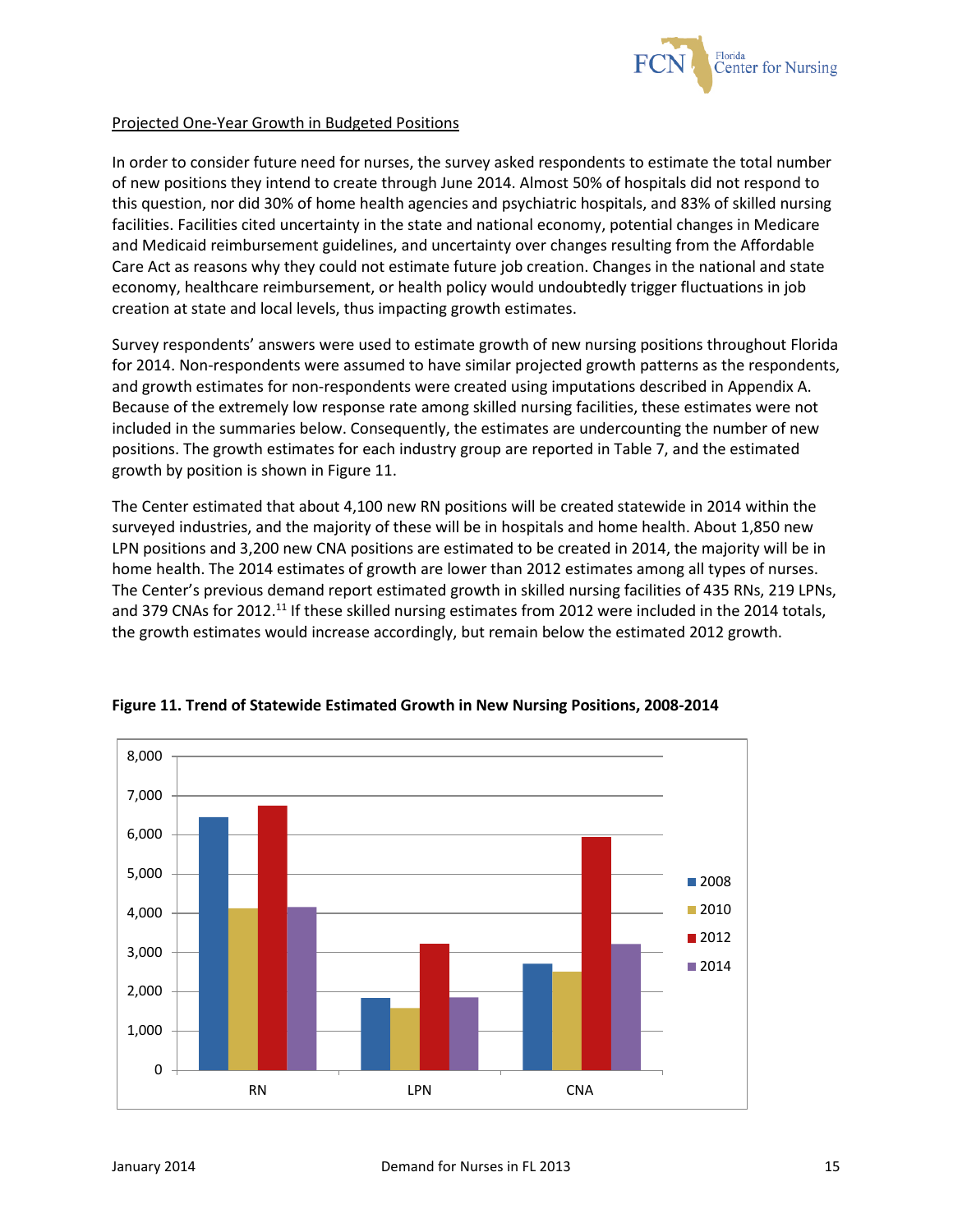![](_page_16_Picture_0.jpeg)

Estimated growth by industry and nurse type is shown in Table 7. Home health agencies are estimated to create the largest number of new nursing positions in 2014, and this holds true for all types of nursing personnel - RNs, LPNs, and CNAs. Strong growth in home health appears to be a trend, as the Center's previous nurse demand report also found that this industry would have the greatest number of new nursing positions.<sup>11</sup> Hospitals will experience growth in RN and CNA positions and are not estimated to grow LPN positions, although the amount of growth in hospitals is uncertain, given the variability in the data. LPN growth appears to be strong only within the home health industry. Estimates for skilled nursing are not provided, but due to population aging we can expect this industry to experience some growth as well. Thus the total number of new positions in these industry groups through 2014 is undercounted.

|                                   | <b>RN</b>                | <b>LPN</b> | <b>CNA</b> |  |
|-----------------------------------|--------------------------|------------|------------|--|
| Hospitals                         | 785                      | 0          | 303        |  |
| <b>Skilled Nursing Facilities</b> | <b>Insufficient Data</b> |            |            |  |
| Home Health                       | 3,159                    | 1,754      | 2,763      |  |
| <b>Public Health</b>              | 13                       | 21         | 5          |  |
| Hospice                           | 112                      | 62         | 73         |  |
| Psychiatric Hospital              | 94                       | 22         | 77         |  |
| <b>Total (all groups)</b>         | 4,163                    | 1,859      | 3,222      |  |

## **Table 7. One-year Statewide Estimated Growth in new Nursing Positions (through 2014)**

#### Positions in High Demand

In response to questions on difficult to fill nursing positions, it was evident that high demand positions varied by industry (Table 8). Positions requiring experience and/or advanced degrees, such as Unit Managers, Patient Care Coordinators, and Administrators, remained in demand in hospitals, home health, and public health. Difficult to fill positions in hospitals required experience (critical care nurse, operating room, emergency department). Psychiatric hospitals reported that psychiatric RNs were difficult positions to fill. Positions requiring less experience were difficult to fill in other industries - home health, skilled nursing, and hospice reported a need for Staff RNs, nurse aides (i.e., home health aide, CNA, direct care assistant), and LPNs. This represents a significant shift from 2011, when almost all difficult to fill positions required experience and/or advanced education. Now four of six surveyed industries report a high need for staff nurses, perhaps indicating a shift of moving current experienced personnel up into higher level positions.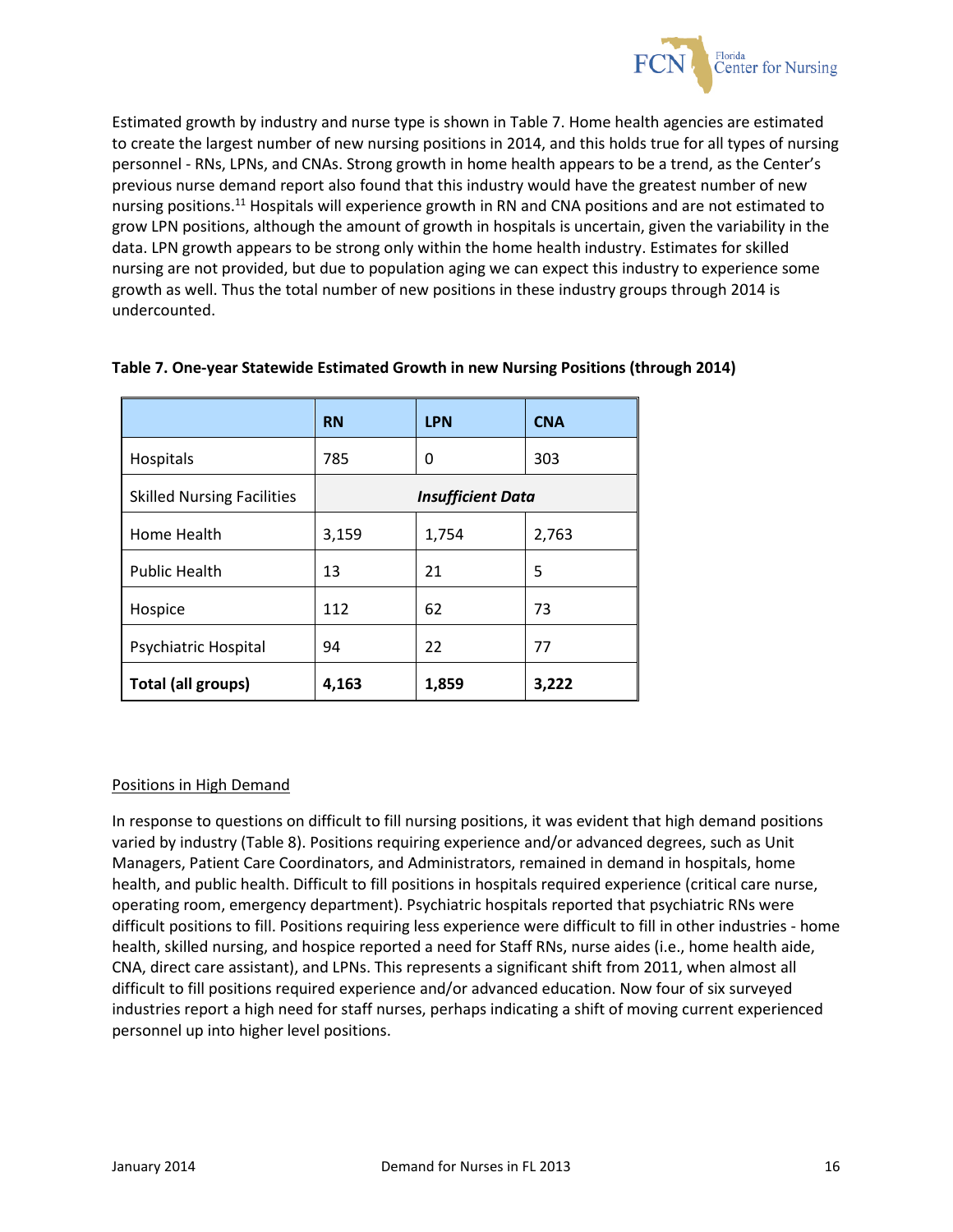![](_page_17_Picture_0.jpeg)

| <b>Rank</b>     | <b>Hospitals</b>      | <b>Skilled Nursing</b> | <b>Home Health</b>     | <b>Public Health</b> | <b>Hospice</b>         |
|-----------------|-----------------------|------------------------|------------------------|----------------------|------------------------|
| 1 <sup>st</sup> | <b>Adult Critical</b> | Inpatient Staff        | Home Care Staff        | Clinic Staff         | Home Hospice           |
|                 | Care                  | <b>RNs</b>             | <b>RNs</b>             | <b>Nurses</b>        | Staff RNs              |
| 2 <sub>nd</sub> | <b>OR</b>             |                        | HHA/CNA                | <b>School Nurses</b> | Patient Care           |
|                 |                       | Unit Manager           |                        |                      | Coordinators           |
| 3 <sup>rd</sup> | <b>Emergency Dept</b> | Nurse Aides            | <b>LPN<sub>S</sub></b> | <b>Nurse</b>         | <b>Inpatient Staff</b> |
|                 |                       |                        |                        | Supervisors          | RNs (tie)              |
| 4 <sup>th</sup> | Cardiac Cath Lab      | <b>LPN<sub>S</sub></b> | Admin                  | NPs and              | Administrative         |
|                 |                       |                        |                        | <b>Midwives</b>      | (tie)                  |
| 5 <sup>th</sup> |                       | Minimum Data           | Infusion               | Epidemiology         | <b>Nurse</b>           |
|                 | <b>Unit Managers</b>  | <b>Set Nurses</b>      |                        | <b>Nurses</b>        | Practitioners (tie)    |

### **Table 8. Most Difficult Specialty Positions to Fill, by Industry**

## Employment Characteristics and Hiring Practices

The Center has heard anecdotal reports of new nursing graduates having a difficult time finding employment. Although we could not assess this directly, the survey asked if facilities hired new graduates. Ninety percent of responding hospitals reported they hire new graduate RNs, as did 85% of skilled nursing facilities and 75% of psychiatric hospitals (Table 9). In addition, 77% of skilled nursing facilities and 24% of home health agencies indicated they hire new graduate LPNs. Given the reported hiring of new graduates and the need for Staff RNs, new graduate RNs should consider seeking employment in industries other than hospitals.

The IOM report has a goal to increase the proportion of employed registered nurses with a baccalaureate in nursing or higher degree to 80% by 2020; <sup>12</sup> presently, 39.5% of employed Florida nurses have a BSN or higher degree. In order to enumerate health care facility interest in meeting this goal, the survey asked about preferential hiring of nurses with a BSN. Over 70% of hospitals and psychiatric hospitals reported they preferentially hire new BSN graduates. Nineteen percent of these facilities indicated they require ADNs to attain a BSN, the time to attain the BSN ranged from one to seven years. Fewer than 25% of the responding facilities in other industries preferentially hired BSN graduates.

The majority of responding facilities indicated they provided some type of educational support for their nursing staff. The most common types of support were tuition reimbursement and flexible scheduling. Some facilities reported using scholarships or tuition waivers to assist with continuing education. Facilities also valued and rewarded advanced degrees and certifications. About 40% of hospitals and psychiatric hospitals, and 67% of hospices reported they have differential pay for national certifications. Differential pay for advanced degrees was reported by 56% of hospitals, but was less common in other facilities (15% - 30%).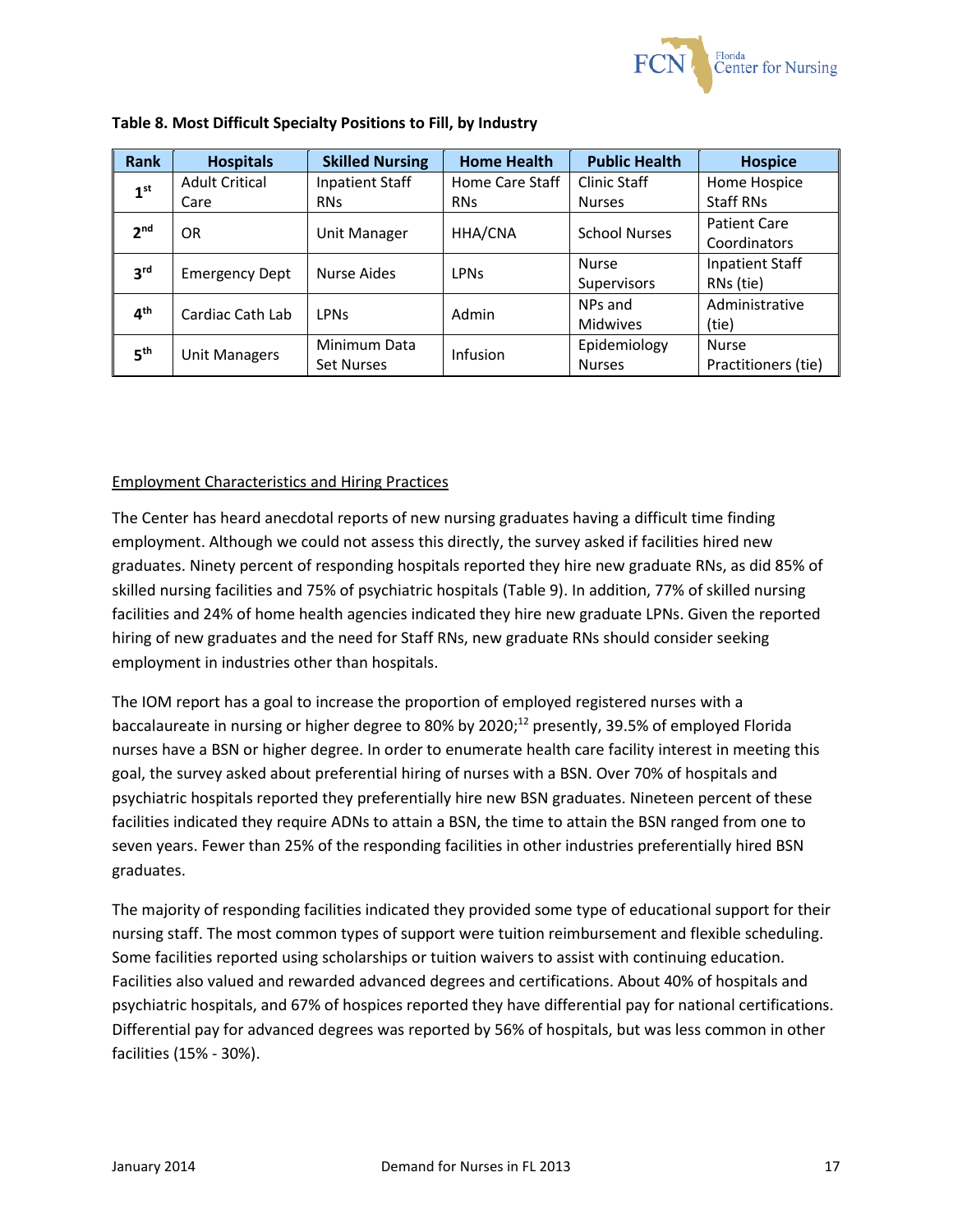![](_page_18_Picture_0.jpeg)

|                                   | <b>Hire New</b><br><b>Graduate RNs</b> | <b>Preferentially Hire</b><br><b>New Graduate BSNs</b> | <b>Provide Educational</b><br><b>Support</b> |
|-----------------------------------|----------------------------------------|--------------------------------------------------------|----------------------------------------------|
| Hospitals                         | 90%                                    | 71%                                                    | 97%                                          |
| <b>Skilled Nursing Facilities</b> | 85%                                    | 22%                                                    | 86%                                          |
| Home Health                       | 27%                                    | 18%                                                    | 57%                                          |
| <b>Public Health</b>              | 50%                                    | 15%                                                    | 100%                                         |
| Hospice                           | 13%                                    | 14%                                                    | 87%                                          |
| Psychiatric Hospital              | 75%                                    | 73%                                                    | 64%                                          |

#### **Table 9. Other Characteristics of Responding Nurse Employers**

Hospitals were the only industry group that reported having nurse residency programs (47% of hospitals, 17% of psychiatric hospitals). The residencies ranged in length from 2-52 weeks, and the employee in the residency program received full salary.

The survey asked employers the maximum number of hours per week considered to be part-time employment. Responses ranged from 28 hours per week in home health to 32 hours per week in psychiatric hospitals.

## **Discussion**

Though the state and national economy is improving slowly, healthcare has remained a strong sector of employment throughout the recession. Economic factors will have an undetermined impact on the future employment growth of healthcare personnel in Florida. The Patient Protection and Affordable Care Act (PPACA) will improve access to healthcare, and these newly insured people will need healthcare providers. The state's Medicare and Medicaid reimbursement rates are subject to change, which factors into employers' reluctance to hire and difficulty with projecting future employment. Florida's population is growing and aging, and the aging population will need more care – both acute care in hospitals and long-term care provided through home health agencies and skilled nursing facilities. All of these areas of employment rely on nurses as providers of safe and affordable healthcare. Nurse employers have a strong incentive to understand the potential growth drivers of the nurse workforce to strategically plan for the future. The Center's 2013 nurse employer survey aims to measure demand for nurses within 6 key industries, and present the results within the frame of employment trends and estimates of future demand for nurses.

The Center's 2013 nurse employer survey demonstrated that nurse turnover among all surveyed industries remains high. Median RN turnover (direct care RNs) is almost 20% in hospitals, 35% in skilled nursing and 50% in home health. LPN and CNA turnover is similarly high. Average turnover increased slightly since 2011 among direct care hospital RNs and psychiatric hospital indirect care RNs, but decreased in all other industry groups. Turnover among LPNs and CNAs increased across most industries.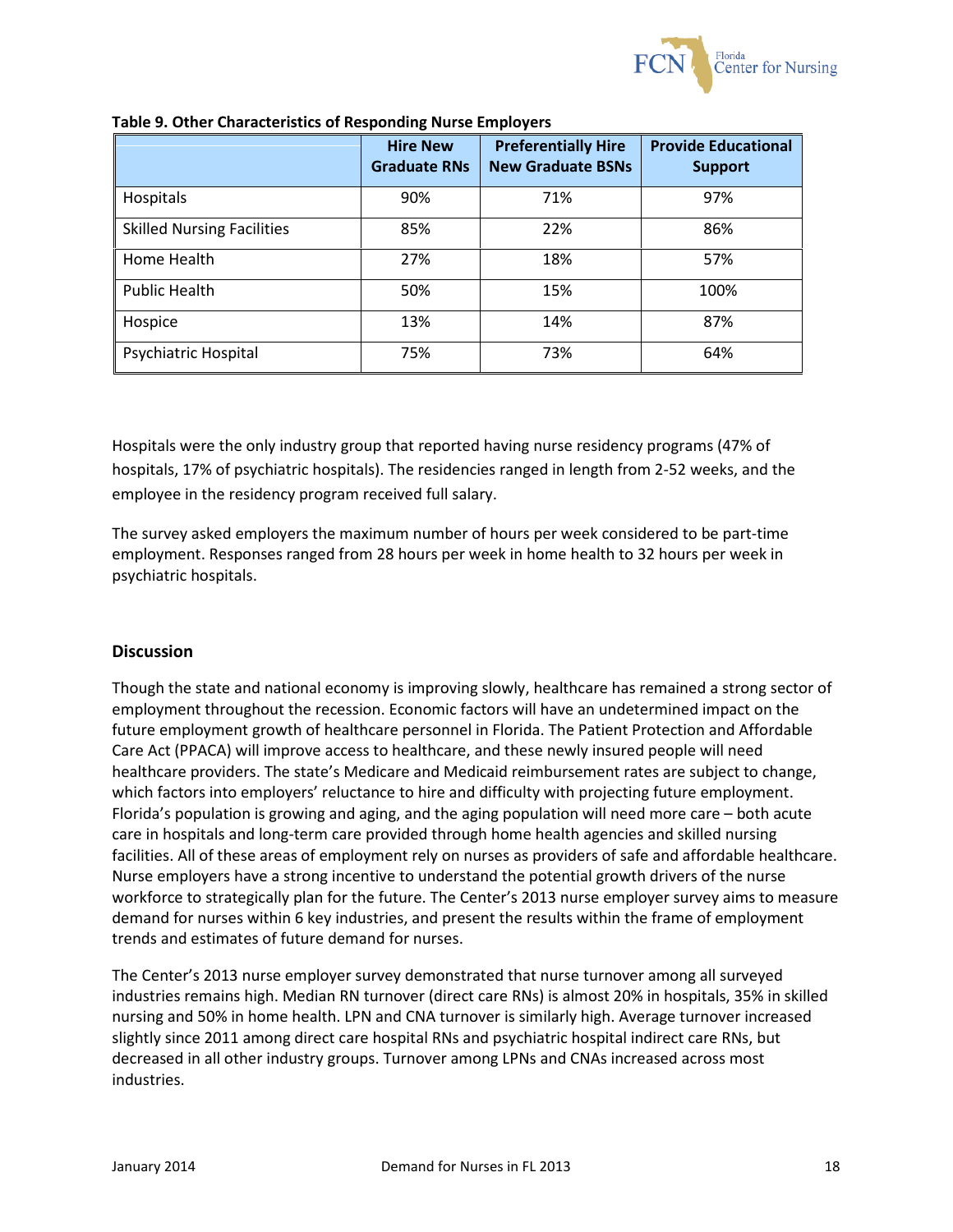![](_page_19_Picture_0.jpeg)

The estimated number of RN vacancies has increased in home health, but decreased in hospitals when compared to 2011. Even though the vacancy trends fluctuate, the estimated number of vacancies for RNs in hospitals is about 6,000. The estimated number of vacant LPN and CNA nursing positions have increased in home health, continuing a trend that began in 2009 and will likely continue. Likewise, vacancy rates have nudged upward since our last survey in 2011, but are still below our baseline 2007 levels. Vacancy rates are higher for all nurses within skilled nursing facilities, but these should be interpreted with caution due to the limited response by this industry group.

As a measure of future demand for nurses, the Center asked survey respondents to estimate the number of new nursing positions that are anticipated to be created in 2014. A large percentage of responders within hospitals and skilled nursing chose not to report projected new positions. Using the available data, the Center estimates that about 4,100 new RN positions, 1,850 new LPN positions and 3,200 new CNA positions will be created in 2014. Economic uncertainty from the Affordable Care Act, Medicare and Medicaid reimbursement changes, and the general economic climate affect employers (hospitals and others) ability to plan for new positions. *These estimates should be interpreted with caution as economic changes will influence industry hiring practices.* The 2014 estimates of growth overall are lower than the 2012 estimates among all types of nurses. The strongest growth numbers are estimated to be in the home health industry. The increase in home health agency positions also relates to the projected increase in the aging population of Florida, many of whom will need more care, and the continuing trend toward home care as an alternative to more costly inpatient treatment.

When planning for a future supply of nurses to meet the industry demand, it is prudent to consider current vacancies, projected growth, and difficult to fill positions. Table 10 provides information on the combined number of vacant and projected RN positions. Though the Center's findings demonstrate a reduced need for nurses as measured by this combination of positions when comparing the 2011 survey results to the current survey: 15,740 (2011 survey) compared to 13,274 (2013 survey), demand remains high. This decreased need may signal a new trend to monitor, but it is too early to tell given the aforementioned economic drivers. Additionally, the skilled nursing industry was not included in the 2013 estimates due to insufficient data. Assuming the same combined need for RNs in skilled nursing as was true in 2011 (1,267), and incorporating this number into the current estimates brings the total estimated need for RNs among these industries through 2014 to 14,541. During academic year 2011-12, Florida produced a combined total of 9,787 associate and baccalaureate graduates,<sup>13</sup> clearly this is an inadequate production of new nurses to meet the need.

|                                   | <b>RN Vacancies</b><br>(2013) | <b>RN Growth</b><br>(2014) | <b>Combined</b> |  |  |
|-----------------------------------|-------------------------------|----------------------------|-----------------|--|--|
| Hospitals                         | 5,982                         | 785                        | 6,766           |  |  |
| <b>Skilled Nursing Facilities</b> | <b>Insufficient Data</b>      |                            |                 |  |  |
| Home Health                       | 2,773                         | 3,159                      | 5,932           |  |  |
| <b>Public Health</b>              | 55                            | 13                         | 68              |  |  |
| Hospice                           | 226                           | 112                        | 338             |  |  |
| Psychiatric Hospital              | 76                            | 94                         | 170             |  |  |
| ∥<br>Total (all groups)           | 9,111                         | 4,163                      | 13,274          |  |  |

## **Table 10. Combined Vacancies (as of June 30, 2013) and Projected Growth (through 2014) for Registered Nurses by Industry**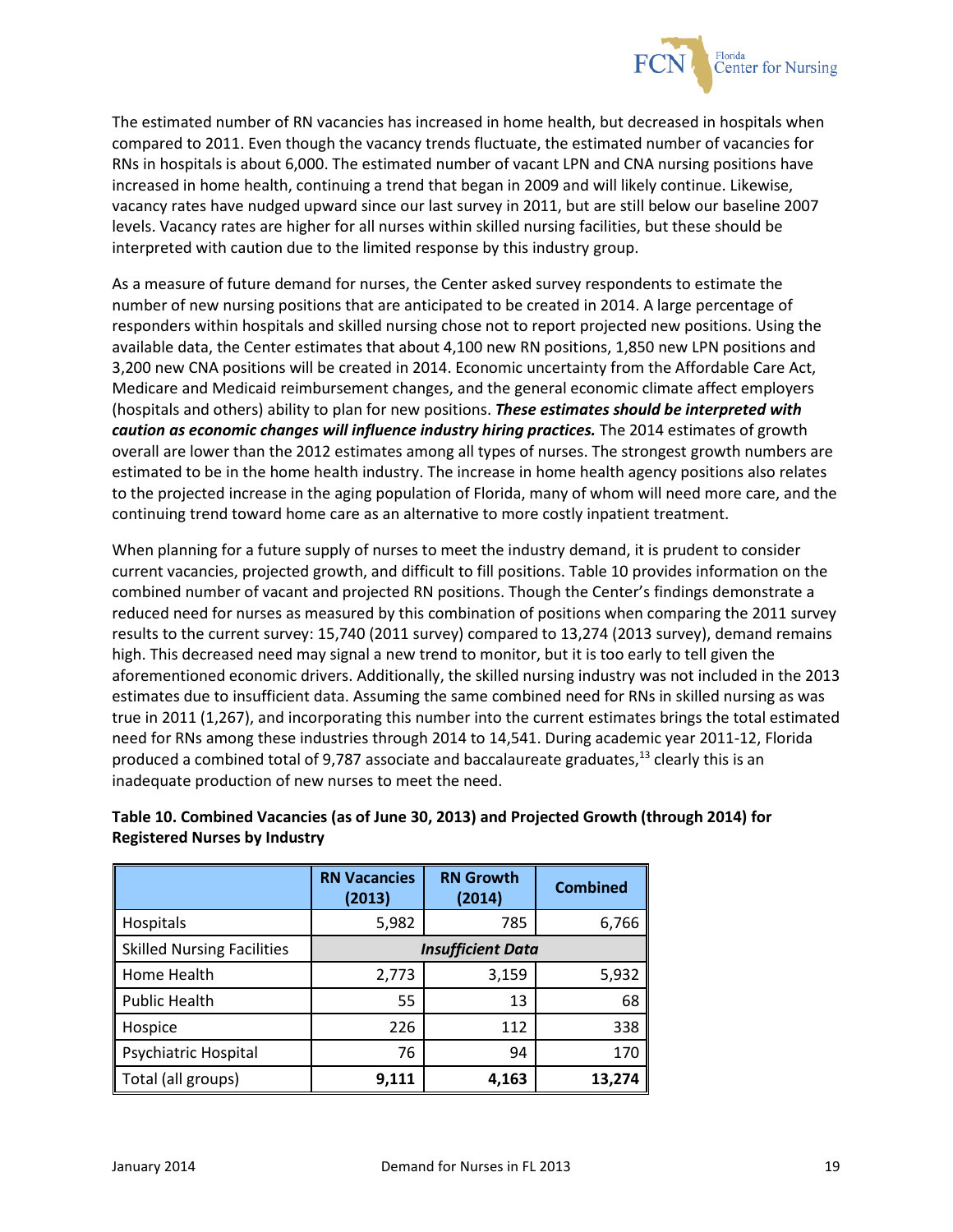![](_page_20_Picture_0.jpeg)

In this current survey, employers reported their most difficult to fill positions are a combination of staff RNs and positions which require experience and/or advanced education; whereas in previous surveys, the most difficult to fill positions were those requiring experience and/or education. Results from the current survey indicate a more complicated picture of difficult to fill positions. Hospitals need nurses with specialized experience such as adult critical care and emergency room. The positions of unit managers and administrators require experience and education, and were also difficult to fill. However, other industries reported that Staff RN positions were most difficult to fill, as were CNAs/Aides and LPNs. Nurses with little experience should look to industries outside of hospitals for positions, as these industries have need for staff nurses. It is also evident that nurse educators must prepare graduates to work in the industries that have openings in staff positions instead of perpetuating the belief that new graduates should begin work in a hospital setting. This may involve development of new residency programs to facilitate the school to work transition.

The Center has heard anecdotal reports of new graduate nurses having difficulty finding employment. Interestingly, our survey results found that over 90% of responding hospitals, 75% of psychiatric hospitals, and 85% of skilled nursing facilities reported that they hire new graduate RNs. In addition, 77% of skilled nursing facilities and 24% of home health agencies indicated they hired new graduate LPNs. Our results are in line with a recent American Association of Colleges of Nursing (AACN) report showing 59% of new BSN graduates had a job offer at graduation and 89% had a job offer 4-6 months after graduation.<sup>14</sup> It is critical to continue to support education opportunities, both in the form of incumbent worker training and graduate education for current nurses to be a pipeline into the difficult to fill positions, and for new graduate nurses to move into the positions vacated as experienced nurses move on to new opportunities or retire.

National data from the AACN indicate that almost 44% of hospitals and other healthcare settings require newly employed nurses to have a BSN, and 78.6% prefer BSN graduates.<sup>14</sup> In Florida, these results show that over 70% of responding hospitals and psychiatric hospitals preferentially hire new BSN nurses, but this was not the case in other employment settings. The majority of other industries surveyed do not preferentially hire BSNs. Most employers surveyed provide some form of support for nurses to pursue advanced education. The IOM report recognizes that given nurses increasingly complicated work environment, the proportion of nurses with Baccalaureate degrees should increase in order to respond to the demands of today's workforce needs.

The Center would like to recognize and thank our survey partners for their valuable assistance. Our partnerships with Florida Hospice and Palliative Care Association, Florida Association Directors of Nursing Administration/LTC, Home Care Association of Florida, Florida Organization of Nurse Executives, Florida Association of Public Health Nurses, and the Nursing Section of the Florida Public Health Association were strategic to the success of the survey. Increased responses from Florida nurse employers provide more complete data and robust estimates of vacancies and growth. The Center appreciates the partnerships forged through this survey process, and the nurse employers who took the time to respond to the survey. This nurse demand data will be used to produce industry-specific reports and to update forecasts of Florida's nurse demand and supply.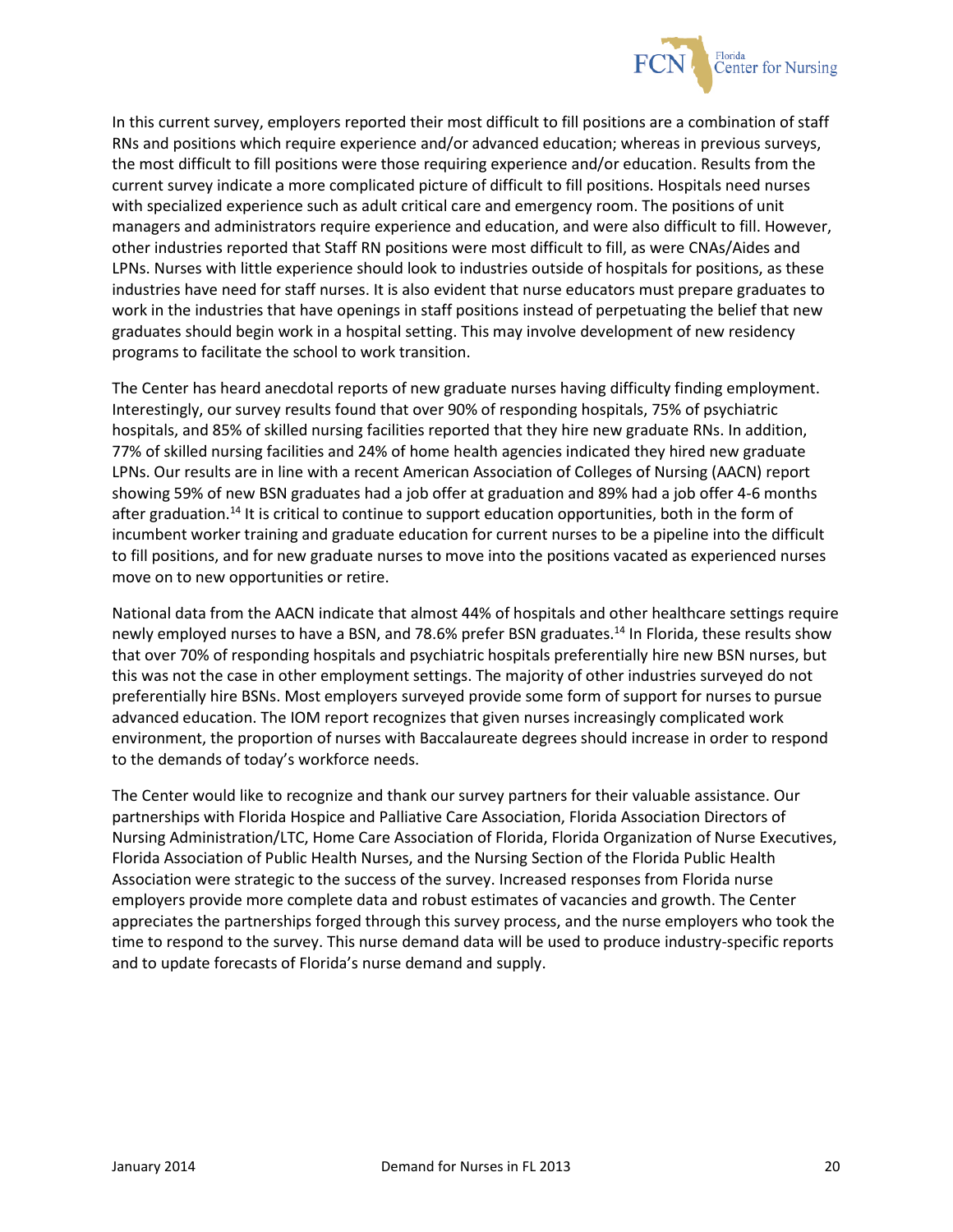![](_page_21_Picture_0.jpeg)

## **Recommendations**

Four key areas of need are identified from the results of analysis of the 2013 nurse employer survey:

*1. Increase activities to improve retention of nurses with emphasis on Florida's existing nurse workforce.*

The median turnover of RNs is 18% in hospitals (for direct care) and 35% in home health. The average turnover rate has increased for LPNs and CNAs in hospitals, skilled nursing, and public health over the past two years, and this combined turnover impacts the retention of nurses in Florida. There will be an increasing demand for nurses in Florida as the economy recovers, the population ages, nurses in the Baby Boomer cohort resume or begin their retirement plans, and the Affordable Care Act is implemented. Hospital survey respondents reported difficulty filling nursing positions that require experience and/or advanced education, and other industries also reported difficulty filling nurse manager and administrator positions. Retention should focus on both the need for experienced nurses to fill these roles, while also retaining the less experienced nurses so that they can continue to gain industry experience and advance in the career ladder into higher level positions. Retention efforts for the experienced, aging workforce should focus on efforts to improve the work environment and implement programs to accommodate an aging nurse workforce. Employers must identify specific issues that are leading to turnover in their institutions and implement changes to minimize the loss. A good start would be to ask their existing staff about issues that create job frustration or would prompt them to leave their position, and what they would recommend for solutions.

*2. Continue to increase production of new nurses while developing models of incumbent worker education and training to meet the diverse hiring needs of Florida's health industry.*

Ninety percent of responding hospitals and 85% of responding skilled nursing facilities reported they hire new graduate RNs. Our report estimates over 4,000 new RN positions and over 3,000 new CNA positions will be created in 2014. Furthermore, skilled nursing, home health, public health and hospice settings indicated a need for staff RNs. These positions typically require less experience than the manager and administrator level positions, and may perhaps be filled by new graduates. Florida's nursing education programs are growing in number, as are the number of graduates, and the ability of new graduate nurses to fill the needed positions should be tracked closely to better align education with industry need. Meanwhile, Florida education program surveys indicate that a shortage of qualified faculty and inadequate clinical capacity are barriers to expansion of pre-licensure and post-licensure nursing programs. To help ease the future faculty shortage, nurses must be incentivized to enter graduate education programs with the trajectory of becoming nurse faculty. Limited clinical capacity for education programs remains problematic. Clinical education sites for LPN programs are decreasing because facilities that no longer hire LPNs will not allow LPNs to train in their facilities. RN and Master's programs are also experiencing problems with limited clinical capacity. Advancing the use of simulation technology for educational purposes in academic and industry settings must occur to ease the clinical capacity barriers as well as expanding the industry sites used for clinical education beyond the traditional acute care facilities.

*3. Focus on the need for nurses at all levels of licensure in the home care setting, as the nation's care delivery settings continually evolve.* 

Home health agencies are predicted to experience the largest growth in nursing positions among our surveyed industries, with expected growth of over 3,000 RN positions, 1,700 LPN positions, and 2,700 CNA positions through 2014. Home health agencies also have the highest number of estimated vacancies for LPNs and CNAs, and over 2,700 RN vacancies. As non-traditional (i.e., non-hospital) care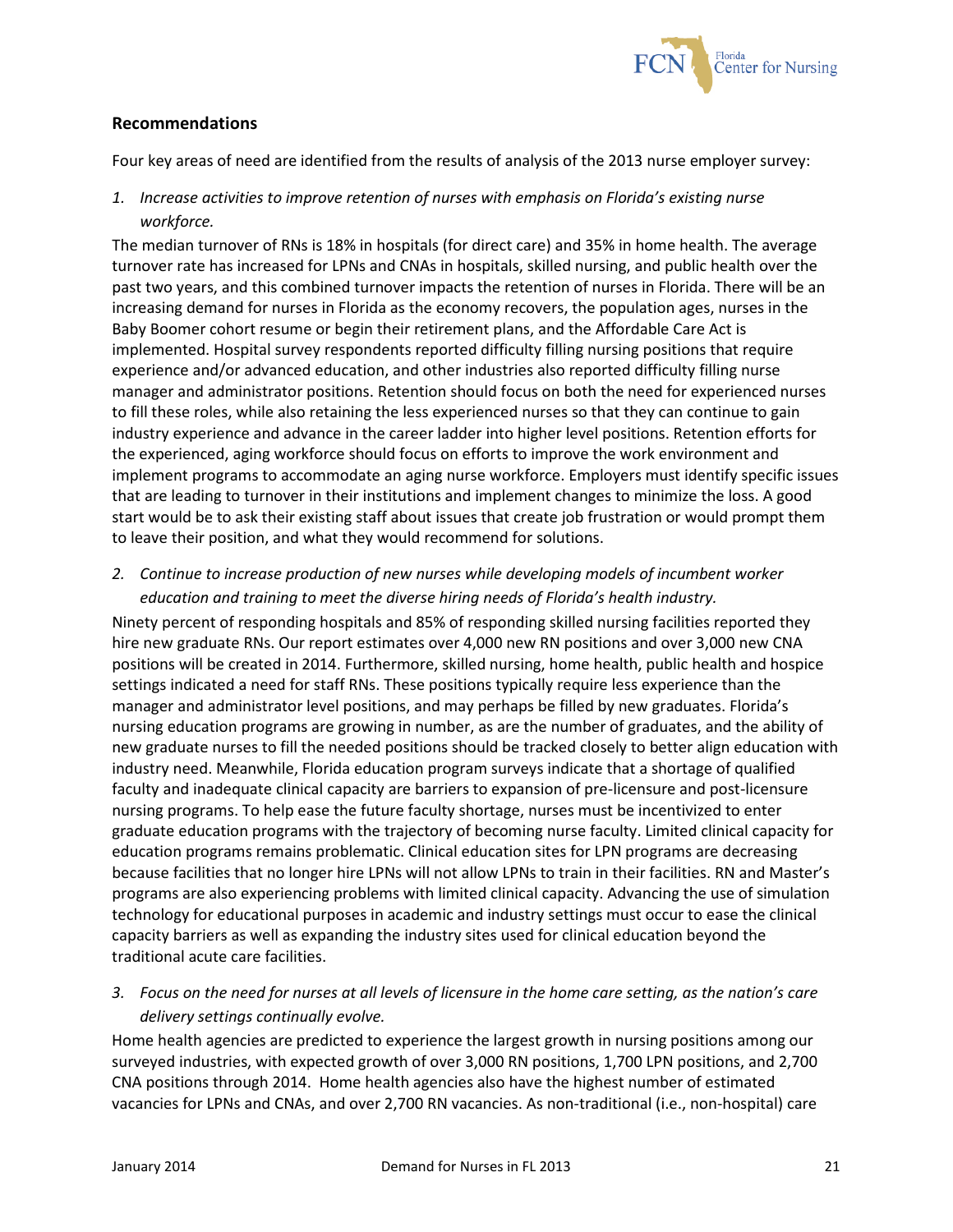![](_page_22_Picture_0.jpeg)

delivery settings grow due to an aging population and care shifting away from hospitals, there will be a continued need for experienced RNs and APNs in the home care field. Nurses who develop experience and skills in these practice areas will be able to expand their skill set and subsequent professional opportunities. Nursing educational curriculum should address those clinical sites that reflect contemporary nursing practice, both to highlight other employment opportunities and give students an opportunity to broaden their academic experiences. Home health agencies also have among the highest reported turnover, and retention in this industry needs to be targeted as well. Employers must identify what issues are leading to turnover in their facilities and implement changes to minimize the loss.

## *4. Support the Florida Center for Nursing's biennial nurse employer survey through funding and participation.*

The information reported from the analysis of the survey results is critical for strategic health workforce planning, policy development, and funding decisions. Being a state entity, the Center gives an unbiased perspective. By conducting the demand study biennially, the Center provides trend analyses to allow stakeholders to gauge the effect of economic recovery, implementation of the Patient Protection and Affordable Care Act, and changes in Medicare and Medicaid reimbursement rates. The shared goal is to address nurse workforce issues for the health of all Floridians. Financial support for this work is needed to assure ongoing collection and future trending of results. Participatory support is critical to elevate the quality of the data used in analysis.

**Staff Contributors:** Michelle M. Yore, MSPH and May Lou Brunell, MSN, RN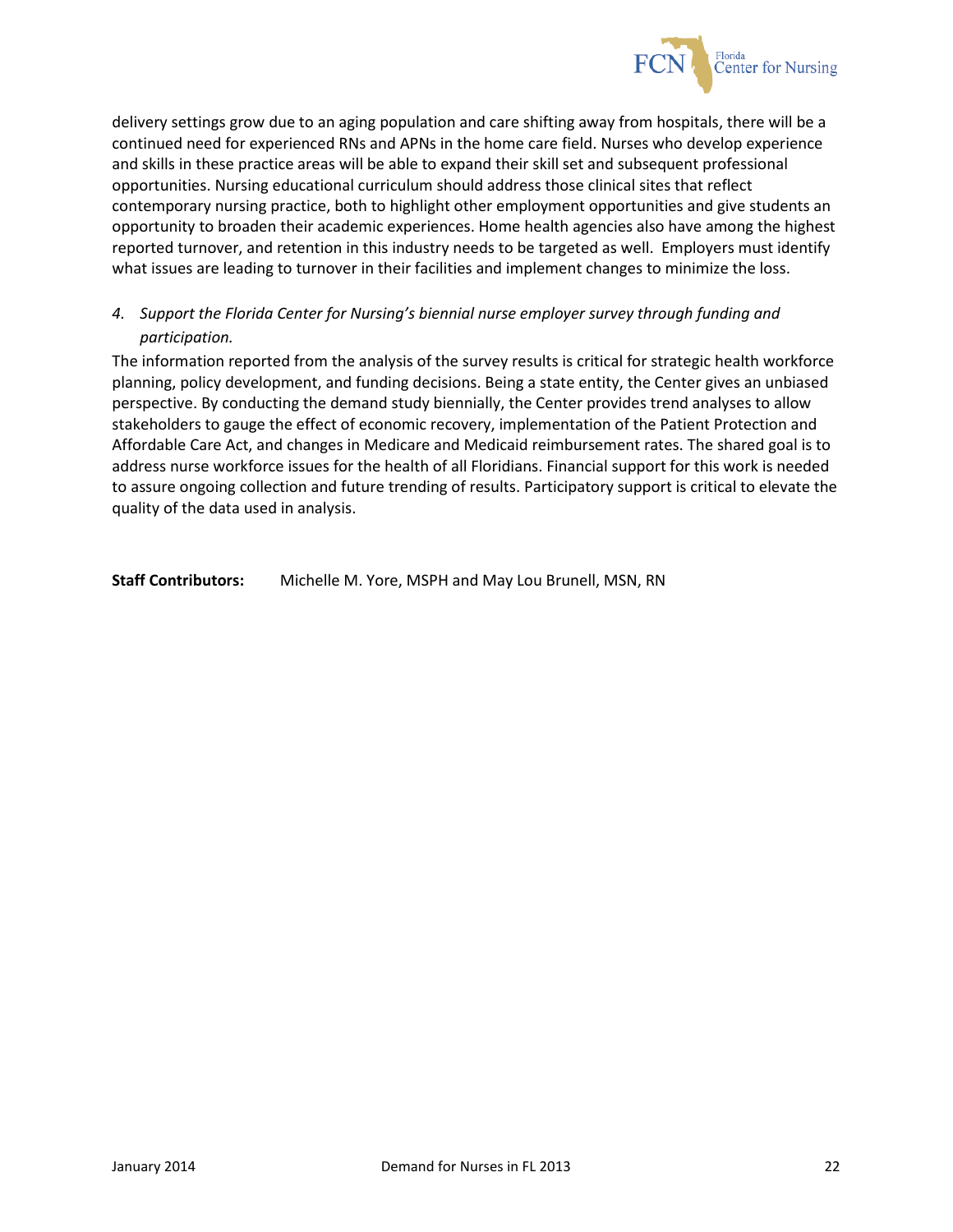![](_page_23_Picture_0.jpeg)

## **REFERENCES**

- 1. Bureau of Labor Statistics, U.S. Department of Labor, Employment by Major Occupational Group Table 1.1. Updated December 19, 2013. Retrieved January 16, 2014 from [http://www.bls.gov/emp/ep\\_table\\_101.htm](http://www.bls.gov/emp/ep_table_101.htm) .
- 2. Bureau of Labor Statistics, U.S. Department of Labor, *Occupational Outlook Handbook, 2014-15 Edition*, Registered Nurses. Published January 8, 2014. Retrieved January 09, 2014 from [http://www.bls.gov/ooh/healthcare/registered-nurses.htm.](http://www.bls.gov/ooh/healthcare/registered-nurses.htm)
- *3.* Bureau of Labor Statistics, U.S. Department of Labor, *Occupational Outlook Handbook, 2014-15 Edition*, Home Health Aides. Published January 8, 2014. Retrieved January 09, 2014 from <http://www.bls.gov/ooh/healthcare/home-health-aides.htm> .
- 4. Bureau of Labor Statistics, U.S. Department of Labor, *Occupational Outlook Handbook, 2014-15 Edition*, Licensed Practical and Licensed Vocational Nurses. Published January 8, 2014. Retrieved January 09, 2014 from <http://www.bls.gov/ooh/healthcare/licensed-practical-and-licensed-vocational-nurses.htm> .
- 5. Bureau of Labor Statistics, U.S. Department of Labor, Employment Situation Summary. Published January 10, 2014. Retrieved January 21, 2014 from <http://www.bls.gov/news.release/empsit.nr0.htm> .
- 6. Florida Department of Economic Opportunity. Florida's October Employment Figures Released. November 22, 2013. Retrieved December 12, 2013 from <http://lmsresources.labormarketinfo.com/library/press/release.pdf> .
- 7. Auerbach DI, Staiger DO, Muench U, Buerhaus PI. The Nursing Workforce in an Era of Healthcare Reform. NEJM, 2013, Vol. 386:1470-2.
- 8. Staiger DO, Auerbach DI, Buerhaus PI. Registered Nurse Labor Supply and the Recession Are We in a Bubble? NEJM, 2012, Vol 366: 1463-5.
- 9. Florida Center for Nursing. RN and LPN Supply and Demand Forecasts, 2010-2025: Florida's Projected Nursing Shortage in View of the Recession and Healthcare Reform. (2010). Retrieved January 27, 2014 from [http://www.flcenterfornursing.org/DigitalLibrary.aspx?Command=Core\\_Download&EntryId=17.](http://www.flcenterfornursing.org/DigitalLibrary.aspx?Command=Core_Download&EntryId=17)
- 10. Felicia Schwartz, CNN. (December 29, 2013). Florida Could Soon Overtake New York as No. 3 in Population. Retrieved January 6, 2014 from [http://www.cnn.com/2013/12/28/us/new-york](http://www.cnn.com/2013/12/28/us/new-york-florida-population/)[florida-population/](http://www.cnn.com/2013/12/28/us/new-york-florida-population/) .
- 11. Florida Center for Nursing. Demand for Nurses in Florida: The 2011 Survey of Florida's Nurse Employers. (2012). Retrieved January 7, 2014 from [http://www.flcenterfornursing.org/DigitalLibrary.aspx?Command=Core\\_Download&EntryId=19](http://www.flcenterfornursing.org/DigitalLibrary.aspx?Command=Core_Download&EntryId=19) .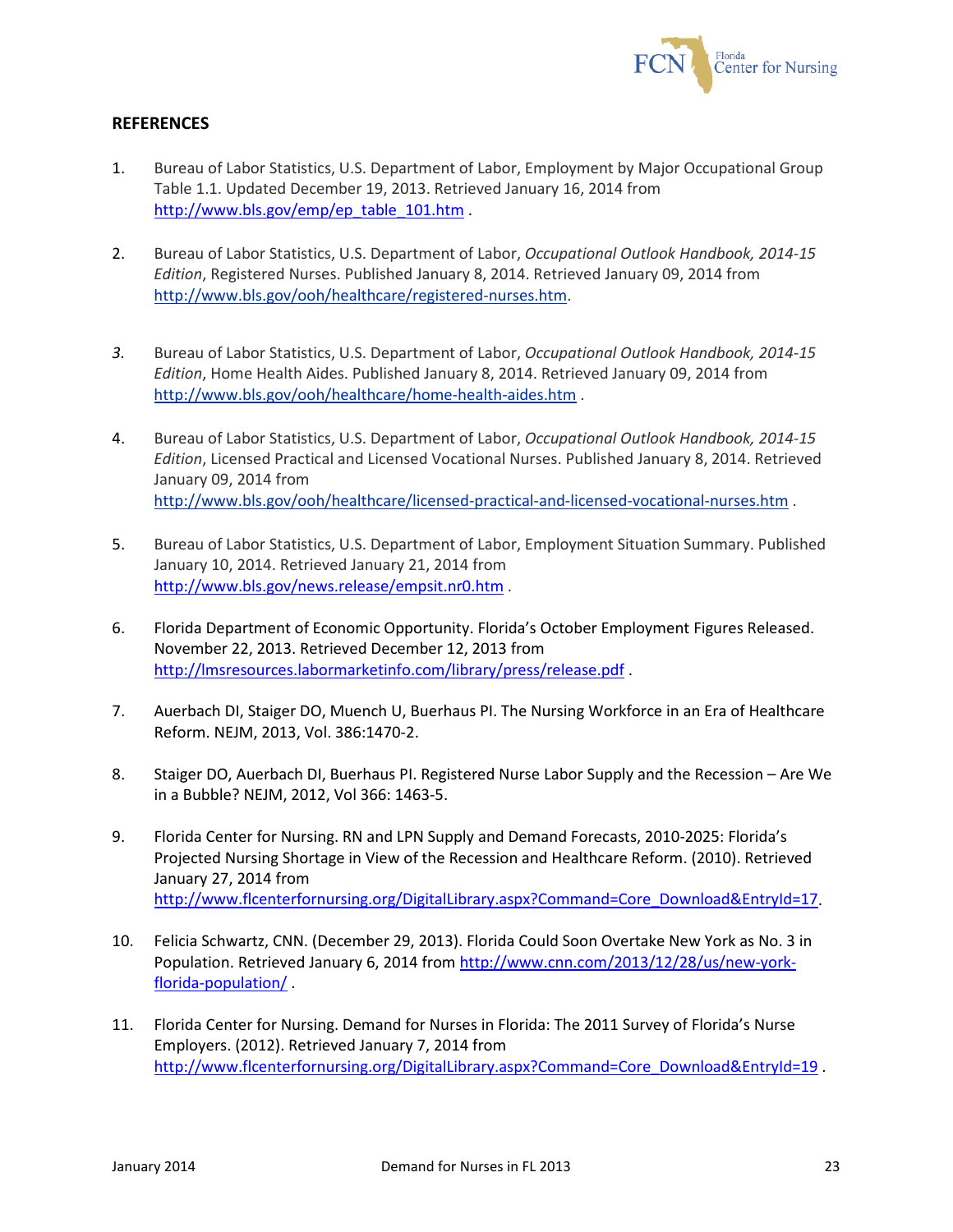![](_page_24_Picture_0.jpeg)

- 12. Institute of Medicine. The Future of Nursing: Leading Change, Advancing Health (2010). Retrieved January 23, 2012 from [http://thefutureofnursing.org/IOM-Report.](http://thefutureofnursing.org/IOM-Report)
- 13. Florida Center for Nursing. Florida Pre-Licensure Registered Nurse Education: Academic Year 2011- 2012. (2013). Retrieved January 7, 2014 from [http://www.flcenterfornursing.org/DigitalLibrary.aspx?Command=Core\\_Download&EntryId=500](http://www.flcenterfornursing.org/DigitalLibrary.aspx?Command=Core_Download&EntryId=500) .
- 14. American Association of Colleges of Nursing. Employment for New Nurse Graduates and Employer Preferences for Baccalaureate Prepared Nurses. November 2013. Retrieved December 13, 2013 from [http://www.aacn.nche.edu/leading\\_initiatives\\_news/news/2013/employment13.](http://www.aacn.nche.edu/leading_initiatives_news/news/2013/employment13)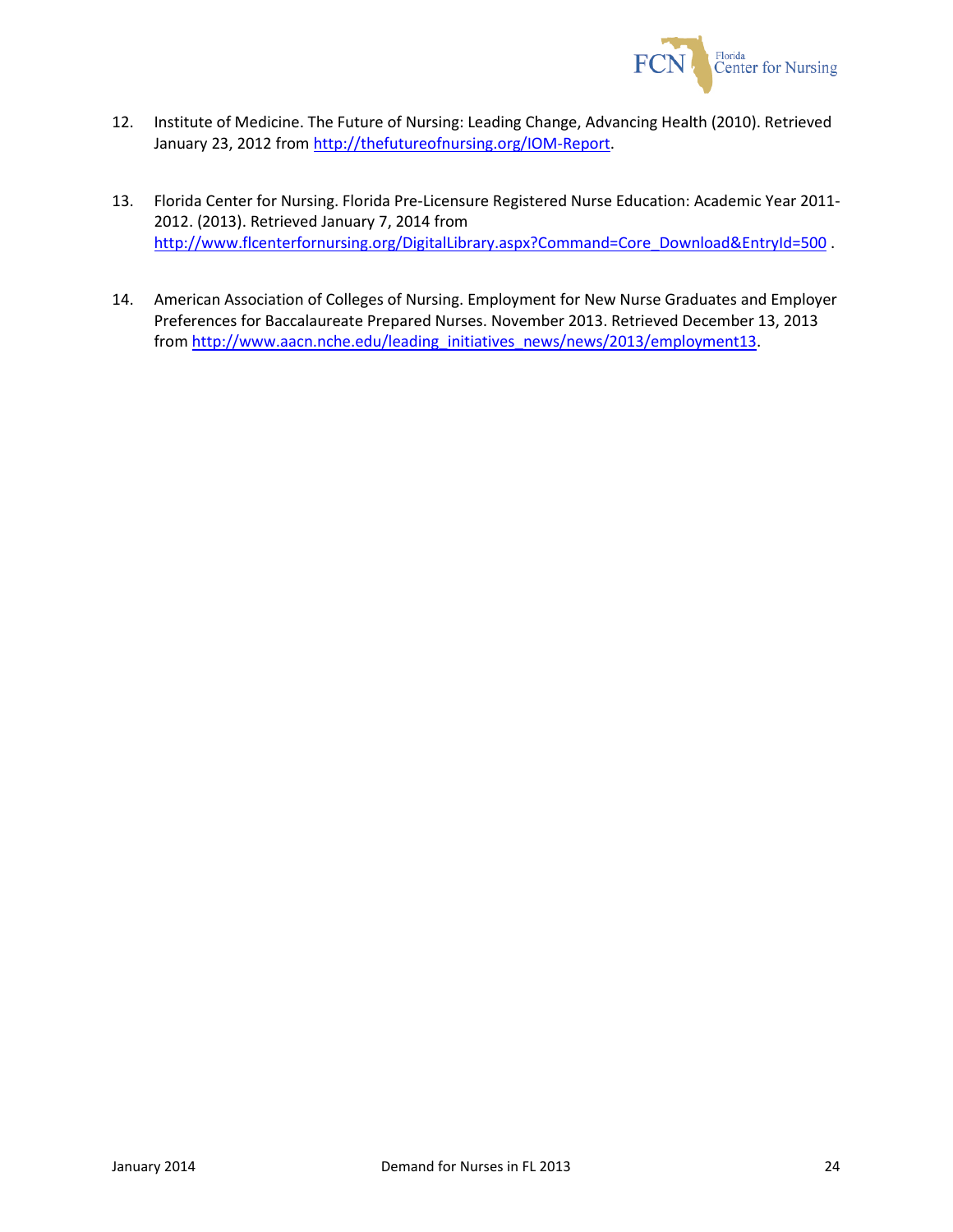![](_page_25_Picture_0.jpeg)

#### **APPENDIX A**

#### **DETAILED SURVEY METHODOLOGY**

#### Population Lists and Contact Information

Lists of the facilities within each of the six industry groups were obtained from the Agency for Health Care Administration (AHCA), the regulatory body licensing and regulating most healthcare facilities in the state. All lists were downloaded from the AHCA website.<sup>1</sup> For some groups, information from other sources was used to supplement or double-check the AHCA lists.

**Hospitals** included all AHCA-licensed hospitals in the state, including psychiatric and substance abuse hospitals. Veterans Administration (VA) and other federal facilities not licensed by AHCA were added to our list. Information on hospital type, address, system, and number of beds was downloaded from the Florida Hospital Association.2

Many Florida hospitals are part of multi-hospital health care systems, some of which maintain human resources records at the corporate level. Our study design called for facility-level reporting whenever possible to maximize our sample size for analysis and prevent skewed results due to very large numbers of nurses recorded on a single survey. We sent surveys to the CNO of each facility within multi-hospital systems with instructions to report only on their hospital. In nine cases, a multi-hospital system consolidated results from several hospitals into one survey response.

**Home health agencies** included all AHCA licensed Medicare and/or Medicaid certified home health agencies in the state. VA home health services were added to the list. A random sample of 50% of the home health agencies was selected to be included in the survey population. Our contact within home health agencies was the agency administrator; our population list did not include the name of the Director of Nursing, and there was no other source for this information. Administrators in Florida may serve up to five home health agencies, typically branches of a parent organization. To reduce the survey burden of respondents, we allowed administrators to combine information for all agencies under their control on a single survey (typically two or three agencies). The staff sizes at individual agencies are sufficiently small, and related agencies sufficiently clustered geographically, that the aggregation was not judged to be problematic.

**Skilled nursing facilities** included all AHCA licensed skilled nursing facilities in the state but excluded assisted living facilities in order to maximize the prevalence of licensed nurses and skilled care provision. VA nursing homes were added to the list. A random sample of 50% of the skilled nursing facilities was selected to be included in the survey population. As with home health agencies, our listed contact was the agency administrator, who was encouraged to delegate the survey to the Director of Nursing (DON).

**Public health departments** included all 67 county health departments in Florida. Larger health departments often have multiple satellite facilities, and we instructed nursing leaders to include those satellites when completing the surveys.

**Hospices** included all AHCA licensed hospices in the state. Because almost all of the hospices in Florida are members of their trade association, Florida Hospice and Palliative Care Association, a membership list from this organization was used to derive contact information for most of the facilities.

**Psychiatric Hospitals** included all AHCA-licensed psychiatric or substance abuse hospitals in the state. Psychiatric hospital surveys were completed by the CNO or the human resources department.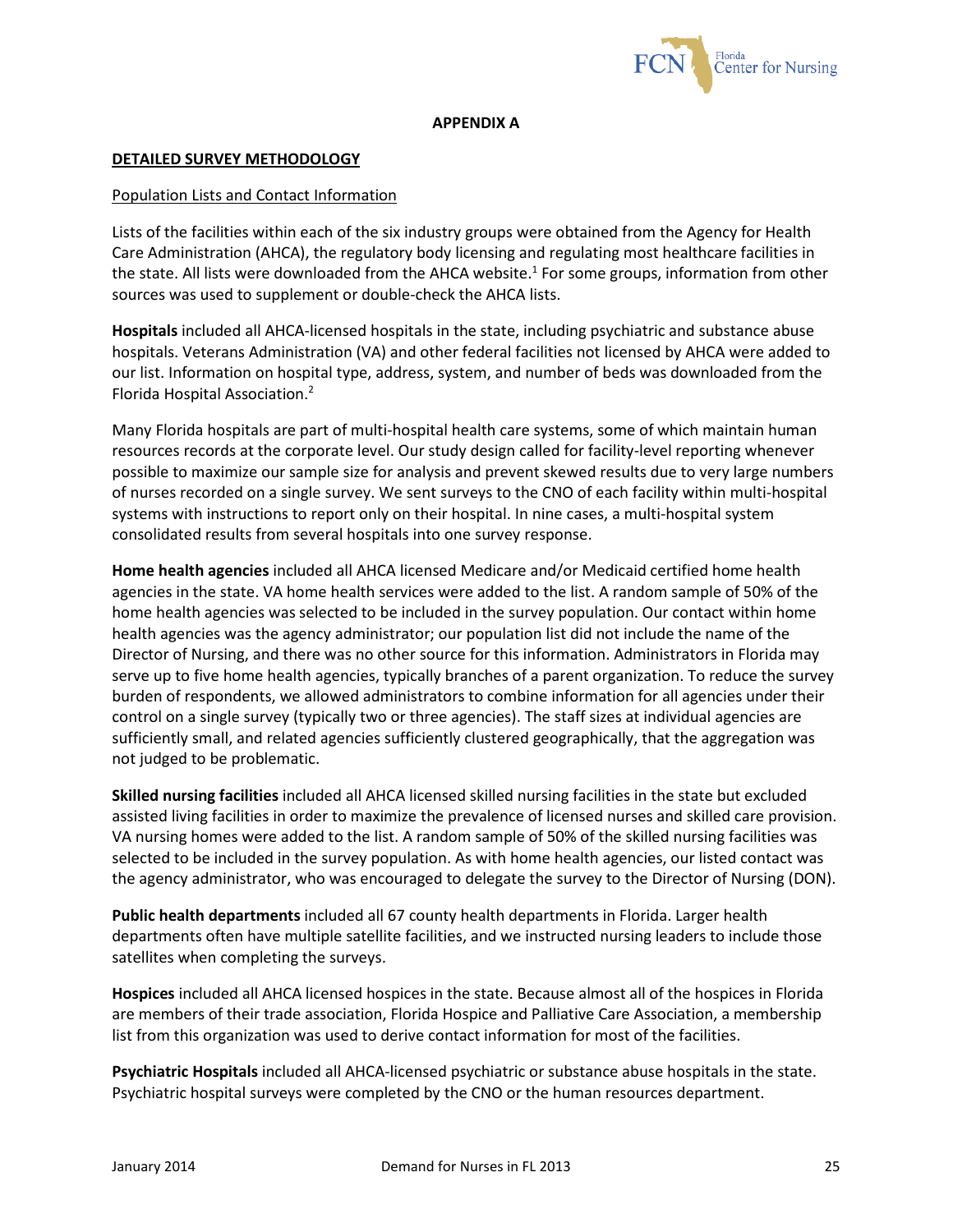![](_page_26_Picture_0.jpeg)

### Survey Distribution

Surveys and cover letters were mailed to the entire sample in July 2013. We conducted a mail survey because email contact information was not available for hospitals, psychiatric hospitals, public health, home health, and skilled nursing. For hospices only, we had email contact information, and surveys were sent to hospices via email.

An initial follow-up with non-respondents occurred by mail approximately two weeks after surveys were mailed. A second follow-up occurred two weeks later (one month after fielding) and included a second copy of the survey instrument. The third and final follow up occurred six weeks after fielding.

Paper surveys were keyed into electronic data files by Computech Data Entry, Inc. Numeric fields were punch-verified (entered twice by different persons and differences reconciled).

### Data Analysis

Data were analyzed using Microsoft Excel and SAS (version 9.3, Cary, NC). Percentages and means were calculated by industry and nurse category (RN, APN, LPN, CNA), as appropriate. Respondents were asked to provide information on the number of full- and part-time employees, as well as full- and part-time vacancies they had on June 30, 2013. This information was used to count the total number of vacancies in each industry and personnel type and also to construct full-time equivalent (FTE) vacancy rates. The number of vacancies was imputed for non-respondents (see later discussion) to estimate how many individual nurses are currently demanded in the six industry groups we surveyed.

Full-time equivalent vacancy rates are the standard metric used by workforce planners to understand the amount of nursing labor that is currently demanded by employers. Following Reiner et al., $3$ information on full and part-time filled positions and vacancies was used to construct position vacancy rates with the following formula:

## **FTE position vacancy rate = (***∑* **vacant FTEs / (***∑* **filled FTEs +***∑* **vacant FTEs))\*100**

Full-time positions (filled and vacant) were counted as 1.0 FTE, while part-time positions (filled and vacant) were counted as 0.5 FTE. Position vacancy rates represent the proportion of all FTE positions, by industry group and personnel type, that were vacant as of June 30, 2013. The position vacancy rate removes the influence of individual facilities with very high vacancy rates because filled and vacant positions are summed across facilities before the rate is constructed.

Turnover rates were computed using information on separations between July 1, 2012 and June 30, 2013 along with information on the number of budgeted positions (full and part time counted equally) as of June 30, 2013. It should be noted that the preferred formula for computing turnover rates uses an average of the number of persons employed at the beginning and end of the one-year reporting period (to account for growth in positions over the course of the year). $3$  If significant growth occurred between July 1, 2012 and June 30, 2013 in a facility, our turnover rates may be inflated for that facility.

#### Constructing Estimates for Non-respondents

Non-response rates for the questions on growth of new positions during the next year (estimated number of new positions) was very high for this survey; approximately 46% of hospitals, 33% of psychiatric hospitals, 30% of home health agencies, and 83% of skilled nursing facilities did not respond to this question. Facilities cited uncertainty in the state and national economy, potential changes in Medicare and Medicaid reimbursement guidelines, and uncertainty over changes resulting from the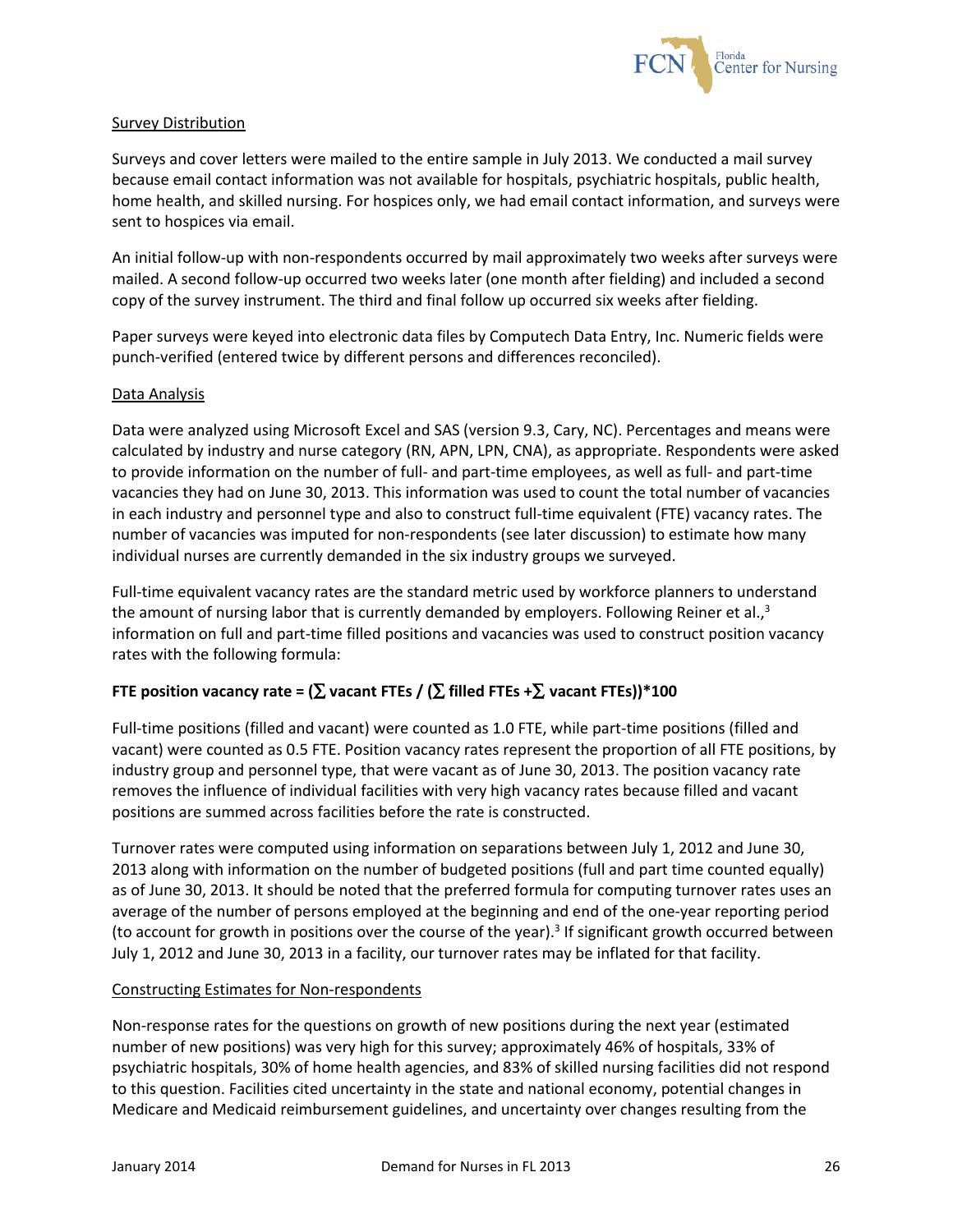![](_page_27_Picture_0.jpeg)

Affordable Care Act as reasons why they could not anticipate future job creation. Non-response rates were approximately 79% for skilled nursing facilities for the questions regarding current nursing position vacancies. After review of the data, statewide estimates of nursing position growth were calculated for hospitals, psychiatric hospitals, public health departments, hospices, and home health agencies. *Given the variability of the data, the reader should interpret these results of estimated new growth positions with caution.* Statewide estimates of vacancies or growth were not calculated for skilled nursing facilities because of the exceptionally high item non-response.

Although we lack information on vacancies and expected growth for non-respondents, it is possible to estimate these values for non-respondents using other information we have about them. The process of assigning an estimated value is called *imputation*. We used simple mean or median imputation and conditional mean or median imputation to impute missing data for job vacancies and growth expectations. Conditional imputation was used when enough data were available to make robust estimates within the strata. Statistical outliers were included in all analyses, as it is likely that characteristics of these outliers may be similar to characteristics of survey non-responders.

**Simple mean or median imputation** attributes either the average or the median for respondents in an industry group to each of the non-respondents in that group using no other additional information. This method generally produced the most conservative estimates of vacancies and growth. Non-respondents were assigned the average of facilities within their industry group. When data were skewed and there was a large difference between the mean and median values, we chose to be conservative and used the median instead of the mean as the imputation value.

**Conditional mean imputation** incorporates information from a second variable under the assumption that facilities and agencies that share a characteristic also have similar numbers of vacancies or similar growth expectations. Means and medians were produced (separately for each industry) for facilities within each stratification category of the second variable. Non-respondents were assigned the average of facilities within their variable strata. Stratification variables were Beale codes (an indicator of urban/rural status of a county), and region of the state.

The final imputation results were calculated as the averages of the various imputation techniques that were possible for each industry and variable. Sums for each imputation method are based on observed imputations. Because of the large variability in the data, the imputation analysis produced a wide range of results, particularly for hospital estimates of vacant positions and growth. Ranges are reported for vacancies and growth (Tables A1 and A2) to give the reader a sense of the potential shifts in these estimates.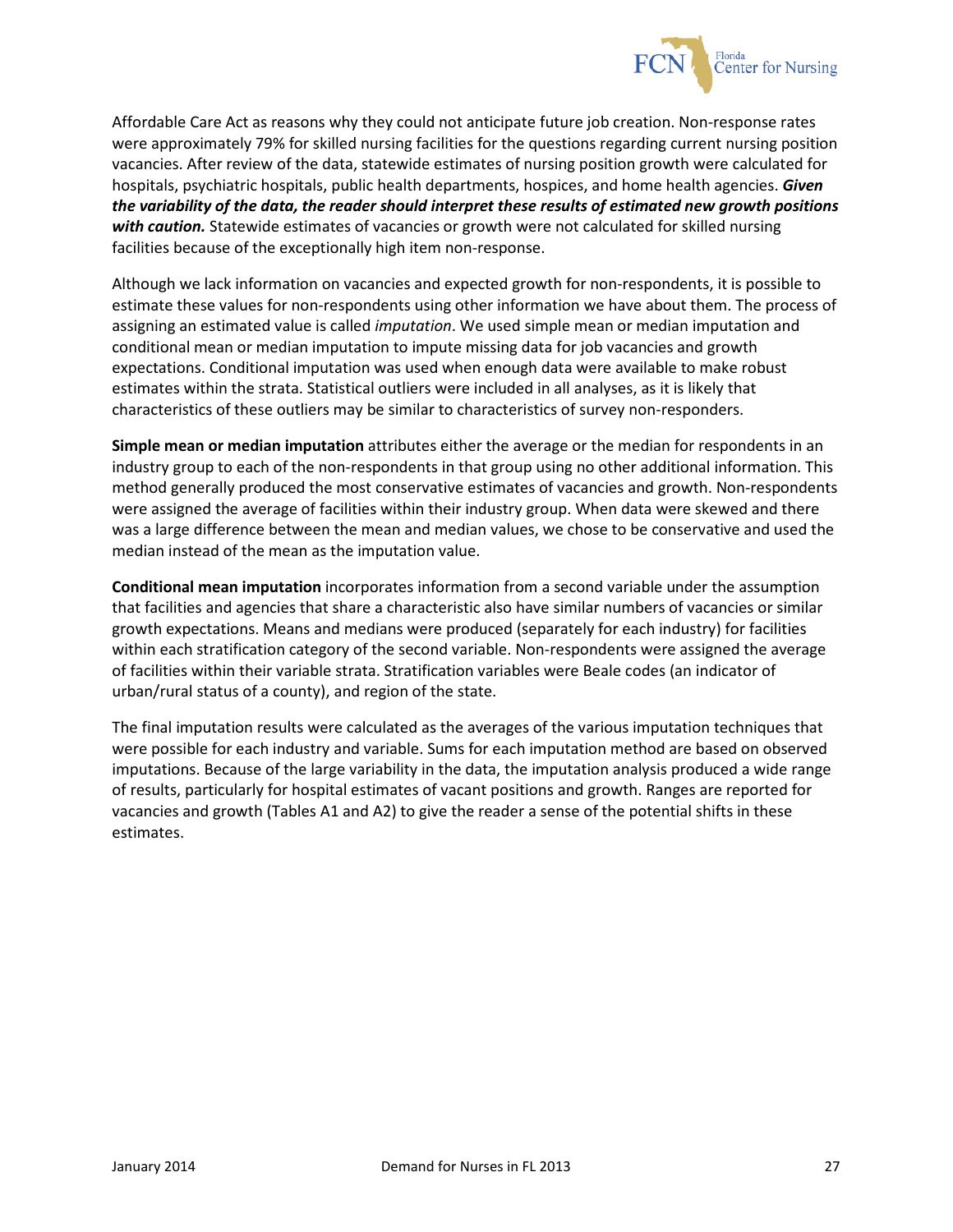![](_page_28_Picture_0.jpeg)

|                                   |                   | <b>RN Vacancies</b> | <b>APN Vacancies</b> |      | <b>LPN Vacancies</b> |       | <b>CNA Vacancies</b> |       |
|-----------------------------------|-------------------|---------------------|----------------------|------|----------------------|-------|----------------------|-------|
|                                   | Low               | High                | Low                  | High | Low                  | High  | Low                  | High  |
| Hospitals                         | 4,964             | 7,000               | 75                   | 206  | 86                   | 227   | 871                  | 1,162 |
| <b>Skilled Nursing Facilities</b> | Insufficient data |                     |                      |      |                      |       |                      |       |
| Home Health                       | 2,674             | 2,871               | $-$                  | --   | 1,488                | 1,538 | 1,269                | 1,404 |
| <b>Public Health</b>              | 51                | 58                  | 5                    | 7    | 17                   | 22    | 11                   | 11    |
| Hospice                           | 221               | 232                 | 2                    | 6    | 33                   | 95    | 98                   | 120   |
| Psychiatric Hospital              | 74                | 78                  | $-$                  | --   | 6                    | 22    | 118                  | 148   |
| Total (all groups)                | 7,984             | 10,238              | 82                   | 219  | 1,630                | 1,904 | 2,367                | 2,846 |

#### **Table A1. Estimated Range of Statewide Number of Vacant Nursing Positions as of June 30, 2013**

## **Table A2. Estimated Range of One-year Statewide Growth in new Nursing Positions (through 2014)**

|                                   | <b>RN Growth</b>         |       | <b>APN Growth</b> |             | <b>LPN Growth</b> |       | <b>CNA Growth</b> |       |
|-----------------------------------|--------------------------|-------|-------------------|-------------|-------------------|-------|-------------------|-------|
|                                   | Low                      | High  | Low               | <b>High</b> | Low               | High  | Low               | High  |
| Hospitals                         | 257                      | 1,312 | 33                | 168         | 0                 | 0     | 89                | 518   |
| <b>Skilled Nursing Facilities</b> | <b>Insufficient data</b> |       |                   |             |                   |       |                   |       |
| Home Health                       | 3,066                    | 3,253 | $- -$             | $-$         | 1,738             | 1,771 | 2,583             | 2,944 |
| <b>Public Health</b>              | 13                       | 13    | 9                 | 10          | 17                | 24    | 5                 | 5     |
| Hospice                           | 52                       | 172   | 4                 | 13          | 29                | 96    | 34                | 112   |
| Psychiatric Hospital              | 59                       | 129   | $- -$             | $- -$       |                   | 36    | 25                | 129   |
| Total (all groups)                | 3,447                    | 4,879 | 46                | 191         | 1,791             | 1,927 | 2,736             | 3,708 |

- 1. Agency for Health Care Administration. http://www.fdhc.state.fl.us/
- 2. Florida Hospital Association.<http://www.fha.org/Reports-and-Resources/Hospital-Directory.aspx> .
- 3. Reinier, K. et al. (2005). "Measuring the Nursing Workforce: Clarifying the Definitions." *Medical Care Research and Review* 62(6): 741-755.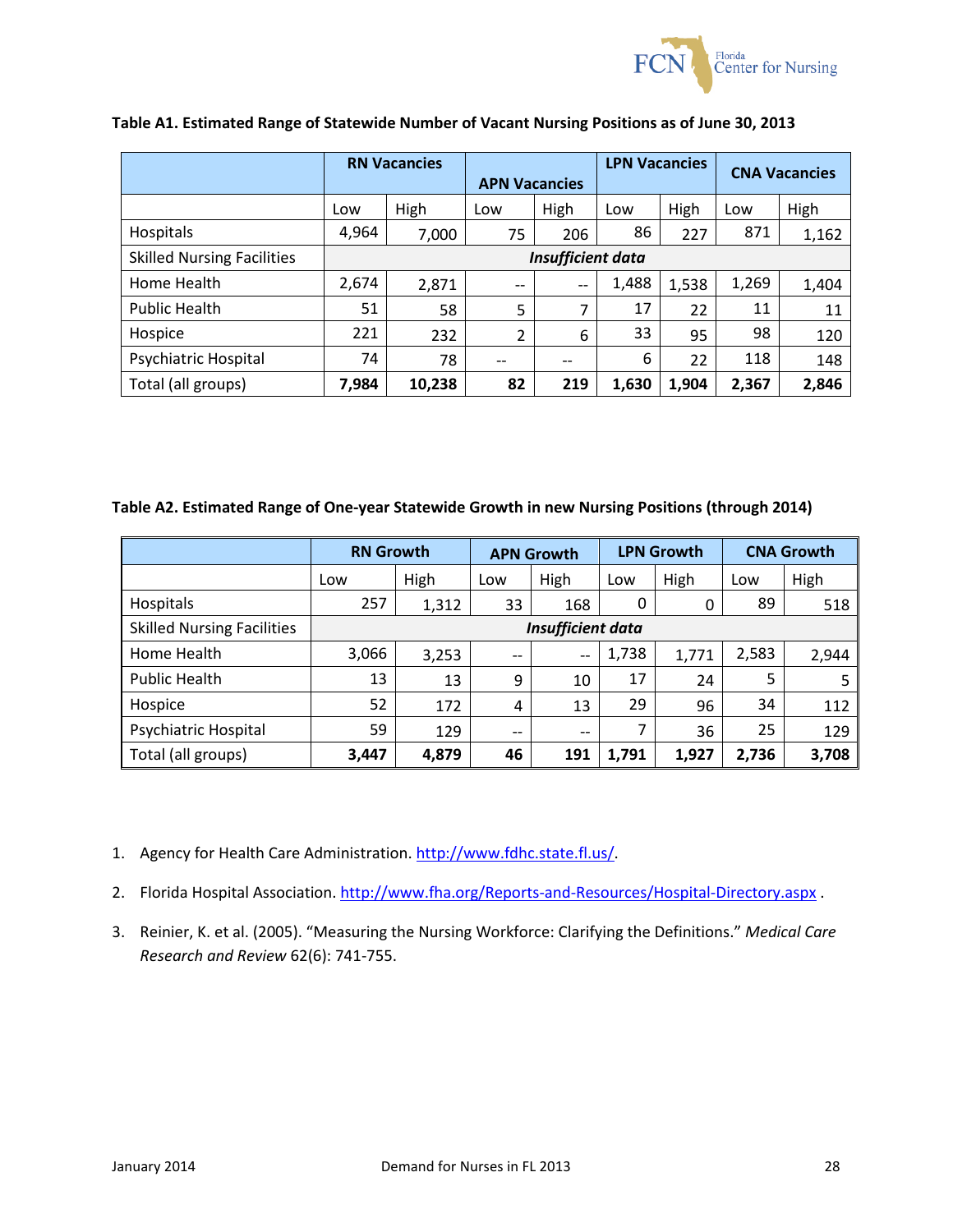![](_page_29_Picture_0.jpeg)

# **APPENDIX B**

## **SURVEY INSTRUMENTS**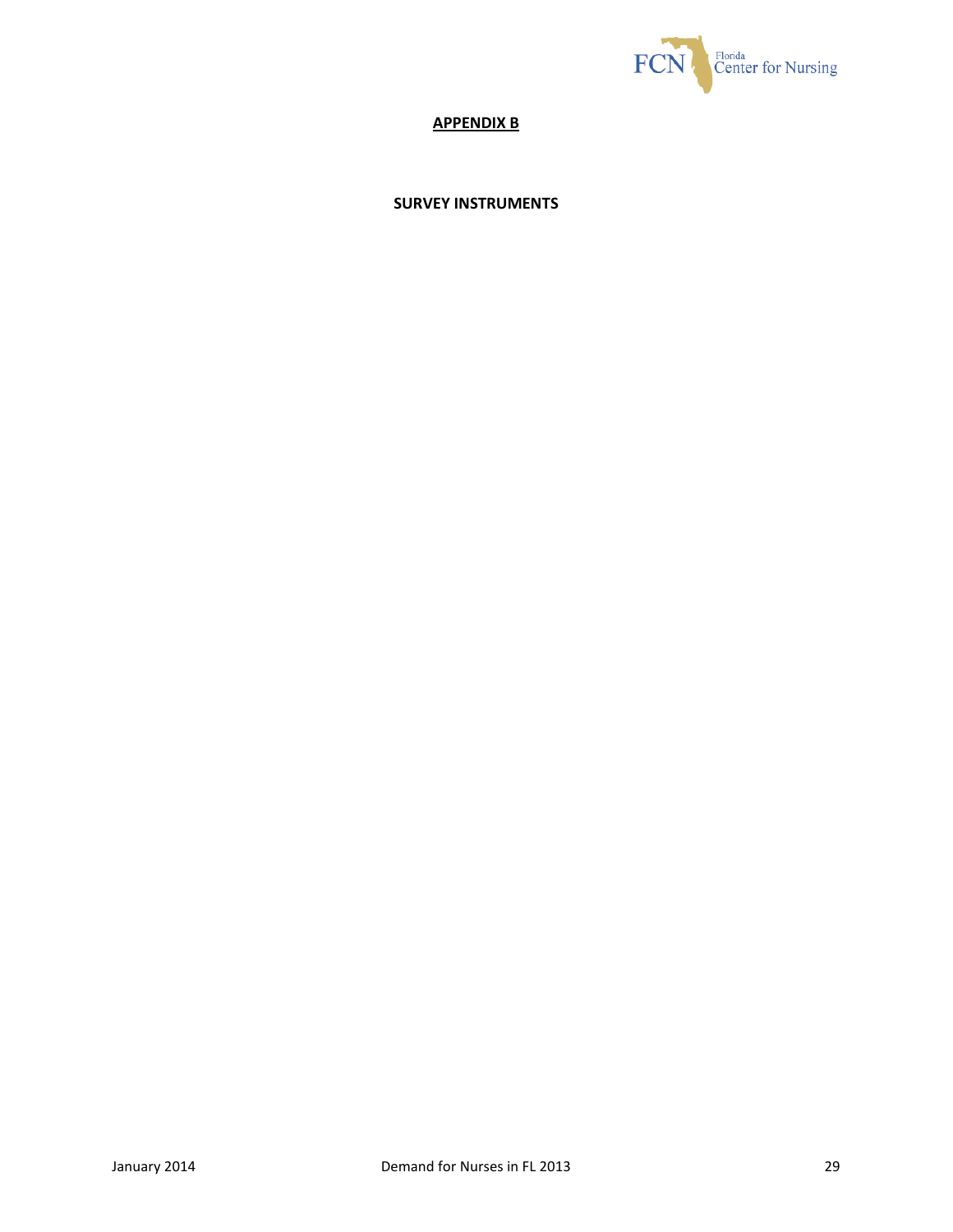![](_page_30_Picture_0.jpeg)

## **Florida Center for Nursing's 2013 Statewide Nurse Employer Survey: Hospitals**

**1.** This section will help us understand your facility's current and future need for nursing personnel. Please report on the **number of employees**. Please do **not** include per diem staff, contract/agency nurses, or other temporary personnel in these counts. Enter "0" if you have no employees of a given type. (A rough estimate would be helpful if exact numbers are not known. This will help us project employment growth in your industry.)

**Registered Nurses in Direct Care** provide care to patients utilizing the nursing process, which includes assessment, nursing diagnosis, planning, implementation, and evaluation of care. **Registered Nurses in Indirect Care** refers to all nurses not providing direct care to patients, such as Nurse Administrators. **Advanced Practice Nurses** include Nurse Practitioners, Certified Registered Nurse Anesthetists, Clinical Nurse Specialists, and Nurse Midwives. **New Positions** are positions that do not currently exist, but are expected be created over the next year (perhaps due to expansion or increased personnel need).

|                                                           | # of <b>full-time</b><br>employees on | # of <b>part-time</b><br>employees on | # of <b>vacant</b> positions being<br>actively recruited<br>on June 30, 2013 |           | # of separations<br>between $07/01/12$ | # of NEW positions you intend<br>to create over the next year<br>(throught June 30, 2014) |           |
|-----------------------------------------------------------|---------------------------------------|---------------------------------------|------------------------------------------------------------------------------|-----------|----------------------------------------|-------------------------------------------------------------------------------------------|-----------|
|                                                           | June 30, 2013                         | June 30, 2013                         | full-time                                                                    | part-time | and $06/30/13$                         | full-time                                                                                 | part-time |
| a. RNs (Direct Care)                                      |                                       |                                       |                                                                              |           |                                        |                                                                                           |           |
| b. RNs (Indirect Care)                                    |                                       |                                       |                                                                              |           |                                        |                                                                                           |           |
| c. APNs (CNM, CRNA, NP, CNS)                              |                                       |                                       |                                                                              |           |                                        |                                                                                           |           |
| d. LPNs (Licensed Practical Nurses)                       |                                       |                                       |                                                                              |           |                                        |                                                                                           |           |
| e. CNAs (Unlicensed direct care<br>assistants/nurse aids) |                                       |                                       |                                                                              |           |                                        |                                                                                           |           |

†Please report the number of employees who left your facility either voluntarily or involuntarily. Do not count those who moved from one position to another within your facility, or persons hired but never reporting for work. Please include both full and part-time permanent employees.

| 2. How many per diem, agency, or other temporary nurses did your<br>facility employ as of June 30, 2013? Include all nurses not counted as |          |                    | 3. What is the maximum hours per week that is con-<br>organization? |
|--------------------------------------------------------------------------------------------------------------------------------------------|----------|--------------------|---------------------------------------------------------------------|
| part of the facility's permanent, regularly scheduled employees. Enter<br>" $0$ " if none.                                                 |          |                    | hours                                                               |
|                                                                                                                                            | Per Diem | Contract/Agency/   |                                                                     |
|                                                                                                                                            | # works  | Traveling (# FTEs) | <b>Nurse Residency Programs</b>                                     |
| a. RNs (Direct Care)                                                                                                                       |          |                    | 4. Do you have a nurse residency program?                           |
| b. RNs (Indirect Care)                                                                                                                     |          |                    | 5. How long is the program? ________________weeks                   |
| c. APN <sub>s</sub>                                                                                                                        |          |                    | 6. Is the participant receiving full salary?                        |
| d. LPNs                                                                                                                                    |          |                    | <b>Hiring New Graduates</b>                                         |
| e. CNAs                                                                                                                                    |          |                    | 7. Are you hiring new graduate RNs?                                 |

| 2. How many per diem, agency, or other temporary nurses did your<br>facility employ as of June 30, 2013? Include all nurses not counted as<br>part of the facility's permanent, regularly scheduled employees. Enter<br>" $0$ " if none. |               |                    | 3. What is the maximum hours per week that is considered part-time in your<br>organization?<br>hours |
|------------------------------------------------------------------------------------------------------------------------------------------------------------------------------------------------------------------------------------------|---------------|--------------------|------------------------------------------------------------------------------------------------------|
|                                                                                                                                                                                                                                          | Per Diem      | Contract/Agency/   | <b>Nurse Residency Programs</b>                                                                      |
|                                                                                                                                                                                                                                          | $(H$ workers) | Traveling (# FTEs) |                                                                                                      |
| a. RNs (Direct Care)                                                                                                                                                                                                                     |               |                    | 4. Do you have a nurse residency program? ___________ Yes<br>N <sub>0</sub>                          |
| b. RNs (Indirect Care)                                                                                                                                                                                                                   |               |                    | 5. How long is the program? ______________weeks                                                      |
| c. APNs                                                                                                                                                                                                                                  |               |                    | $N_{\rm O}$                                                                                          |
| d. LPNs                                                                                                                                                                                                                                  |               |                    | <b>Hiring New Graduates</b>                                                                          |
| e. CNAs                                                                                                                                                                                                                                  |               |                    | N <sub>0</sub>                                                                                       |
|                                                                                                                                                                                                                                          |               |                    | No.                                                                                                  |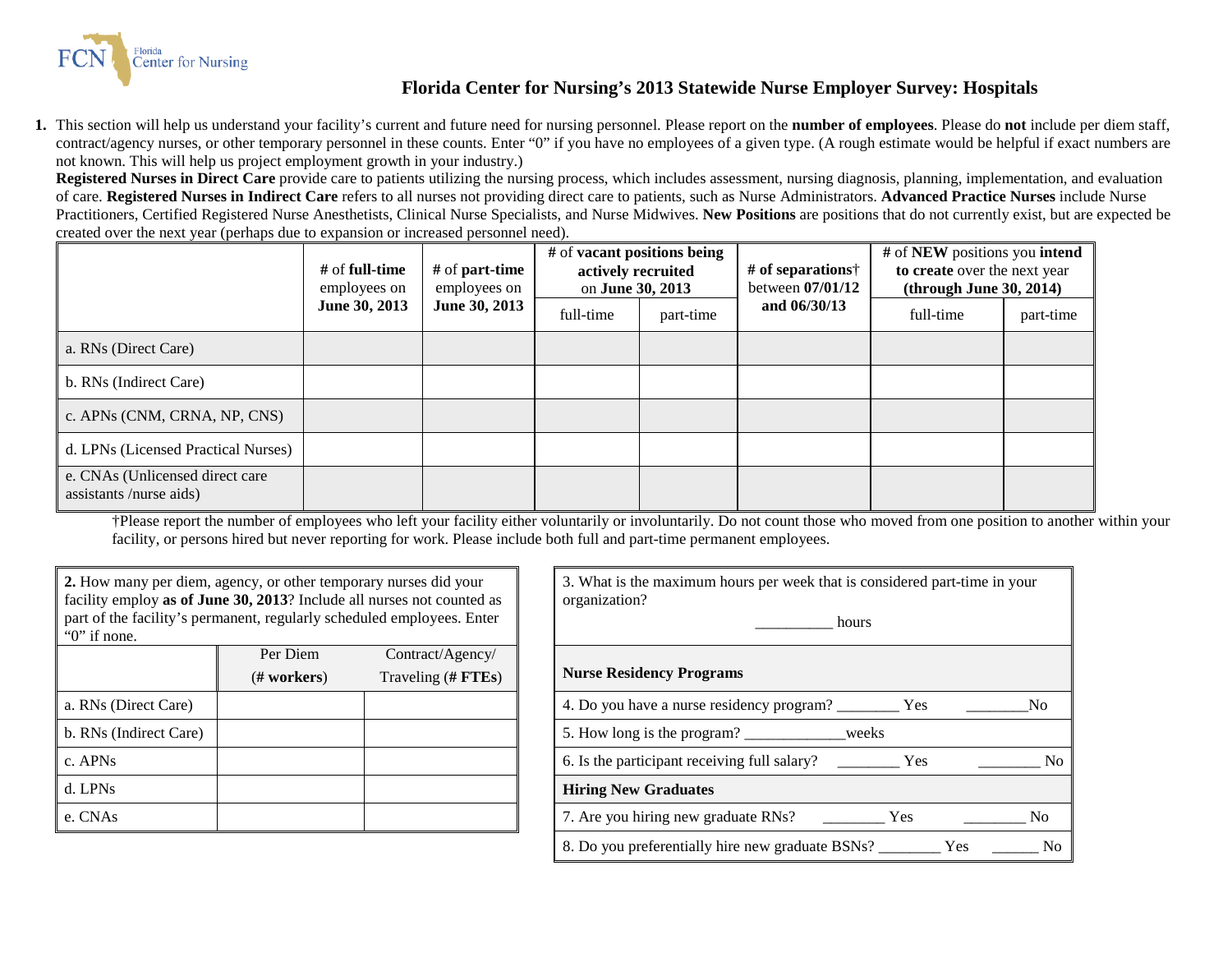| Recruitment                                                                               |                                |
|-------------------------------------------------------------------------------------------|--------------------------------|
| 9. Which positions were difficult to fill in the past<br>year (07/01/2012 to 06/31/2013)? | Check if<br>Yes $(\checkmark)$ |
| <b>Adult Critical Care</b>                                                                |                                |
| Acute Care / Med-Surg                                                                     |                                |
| Cardiac Cath Lab/Special Services                                                         |                                |
| <b>Emergency Department</b>                                                               |                                |
| Case Managers/ Discharge Planners                                                         |                                |
| Labor & Delivery/Postpartum care                                                          |                                |
| Oncology                                                                                  |                                |
| <b>Operating Room</b>                                                                     |                                |
| Pre- and Post-op Care                                                                     |                                |
| Rehabilitation                                                                            |                                |
| Risk Management/QI/Infection Control                                                      |                                |
| Telemetry                                                                                 |                                |
| <b>Neonatal Critical Care</b>                                                             |                                |
| Pediatrics                                                                                |                                |
| Pediatric Critical Care                                                                   |                                |
| Unit-level Nurse Managers                                                                 |                                |
| <b>Nurse Administrators</b>                                                               |                                |
| <b>Nurse Anesthetists</b>                                                                 |                                |
| <b>Nurse Midwives</b>                                                                     |                                |
| MSN prepared Clinical Nurse Specialist                                                    |                                |
| Nurse Practitioners (all types)                                                           |                                |
| Other:                                                                                    |                                |

| <b>Education</b>                                                                                                                                                   |
|--------------------------------------------------------------------------------------------------------------------------------------------------------------------|
| 10. Do you require ADNs to attain a BSN within a specific time frame?                                                                                              |
| $\frac{1}{\sqrt{1-\frac{1}{2}}}\text{No}$<br><b>The Set of Set of Set of Set of Set of Set of Set of Set of Set of Set of Set of Set of Set of Set of Set of S</b> |
|                                                                                                                                                                    |
| 12. Is support provided for nurses to achieve advanced degrees or certificates? (ADN)<br>to BSN, Master's, Doctoral, certifications)                               |
| $\sim$ No<br><b>The Set of Set of Set of Set of Set of Set of Set of Set of Set of Set of Set of Set of Set of Set of Set of S</b>                                 |
| 13. What type of support is provided? Select all that apply.                                                                                                       |
|                                                                                                                                                                    |
|                                                                                                                                                                    |
| 14. Do you have a pay differential for advanced academic degrees?                                                                                                  |
| No Nes                                                                                                                                                             |
| 15. Do you have a pay differential for national certifications?                                                                                                    |
| Yes<br>$\sim$ No                                                                                                                                                   |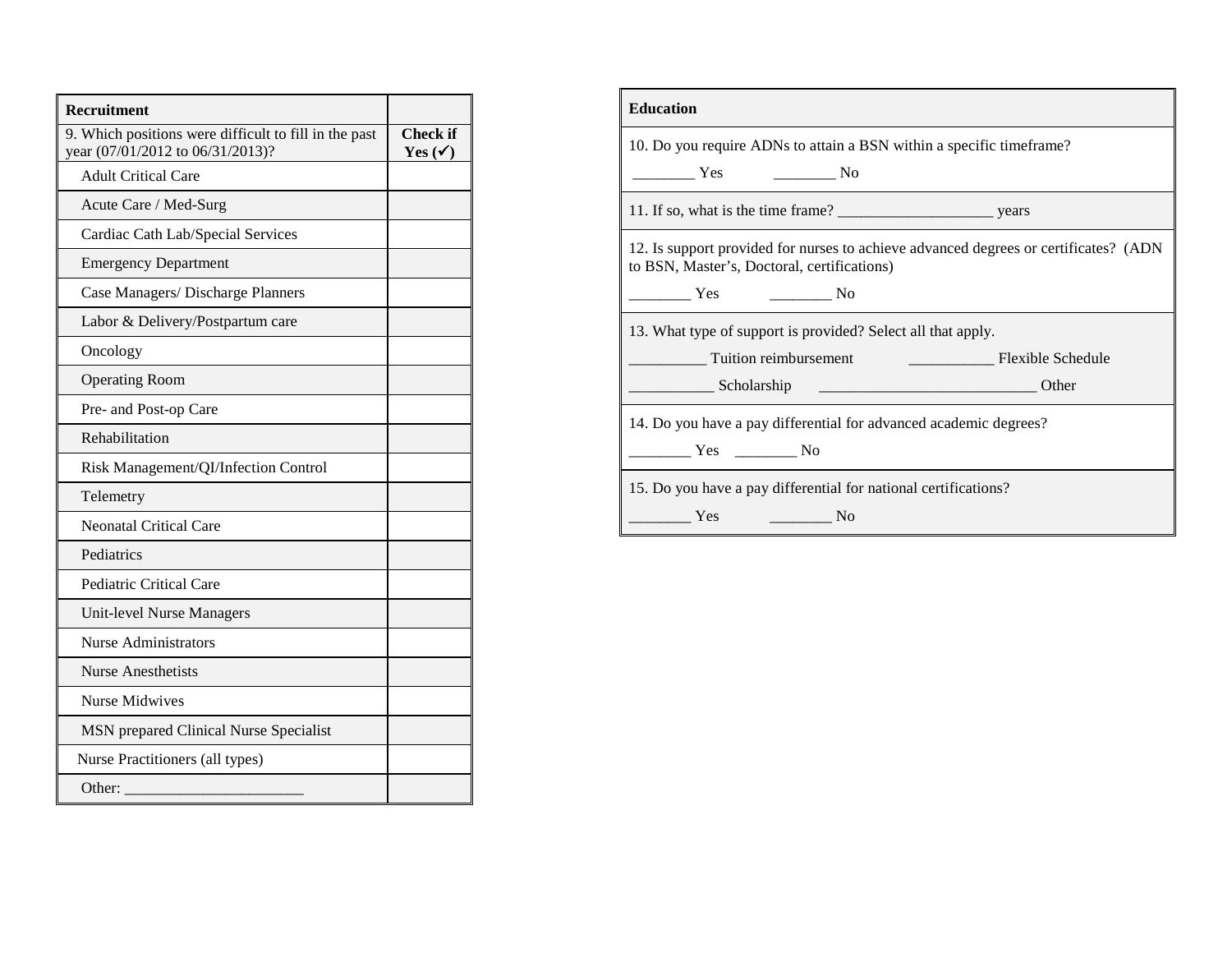![](_page_32_Picture_0.jpeg)

## **Florida Center for Nursing's 2013 Statewide Nurse Employer Survey: Hospices**

The Florida Center for Nursing is working to address the nurse workforce needs in our state, and we need your help in order to effectively plan for the future. We are asking administrators in each of our state's hospices to complete this brief survey describing your current and future need for nursing personnel. Your responses are completely confidential. We will combine responses from all facilities and report aggregate findings (statewide and regional results) only. Thanks for your participation!

**1.** This section will help us understand your facility's current and future need for nursing personnel. Please report on the **number of employees**. Please do **not** include per diem staff, contract/agency nurses, or other temporary personnel in these counts. Enter "0" if you have no employees of a given type. (A rough estimate would be helpful if exact numbers are not known. This will help us project employment growth in your industry.) **New Positions** are positions that do not currently exist, but are expected be created over the next year (perhaps due to expansion or increased personnel need).

|                        | # of <b>full-time</b><br>employees on | # of <b>part-time</b><br>employees on | # of <b>vacant</b> positions<br>being actively recruited<br>on June 30, 2013 |           | # of separations $\dagger$<br>between 07/01/12 |           | # of NEW positions you intend<br>to create over the next year<br>(throught June 30, 2014) |
|------------------------|---------------------------------------|---------------------------------------|------------------------------------------------------------------------------|-----------|------------------------------------------------|-----------|-------------------------------------------------------------------------------------------|
|                        | June 30, 2013                         | June 30, 2013                         | full-time                                                                    | part-time | and 06/30/13                                   | full-time | part-time                                                                                 |
| a. RNs (Direct Care)   |                                       |                                       |                                                                              |           |                                                |           |                                                                                           |
| b. RNs (Indirect Care) |                                       |                                       |                                                                              |           |                                                |           |                                                                                           |
| c. APNs                |                                       |                                       |                                                                              |           |                                                |           |                                                                                           |
| d. LPNs                |                                       |                                       |                                                                              |           |                                                |           |                                                                                           |
| e. CNAs                |                                       |                                       |                                                                              |           |                                                |           |                                                                                           |

†Please report the number of employees who left your facility either voluntarily or involuntarily. Do not count those who moved from one position to another within your facility, or persons hired but never reporting for work. Please include both full and part-time permanent employees.

| <b>2.</b> How many per diem, agency, or other temporary nurses did your<br>facility employ as of June 30, 2013? Include all nurses not<br>counted as part of the facility's permanent, regularly scheduled<br>employees. Enter "0" if none. |                        |                                    |  |  |  |
|---------------------------------------------------------------------------------------------------------------------------------------------------------------------------------------------------------------------------------------------|------------------------|------------------------------------|--|--|--|
|                                                                                                                                                                                                                                             | Per Diem               | Contract/Agency/                   |  |  |  |
|                                                                                                                                                                                                                                             | $(\# \text{ workers})$ | Traveling (#<br>FTE <sub>s</sub> ) |  |  |  |
| a. RNs (Direct Care)                                                                                                                                                                                                                        |                        |                                    |  |  |  |
| b. RNs (Indirect Care)                                                                                                                                                                                                                      |                        |                                    |  |  |  |
| c. APNs                                                                                                                                                                                                                                     |                        |                                    |  |  |  |
| d. LPNs                                                                                                                                                                                                                                     |                        |                                    |  |  |  |
| e. CNAs                                                                                                                                                                                                                                     |                        |                                    |  |  |  |

| 3. What is the maximum hours per week that is considered part-time in your<br>organization?<br>hours |                                                                                                                                                                                                                                                       |
|------------------------------------------------------------------------------------------------------|-------------------------------------------------------------------------------------------------------------------------------------------------------------------------------------------------------------------------------------------------------|
| <b>Nurse Residency Programs</b>                                                                      |                                                                                                                                                                                                                                                       |
| 4. Do you have a nurse residency program? __________ Yes                                             | No                                                                                                                                                                                                                                                    |
| 5. How long is the program? __________________weeks                                                  |                                                                                                                                                                                                                                                       |
|                                                                                                      | N <sub>0</sub>                                                                                                                                                                                                                                        |
| <b>Hiring New Graduates</b>                                                                          |                                                                                                                                                                                                                                                       |
| 7. Are you hiring new graduate LPNs?                                                                 | <b>The Second Second</b> Second Second Second Second Second Second Second Second Second Second Second Second Second Second Second Second Second Second Second Second Second Second Second Second Second Second Second Second Second<br>N <sub>0</sub> |
| 8. Are you hiring new graduate RNs?                                                                  | <b>Yes</b><br>N <sub>0</sub>                                                                                                                                                                                                                          |
| 9. Do you preferentially hire new graduate BSNs?                                                     | Yes<br>Nο                                                                                                                                                                                                                                             |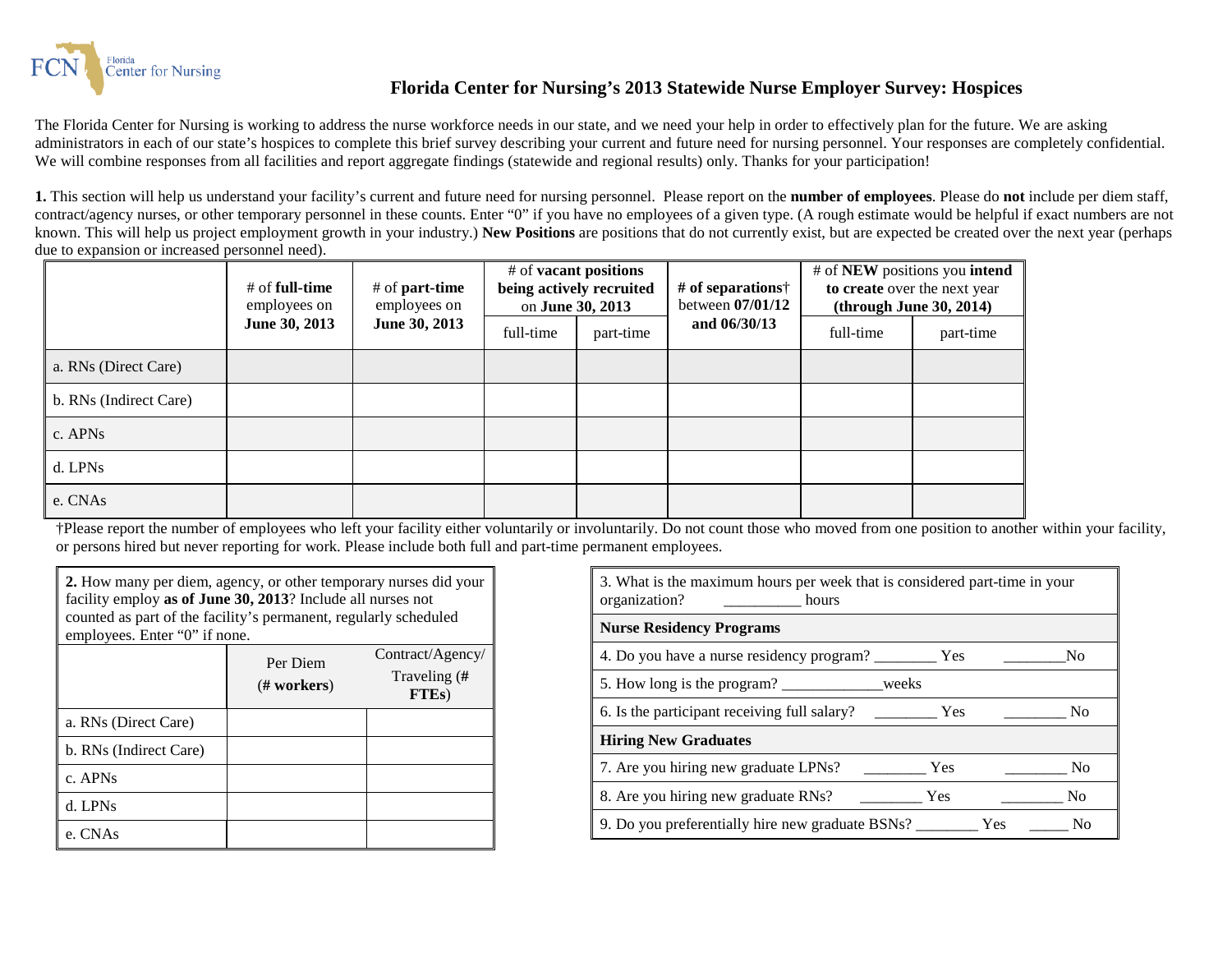| <b>Recruitment</b>                                                                         |                                |
|--------------------------------------------------------------------------------------------|--------------------------------|
| 10. Which positions were difficult to fill in the<br>past year (07/01/2012 to 06/31/2013)? | Check if<br>Yes $(\checkmark)$ |
| Nurse Aides / Direct Care Assistants                                                       |                                |
| <b>LPNs</b>                                                                                |                                |
| <b>Inpatient Staff RNs</b>                                                                 |                                |
| Home Hospice Staff RNs                                                                     |                                |
| <b>In-service Educators</b>                                                                |                                |
| <b>Quality Control Nurses</b>                                                              |                                |
| <b>Infection Control Nurses</b>                                                            |                                |
| Nurse Administrators                                                                       |                                |
| <b>Patient Care Managers/Coordinators</b>                                                  |                                |
| <b>Project Coordinators</b>                                                                |                                |
| <b>Nurse Practitioners</b>                                                                 |                                |
| Other:                                                                                     |                                |

| <b>Education</b>                                                                                                                     |
|--------------------------------------------------------------------------------------------------------------------------------------|
| 11. Do you require ADNs to attain a BSN within a specific time frame?                                                                |
| $\overline{\phantom{a}}$ No<br>Yes                                                                                                   |
|                                                                                                                                      |
| 13. Is support provided for nurses to achieve advanced degrees or certificates? (ADN)<br>to BSN, Master's, Doctoral, certifications) |
| <b>Solution</b> Yes<br>$\sim$ No                                                                                                     |
| 14. What type of support is provided? Select all that apply.                                                                         |
| Tuition reimbursement<br><b>Example 2016</b> Flexible Schedule                                                                       |
| Scholarship<br>Other                                                                                                                 |
| 15. Do you have a pay differential for advanced academic degrees?                                                                    |
| Yes No                                                                                                                               |
| 16. Do you have a pay differential for national certifications?                                                                      |
| Yes<br>N <sub>0</sub>                                                                                                                |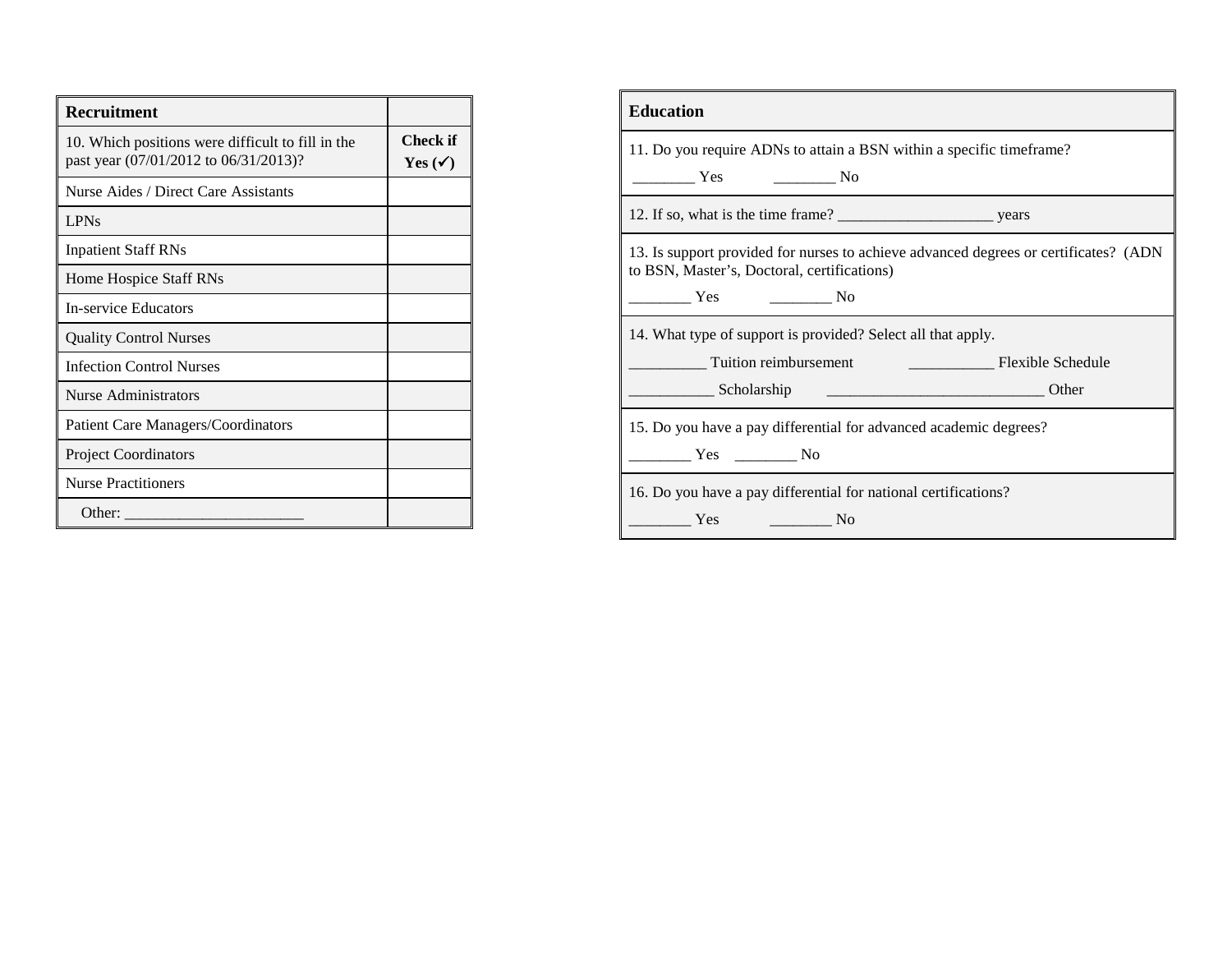![](_page_34_Picture_0.jpeg)

## **Florida Center for Nursing's 2013 Statewide Nurse Employer Survey: Psychiatric Hospitals**

**1.** This section will help us understand your facility's current and future need for nursing personnel. Please report on the **number of employees**. Please do **not** include per diem staff, contract/agency nurses, or other temporary personnel in these counts. Enter "0" if you have no employees of a given type. (A rough estimate would be helpful if exact numbers are not known. This will help us project employment growth in your industry.)

**Registered Nurses in Direct Care** provide care to patients utilizing the nursing process, which includes assessment, nursing diagnosis, planning, implementation, and evaluation of care. **Registered Nurses in Indirect Care** refers to all nurses not providing direct care to patients, such as Nurse Administrators. **APNs** include Nurse Practitioners, Certified Registered Nurse Anesthetists, Clinical Nurse Specialists, and Nurse Midwives. **New Positions** are positions that do not currently exist, but are expected be created over the next year (perhaps due to expansion or increased personnel need).

|                                     | # of <b>full-time</b><br>employees on | # of <b>part-time</b><br>employees on<br>June 30, 2013 | # of <b>vacant</b> positions being<br>actively recruited<br>on June 30, 2013 |           | # of separations $\dagger$<br>between $07/01/12$ | # of NEW positions you intend<br>to create over the next year<br>(throught June 30, 2014) |           |
|-------------------------------------|---------------------------------------|--------------------------------------------------------|------------------------------------------------------------------------------|-----------|--------------------------------------------------|-------------------------------------------------------------------------------------------|-----------|
|                                     | June 30, 2013                         |                                                        | full-time                                                                    | part-time | and $06/30/13$                                   | full-time                                                                                 | part-time |
| a. RNs (Direct Care)                |                                       |                                                        |                                                                              |           |                                                  |                                                                                           |           |
| b. RNs (Indirect Care)              |                                       |                                                        |                                                                              |           |                                                  |                                                                                           |           |
| c. APNs                             |                                       |                                                        |                                                                              |           |                                                  |                                                                                           |           |
| d. LPNs (Licensed Practical Nurses) |                                       |                                                        |                                                                              |           |                                                  |                                                                                           |           |
| e. Psych / nurse aides (CNAs)       |                                       |                                                        |                                                                              |           |                                                  |                                                                                           |           |

†Please report the number of employees who left your facility either voluntarily or involuntarily. Do not count those who moved from one position to another within your facility, or persons hired but never reporting for work. Please include both full and part-time permanent employees.

| 2. How many per diem, agency, or other temporary nurses did your<br>facility employ as of June 30, 2013? Include all nurses not counted as |          |                    | 3. What is the maximum hours per week that is con<br>organization? |  |  |
|--------------------------------------------------------------------------------------------------------------------------------------------|----------|--------------------|--------------------------------------------------------------------|--|--|
| part of the facility's permanent, regularly scheduled employees. Enter<br>" $0$ " if none.                                                 |          |                    | hours                                                              |  |  |
|                                                                                                                                            | Per Diem | $Contract/A$ gency |                                                                    |  |  |
|                                                                                                                                            | # works  | Traveling (# FTEs) | <b>Nurse Residency Programs</b>                                    |  |  |
| a. RNs (Direct Care)                                                                                                                       |          |                    | 4. Do you have a nurse residency program?                          |  |  |
| b. RNs (Indirect Care)                                                                                                                     |          |                    | 5. How long is the program?<br>weeks                               |  |  |
| c. APNs                                                                                                                                    |          |                    | 6. Is the participant receiving full salary?                       |  |  |
| d. LPNs                                                                                                                                    |          |                    | <b>Hiring New Graduates</b>                                        |  |  |
| e. CNAs                                                                                                                                    |          |                    | 7. Are you hiring new graduate RNs?                                |  |  |
|                                                                                                                                            |          |                    |                                                                    |  |  |

| 2. How many per diem, agency, or other temporary nurses did your<br>facility employ as of June 30, 2013? Include all nurses not counted as<br>part of the facility's permanent, regularly scheduled employees. Enter<br>" $0$ " if none. |               |                    | 3. What is the maximum hours per week that is considered part-time in your<br>organization?<br>hours |  |  |
|------------------------------------------------------------------------------------------------------------------------------------------------------------------------------------------------------------------------------------------|---------------|--------------------|------------------------------------------------------------------------------------------------------|--|--|
|                                                                                                                                                                                                                                          | Per Diem      | Contract/Agency/   |                                                                                                      |  |  |
|                                                                                                                                                                                                                                          | $(H$ workers) | Traveling (# FTEs) | <b>Nurse Residency Programs</b>                                                                      |  |  |
| a. RNs (Direct Care)                                                                                                                                                                                                                     |               |                    | 4. Do you have a nurse residency program? ___________ Yes<br>N <sub>o</sub>                          |  |  |
| b. RNs (Indirect Care)                                                                                                                                                                                                                   |               |                    | 5. How long is the program? _____________weeks                                                       |  |  |
| c. APNs                                                                                                                                                                                                                                  |               |                    | N <sub>o</sub>                                                                                       |  |  |
| d. LPNs                                                                                                                                                                                                                                  |               |                    | <b>Hiring New Graduates</b>                                                                          |  |  |
| e. CNAs                                                                                                                                                                                                                                  |               |                    | N <sub>0</sub>                                                                                       |  |  |
|                                                                                                                                                                                                                                          |               |                    | N <sub>0</sub>                                                                                       |  |  |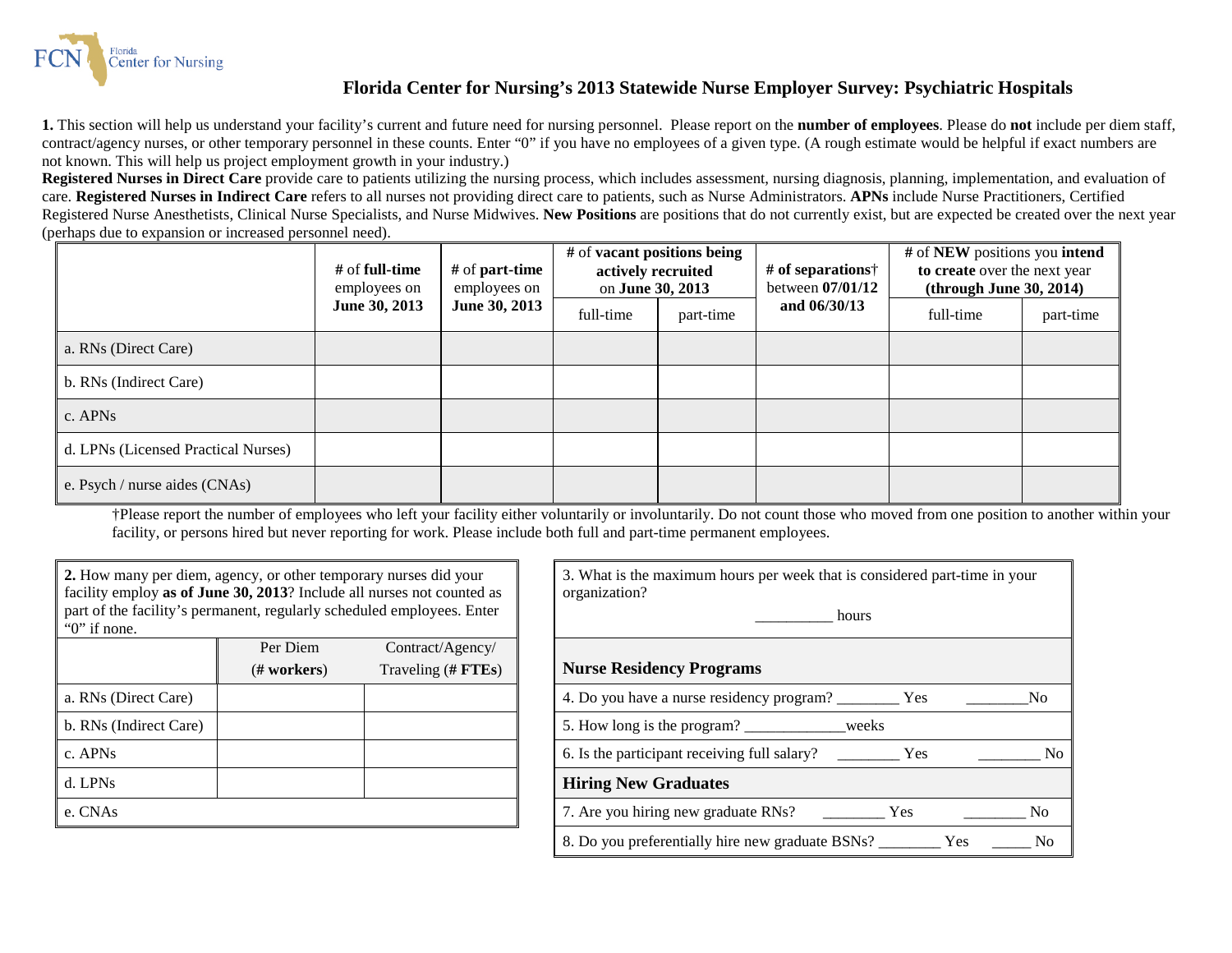| <b>Recruitment</b>                                                                        |                                |
|-------------------------------------------------------------------------------------------|--------------------------------|
| 9. Which positions were difficult to fill in the past<br>year (07/01/2012 to 06/31/2013)? | Check if<br>Yes $(\checkmark)$ |
| Psych Aides/CNAs                                                                          |                                |
| <b>LPNs</b>                                                                               |                                |
| Direct Care/Staff RNs for:                                                                |                                |
| Psych / Mental Health Care                                                                |                                |
| Rehabilitation                                                                            |                                |
| Other:                                                                                    |                                |
| Case Managers / Discharge Planners                                                        |                                |
| <b>In-service Educators</b>                                                               |                                |
| Quality and Infection Control                                                             |                                |
| <b>Unit-level Nurse Managers</b>                                                          |                                |
| Nurse Administrators                                                                      |                                |
| MSN-prepared Clinical Nurse Spec.                                                         |                                |
| <b>Psych Nurse Practitioners</b>                                                          |                                |
| Family/Adult Nurse Practitioners                                                          |                                |
| Other:                                                                                    |                                |

| <b>Education</b>                                                                                                                     |
|--------------------------------------------------------------------------------------------------------------------------------------|
| 10. Do you require ADNs to attain a BSN within a specific timeframe?                                                                 |
| $\overline{\phantom{a}}$ Yes<br>$\frac{1}{\sqrt{1-\frac{1}{2}}}\text{No}$                                                            |
|                                                                                                                                      |
| 12. Is support provided for nurses to achieve advanced degrees or certificates? (ADN)<br>to BSN, Master's, Doctoral, certifications) |
| Yes<br>$\frac{1}{\sqrt{1-\frac{1}{2}}}\text{No}$                                                                                     |
| 13. What type of support is provided? Select all that apply.                                                                         |
| Tuition reimbursement<br><b>Example 2018</b> Flexible Schedule                                                                       |
| <b>Example 1</b> Other                                                                                                               |
| 14. Do you have a pay differential for advanced academic degrees?                                                                    |
| $Yes$ No                                                                                                                             |
| 15. Do you have a pay differential for national certifications?                                                                      |
| Yes<br>N <sub>0</sub>                                                                                                                |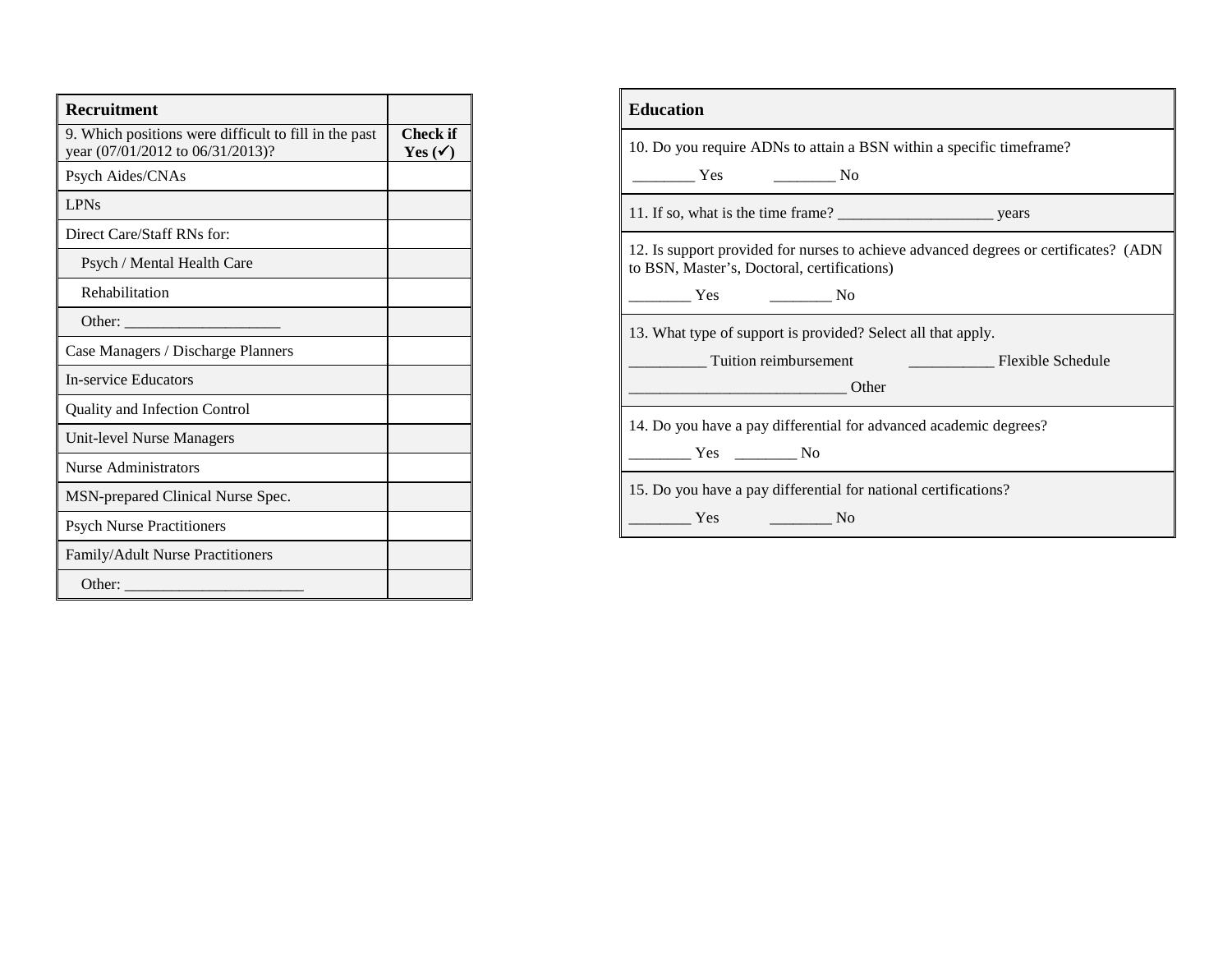![](_page_36_Picture_0.jpeg)

## **Florida Center for Nursing's 2013 Statewide Nurse Employer Survey: Home Health Agencies**

The Florida Center for Nursing is working to address nurse workforce needs in our state, and we need your help in order to effectively plan for the future. We are asking administrators in each of our state's home health agencies to complete this brief survey describing your current and future need for nursing personnel. Your responses are completely confidential. We will combine responses from all agencies and report aggregate findings (statewide and regional results) only. Thanks for your participation!

| 1. First, tell us about your home health agency's staffing model. Please check the box beside the statement that best describes your nursing personnel. |  |                                                                                                 |  |  |
|---------------------------------------------------------------------------------------------------------------------------------------------------------|--|-------------------------------------------------------------------------------------------------|--|--|
| Mostly permanent, regularly scheduled employees                                                                                                         |  | A mix of permanent, scheduled employees and per diem, contract, or<br>other temporary personnel |  |  |
| Mostly per diem, contract, or agency nurses (skip to $#3$ )                                                                                             |  |                                                                                                 |  |  |

**2.** This section will help us understand your agency's current and future need for nursing personnel. Please report on the **number of employees**. Please do **not** include per diem staff, contract/agency nurses, or other temporary personnel in these counts. Enter "0" if you have no employees of a given type. (A rough estimate would be helpful if exact numbers are not known. This will help us project employment growth in your industry.) **New Positions** are positions that do not currently exist, but are expected be created over the next year (perhaps due to expansion or increased personnel need).

|                        | # of <b>full-time</b><br>employees on | $#$ of part-time<br>employees on <b>June</b> | # of vacant positions being<br>actively recruited<br>on June 30, 2013 |           | # of separations $\dagger$<br>between 07/01/12 | # of NEW positions you intend<br>to create over the next year<br>(throught June 30, 2014) |           |
|------------------------|---------------------------------------|----------------------------------------------|-----------------------------------------------------------------------|-----------|------------------------------------------------|-------------------------------------------------------------------------------------------|-----------|
|                        | June 30, 2013                         | 30, 2013                                     | full-time                                                             | part-time | and $06/30/13$                                 | full-time                                                                                 | part-time |
| a. RNs (Direct Care)   |                                       |                                              |                                                                       |           |                                                |                                                                                           |           |
| b. RNs (Indirect Care) |                                       |                                              |                                                                       |           |                                                |                                                                                           |           |
| c. APNs                |                                       |                                              |                                                                       |           |                                                |                                                                                           |           |
| d. LPNs                |                                       |                                              |                                                                       |           |                                                |                                                                                           |           |
| e. CNAs/HHAs           |                                       |                                              |                                                                       |           |                                                |                                                                                           |           |

†Please report the number of employees who left your agency either voluntarily or involuntarily. Do not count those who moved from one position to another within your agency, or persons hired but never reporting for work. Please include both full and part-time permanent employees.

| 3. How many per diem, agency, or other temporary nurses did your agency<br>employ as of June 30, 2013? Include all nurses not counted as part of the<br>facility's permanent, regularly scheduled employees. Enter "0" if none. |             |                    |  |  |  |  |  |
|---------------------------------------------------------------------------------------------------------------------------------------------------------------------------------------------------------------------------------|-------------|--------------------|--|--|--|--|--|
| Per Diem<br>Contract/Agency/                                                                                                                                                                                                    |             |                    |  |  |  |  |  |
|                                                                                                                                                                                                                                 | (# workers) | Traveling (# FTEs) |  |  |  |  |  |
| a. RNs (Direct Care)                                                                                                                                                                                                            |             |                    |  |  |  |  |  |
| b. RNs (Indirect Care)                                                                                                                                                                                                          |             |                    |  |  |  |  |  |
| $c.$ APNs                                                                                                                                                                                                                       |             |                    |  |  |  |  |  |
| d. LPNs                                                                                                                                                                                                                         |             |                    |  |  |  |  |  |
| e. CNAs/HHAs                                                                                                                                                                                                                    |             |                    |  |  |  |  |  |

| <b>4.</b> How many <b>additional</b> per diem, agency, or other<br>temporary nurses would you hire right now if they were<br>qualified and available to work? Enter "0" if none. |  |  |  |
|----------------------------------------------------------------------------------------------------------------------------------------------------------------------------------|--|--|--|
| a. RNs (Direct Care)                                                                                                                                                             |  |  |  |
| b. RNs (Indirect Care)                                                                                                                                                           |  |  |  |
| c. APNs                                                                                                                                                                          |  |  |  |
| d. LPNs                                                                                                                                                                          |  |  |  |
| e. CNAs/HHAs                                                                                                                                                                     |  |  |  |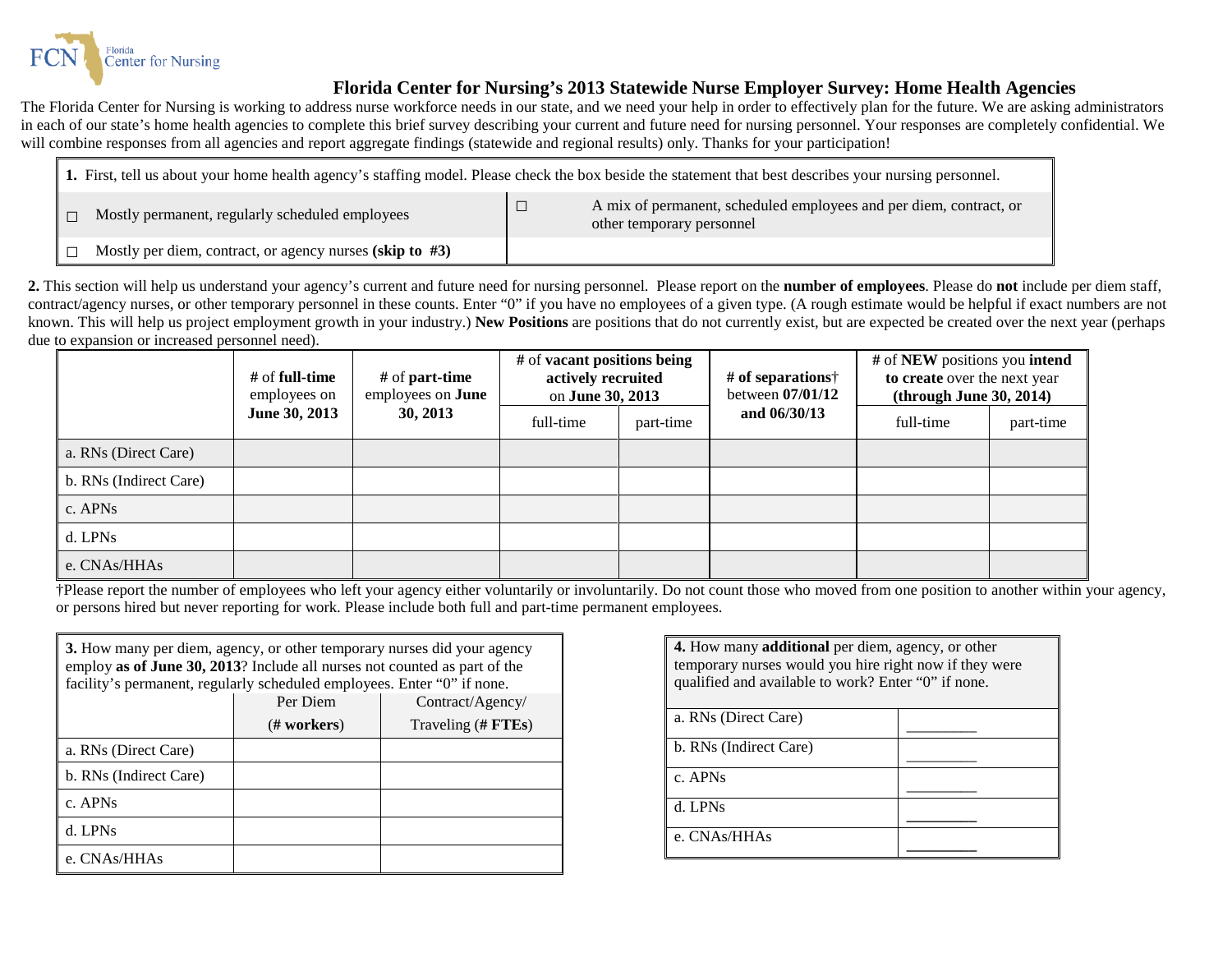| <b>Recruitment</b>                                                                        |                                |
|-------------------------------------------------------------------------------------------|--------------------------------|
| 5. Which positions were difficult to fill in<br>the past year (07/01/2012 to 06/31/2013)? | Check if<br>Yes ( $\checkmark$ |
| HHAs/CNAs                                                                                 |                                |
| <b>LPNs</b>                                                                               |                                |
| Home Care Staff RNs                                                                       |                                |
| Infusion Specialists                                                                      |                                |
| <b>Oncology Specialists</b>                                                               |                                |
| Quality / Infection Control                                                               |                                |
| Case Managers / Discharge Planners                                                        |                                |
| <b>In-service Educators</b>                                                               |                                |
| <b>Nurse Administrators</b>                                                               |                                |
| MSN-prepared Clinical Nurse Spec.                                                         |                                |
| Nurse Practitioners (all types)                                                           |                                |
| Other:                                                                                    |                                |

6. What is the maximum hours per week that is considered part-time in your organization?

hours

| <b>Nurse Residency Programs</b>              |       |    |
|----------------------------------------------|-------|----|
| 7. Do you have a nurse residency program?    | Yes   | Nο |
| 8. How long is the program?                  | weeks |    |
| 9. Is the participant receiving full salary? | Yes   | Nο |

# **Hiring New Graduates**

| 10. Are you hiring new graduate LPNs?             | Yes |     | No |
|---------------------------------------------------|-----|-----|----|
| 11. Are you hiring new graduate RNs?              | Yes |     | Nο |
| 12. Do you preferentially hire new graduate BSNs? |     | Yes | N٥ |

#### **Education**

13. Do you require ADNs to attain a BSN within a specific timeframe?

| $\sim$ |
|--------|
|--------|

14. If so, what is the time frame? \_\_\_\_\_\_\_\_\_\_\_\_\_\_\_\_\_\_\_\_ years

15. Is support provided for nurses to achieve advanced degrees or certificates? (ADN to BSN, Master's, Doctoral, certifications)

\_\_\_\_\_\_\_\_ Yes \_\_\_\_\_\_\_\_ No

16. What type of support is provided? Select all that apply.

| Tuition reimbursement | Flexible Schedule |
|-----------------------|-------------------|
|-----------------------|-------------------|

| المتابعة والمتابعة والمتارين<br>Scholarshin |  |  |
|---------------------------------------------|--|--|
|---------------------------------------------|--|--|

17. Do you have a pay differential for advanced academic degrees?

\_\_\_\_\_\_\_\_ Yes \_\_\_\_\_\_\_\_ No

18. Do you have a pay differential for national certifications?

\_\_\_\_\_\_\_\_ Yes \_\_\_\_\_\_\_\_ No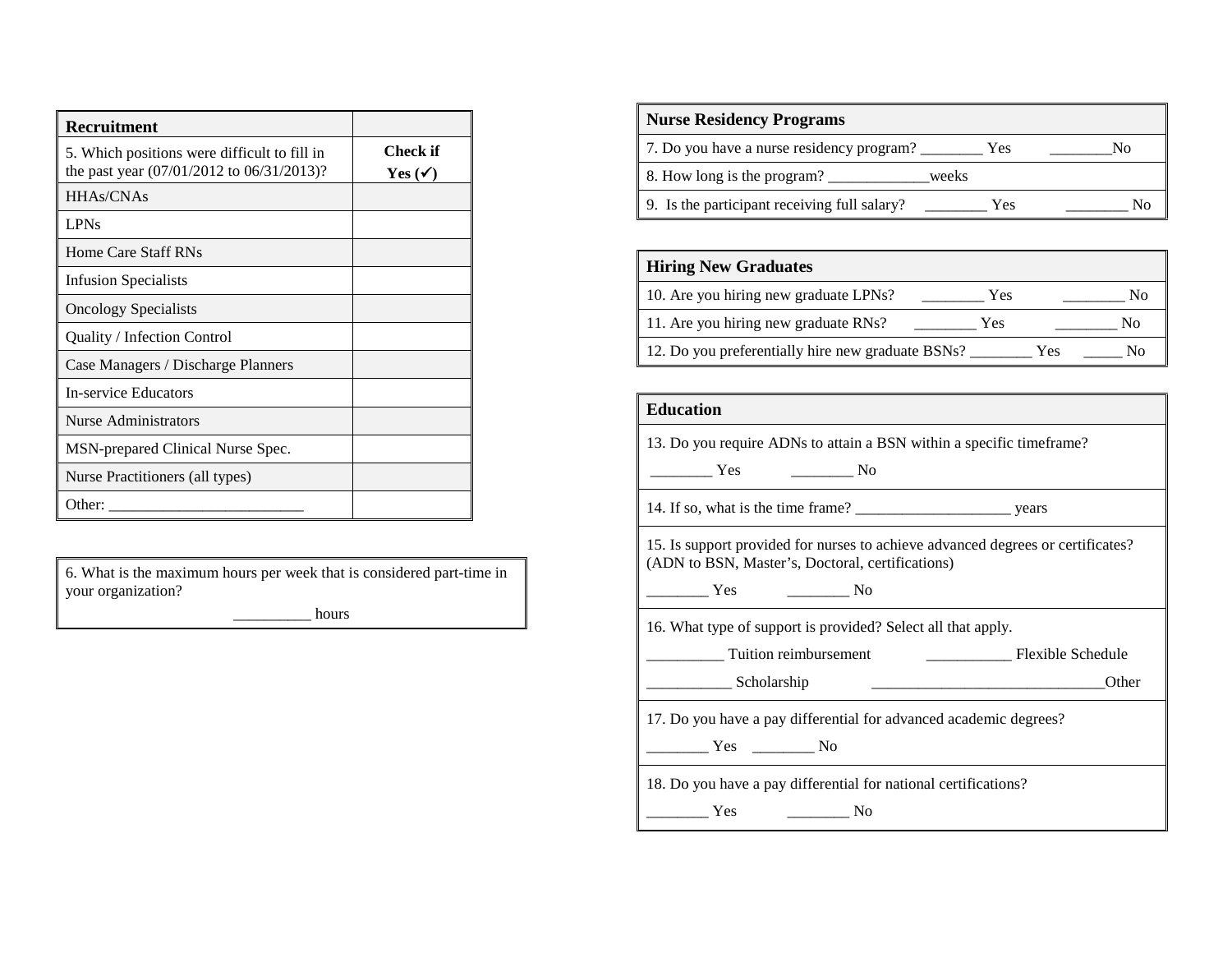![](_page_38_Picture_0.jpeg)

## **Florida Center for Nursing's 2013 Statewide Nurse Employer Survey: Public Health Departments**

The Florida Center for Nursing is asking administrators in each of our state's county health departments to complete this brief survey describing your current and future need for nursing personnel. Your responses are completely confidential. We will combine responses from all county health departments and report aggregate findings (statewide and regional results) only. Thanks for your participation!

**1.** This section will help us understand your Health Department's current and future need for nursing personnel. Please report on the **number of employees**. Please do **not** include per diem staff, contract/agency nurses, or other temporary personnel in these counts. Enter "0" if you have no employees of a given type. (A rough estimate would be helpful if exact numbers are not known. This will help us project employment growth in your industry.) **New Positions** are positions that do not currently exist, but are expected be created over the next year (perhaps due to expansion or increased personnel need).

|                        | # of full-time<br>employees on | # of part-time<br>employees on | # of <b>vacant</b> positions<br>being actively recruited<br>on June 30, 2013 |           | # of separations $\dagger$<br>between $07/01/12$ |           | # of NEW positions you intend<br>to create over the next year<br>(throught June 30, 2014) |
|------------------------|--------------------------------|--------------------------------|------------------------------------------------------------------------------|-----------|--------------------------------------------------|-----------|-------------------------------------------------------------------------------------------|
|                        | June 30, 2013                  | June 30, 2013                  | full-time                                                                    | part-time | and 06/30/13                                     | full-time | part-time                                                                                 |
| a. RNs (Direct Care)   |                                |                                |                                                                              |           |                                                  |           |                                                                                           |
| b. RNs (Indirect Care) |                                |                                |                                                                              |           |                                                  |           |                                                                                           |
| c. APNs                |                                |                                |                                                                              |           |                                                  |           |                                                                                           |
| d. LPNs                |                                |                                |                                                                              |           |                                                  |           |                                                                                           |
| e. CNAs                |                                |                                |                                                                              |           |                                                  |           |                                                                                           |

†Please report the number of employees who left your Health Department either voluntarily or involuntarily. Do not count those who moved from one position to another within your health department, or persons hired but never reporting for work. Please include both full and part-time permanent employees.

| N <sub>o</sub> |
|----------------|
|                |
| N <sub>0</sub> |
|                |
| N <sub>0</sub> |
|                |

| 3. What is the maximum hours per week that is considered part-time in your<br>organization? |  |  |  |  |
|---------------------------------------------------------------------------------------------|--|--|--|--|
| hours                                                                                       |  |  |  |  |
| <b>Nurse Residency Programs</b>                                                             |  |  |  |  |
| 4. Do you have a nurse residency program?<br>Nο<br>Yes                                      |  |  |  |  |
| 5. How long is the program?<br>weeks                                                        |  |  |  |  |
| 6. Is the participant receiving full salary?<br>No<br>Yes                                   |  |  |  |  |
| <b>Hiring New Graduates</b>                                                                 |  |  |  |  |
| 7. Are you hiring new graduate RNs?<br>Yes<br>N <sub>0</sub>                                |  |  |  |  |
| 8. Do you preferentially hire new graduate BSNs?<br><b>Yes</b><br>No                        |  |  |  |  |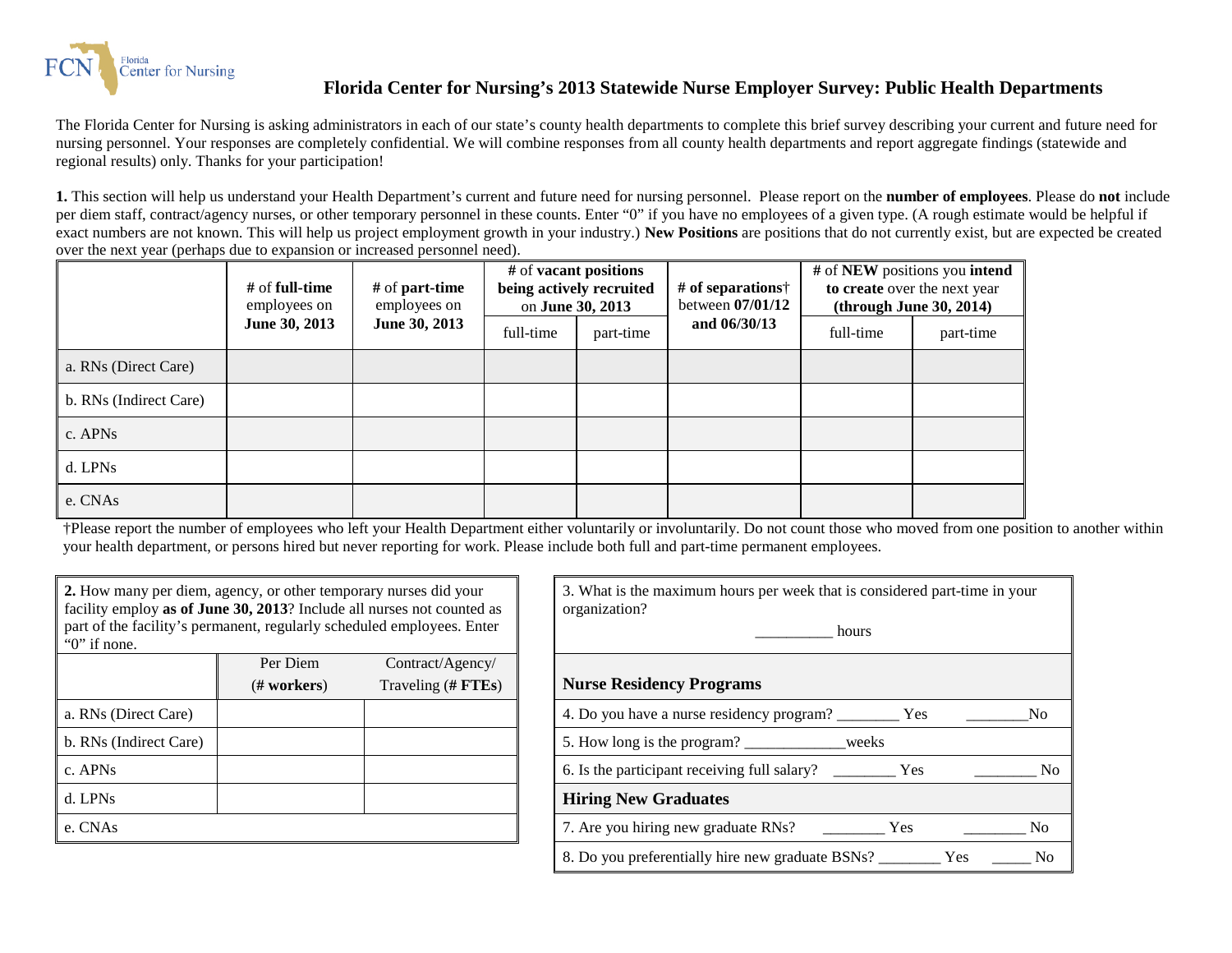| <b>Recruitment</b>                                                                        |                                |
|-------------------------------------------------------------------------------------------|--------------------------------|
| 9. Which positions were difficult to fill in the past<br>year (07/01/2012 to 06/31/2013)? | Check if<br>Yes $(\checkmark)$ |
| <b>CNAs</b>                                                                               |                                |
| <b>School Nurses</b>                                                                      |                                |
| <b>Occupational Health Nurses</b>                                                         |                                |
| <b>Clinic Staff Nurses</b>                                                                |                                |
| <b>Quality Control Nurses</b>                                                             |                                |
| <b>Infection Control Nurses</b>                                                           |                                |
| In-service Educators                                                                      |                                |
| <b>Nurse Supervisors</b>                                                                  |                                |
| Nurse Administrators                                                                      |                                |
| <b>Epidemiology Nurses</b>                                                                |                                |
| Care Coordinator/Case Mgmt. Nurses                                                        |                                |
| <b>Community Outreach Nurses</b>                                                          |                                |
| Nurse Practitioners and Midwives                                                          |                                |
| Other:                                                                                    |                                |

| <b>Education</b>                                                                                                                     |  |  |  |  |
|--------------------------------------------------------------------------------------------------------------------------------------|--|--|--|--|
| 10. Do you require ADNs to attain a BSN within a specific timeframe?                                                                 |  |  |  |  |
| <b>Exercise</b> Yes<br>$\frac{1}{\sqrt{1-\frac{1}{2}}}\text{No}$                                                                     |  |  |  |  |
|                                                                                                                                      |  |  |  |  |
| 12. Is support provided for nurses to achieve advanced degrees or certificates? (ADN)<br>to BSN, Master's, Doctoral, certifications) |  |  |  |  |
| $\sim$ No<br><b>Example 18</b>                                                                                                       |  |  |  |  |
| 13. What type of support is provided? Select all that apply.                                                                         |  |  |  |  |
| Tuition reimbursement<br>Flexible Schedule                                                                                           |  |  |  |  |
| Other<br><b>Scholarship</b>                                                                                                          |  |  |  |  |
| 14. Do you have a pay differential for advanced academic degrees?                                                                    |  |  |  |  |
| No Nes No                                                                                                                            |  |  |  |  |
| 15. Do you have a pay differential for national certifications?                                                                      |  |  |  |  |
| Yes<br>No                                                                                                                            |  |  |  |  |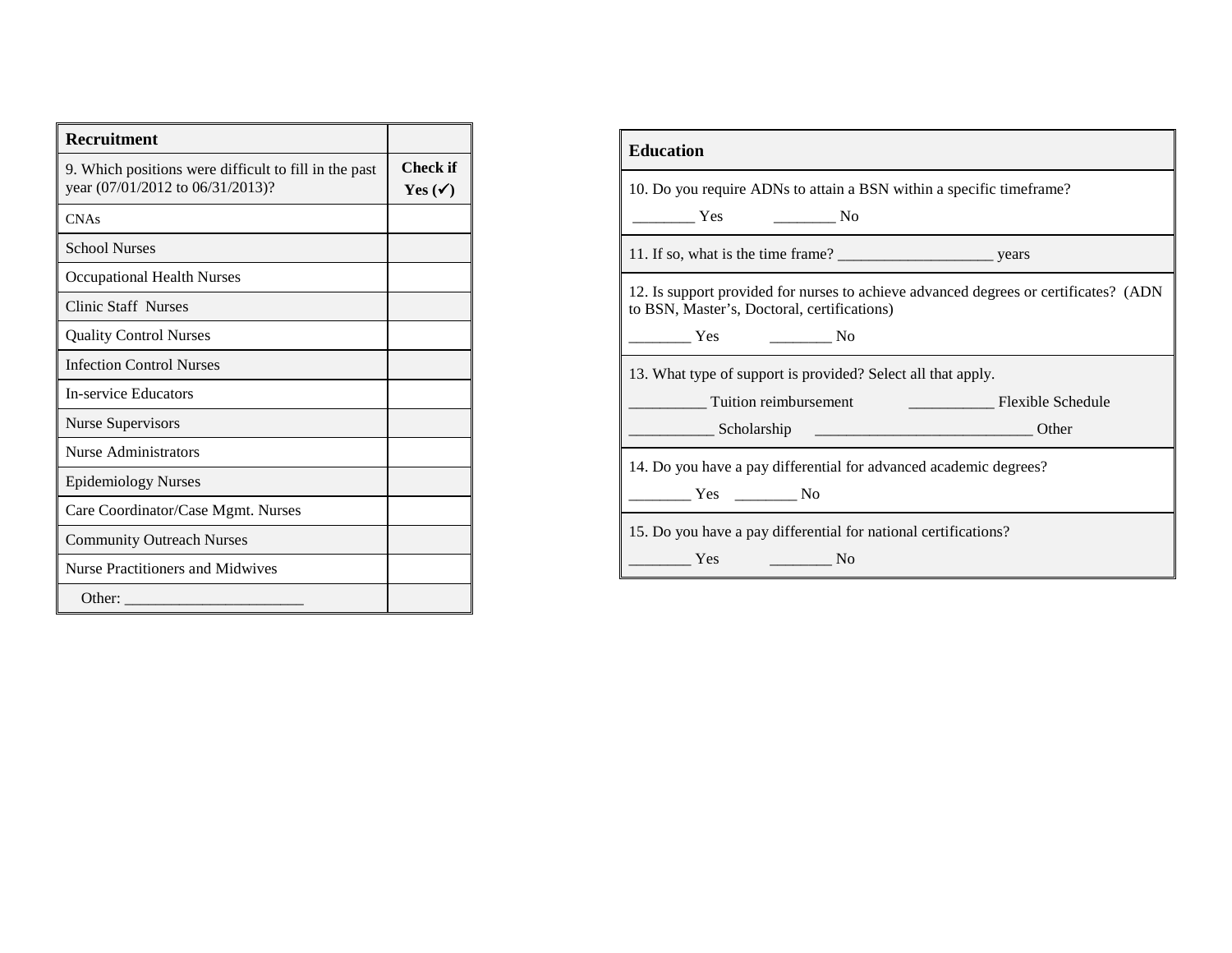![](_page_40_Picture_0.jpeg)

## **Florida Center for Nursing's 2013 Statewide Nurse Employer Survey: Skilled Nursing Facilities**

The Florida Center for Nursing is asking administrators in each of our state's skilled nursing facilities to complete this brief survey describing your current and future need for nursing personnel. Your responses are completely confidential. We will combine responses from all facilities and report aggregate findings (statewide and regional results) only. Thanks for your participation!

**1.** This section will help us understand your facility's current and future need for nursing personnel. Please report on the **number of employees**. Please do **not** include per diem staff, contract/agency nurses, or other temporary personnel in these counts. Enter "0" if you have no employees of a given type. (A rough estimate would be helpful if exact numbers are not known. This will help us project employment growth in your industry.) **New Positions** are positions that do not currently exist, but are expected be created over the next year (perhaps due to expansion or increased personnel need).

|                        | $#$ of full-time<br>employees on | # of <b>part-time</b><br>employees on | # of NEW positions you intend to<br># of <b>vacant</b> positions<br># of separations $\dagger$<br>create over the next year (through<br>being actively recruited<br>between $07/01/12$<br>on June 30, 2013<br>June 30, 2014) |           |                |           |           |
|------------------------|----------------------------------|---------------------------------------|------------------------------------------------------------------------------------------------------------------------------------------------------------------------------------------------------------------------------|-----------|----------------|-----------|-----------|
|                        | June 30, 2013                    | June 30, 2013                         | full-time                                                                                                                                                                                                                    | part-time | and $06/30/13$ | full-time | part-time |
| a. RNs (Direct Care)   |                                  |                                       |                                                                                                                                                                                                                              |           |                |           |           |
| b. RNs (Indirect Care) |                                  |                                       |                                                                                                                                                                                                                              |           |                |           |           |
| c. APN <sub>s</sub>    |                                  |                                       |                                                                                                                                                                                                                              |           |                |           |           |
| d. LPNs                |                                  |                                       |                                                                                                                                                                                                                              |           |                |           |           |
| e. CNAs                |                                  |                                       |                                                                                                                                                                                                                              |           |                |           |           |

†Please report the number of employees who left your facility either voluntarily or involuntarily. Do not count those who moved from one position to another within your facility, or persons hired but never reporting for work. Please include both full- and part-time permanent employees.

| 2. How many per diem, agency, or other temporary nurses did your<br>facility employ as of June 30, 2013? Include all nurses not<br>counted as part of the facility's permanent, regularly scheduled<br>employees. Enter "0" if none. |                              |                                    |  |  |  |  |
|--------------------------------------------------------------------------------------------------------------------------------------------------------------------------------------------------------------------------------------|------------------------------|------------------------------------|--|--|--|--|
|                                                                                                                                                                                                                                      | Contract/Agency/<br>Per Diem |                                    |  |  |  |  |
|                                                                                                                                                                                                                                      | # works                      | Traveling (#<br>FTE <sub>s</sub> ) |  |  |  |  |
| a. RNs (Direct Care)                                                                                                                                                                                                                 |                              |                                    |  |  |  |  |
| b. RNs (Indirect Care)                                                                                                                                                                                                               |                              |                                    |  |  |  |  |
| c. APNs                                                                                                                                                                                                                              |                              |                                    |  |  |  |  |
| d. LPNs                                                                                                                                                                                                                              |                              |                                    |  |  |  |  |
| e. CNAs                                                                                                                                                                                                                              |                              |                                    |  |  |  |  |

| 3. What is the maximum hours per week that is considered part-time in your<br>organization?<br>hours |     |     |                |  |
|------------------------------------------------------------------------------------------------------|-----|-----|----------------|--|
| <b>Nurse Residency Programs</b>                                                                      |     |     |                |  |
|                                                                                                      |     |     | N <sub>0</sub> |  |
| 5. How long is the program? __________________weeks                                                  |     |     |                |  |
| 6. Is the participant receiving full salary?                                                         | Yes |     | N <sub>0</sub> |  |
| <b>Hiring New Graduates</b>                                                                          |     |     |                |  |
| 7. Are you hiring new graduate LPNs?                                                                 | Yes |     | N <sub>0</sub> |  |
| 8. Are you hiring new graduate RNs?                                                                  | Yes |     | N <sub>0</sub> |  |
| 9. Do you preferentially hire new graduate BSNs? ______                                              |     | Yes | No             |  |